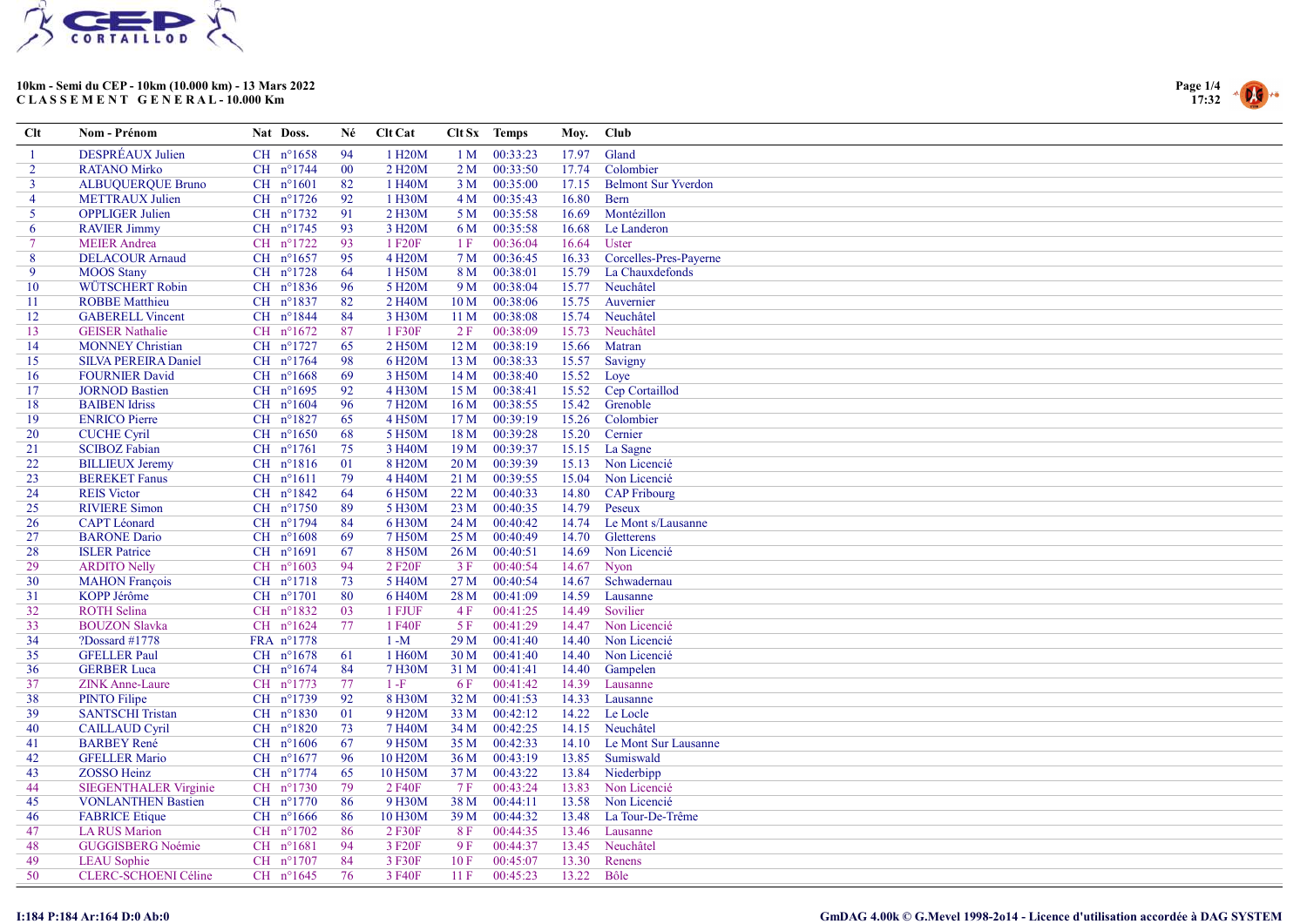



| $Cl$ | Nom - Prénom                       | Nat Doss.            | Né  | Clt Cat              |      | Clt Sx Temps | Moy.  | <b>Club</b>          |
|------|------------------------------------|----------------------|-----|----------------------|------|--------------|-------|----------------------|
| 51   | PELLICCIOTTA Alessandro            | $CH$ $n^{\circ}1512$ | 70  | 11 H50M              | 40 M | 00:45:32     | 13.18 | Cortaillod           |
| 52   | <b>HELD</b> Adrian                 | CH n°1848            | 89  | 11 H30M              | 41 M | 00:45:34     | 13.17 | Sumiswald            |
| 53   | <b>GONNET Sebastien</b>            | CH nº1679            | 86  | 12 H30M              | 42 M | 00:45:42     | 13.13 | Gampelen             |
| 54   | <b>JEANRICHARD Noémi</b>           | CH n°1693            | 87  | 4 F30F               | 12 F | 00:45:54     | 13.07 | Auvernier            |
| 55   | <b>SCHNEIDER Björn</b>             | CH n°1849            | 78  | 8 H <sub>40</sub> M  | 43 M | 00:45:57     | 13.06 | Riggisberg           |
| 56   | <b>CASTROVINCI Bruno</b>           | CH $n^{\circ}1632$   | 68  | 12 H50M              | 44 M | 00:46:15     | 12.98 | Montbrelloz          |
| 57   | <b>ISLER</b> Corinne               | $CH$ n°1688          | 66  | 1 F50F               | 13F  | 00:46:25     | 12.93 | Non Licencié         |
| 58   | <b>CARDOSO</b> Patricia            | CH $n^{\circ}1628$   | 96  | 4 F <sub>20</sub> F  | 14F  | 00:46:29     | 12.91 | Montet               |
| 59   | <b>MORETTI Paolo</b>               | CH nº1729            | 66  | 13 H50M              | 45 M | 00:46:39     | 12.87 | Le Locle             |
| 60   | <b>THEVENAZ Stephanie</b>          | CH n°1853            | 88  | 5 F30F               | 15F  | 00:46:40     | 12.86 | La Chaux De Fonds    |
| 61   | <b>BRINGOLD Andreas</b>            | CH $n^{\circ}1340$   | 64  | 14 H50M              | 46 M | 00:46:52     | 12.80 | Lg Niederbipp        |
| 62   | <b>TOMASETTI Bernard</b>           | CH $n^{\circ}1766$   | 71  | 15 H50M              | 47 M | 00:47:02     | 12.76 | Farvagny             |
| 63   | <b>JOTTERAND Myriam</b>            | CH n°1696            | 70  | 2 F50F               | 16F  | 00:47:21     | 12.67 | Vugelles-La Mothe    |
| 64   | <b>DICKSON</b> Andrew              | $CH$ $n^{\circ}1660$ | 76  | 9 H <sub>40</sub> M  | 48 M | 00:47:45     | 12.57 | Non Licencié         |
| 65   | <b>NGUYEN Laurence</b>             | CH n°1815            | 71  | 3 F50F               | 17F  | 00:47:54     | 12.53 | Colombier            |
| 66   | <b>LORO</b> Maryse                 | CH $n^{\circ}1716$   | 70  | 4 F50F               | 18F  | 00:48:16     | 12.43 | Colombier            |
| 67   | <b>REY Nicolas</b>                 | CH nº1746            | 80  | 10 H <sub>40</sub> M | 49 M | 00:48:41     | 12.32 | <b>Bussigny</b>      |
| 68   | <b>BALLET</b> Florence             | $CH$ $n^{\circ}1605$ | 92  | 6 F30F               | 19F  | 00:48:48     | 12.30 | Montezillon          |
| 69   | <b>CARDOSO</b> Daniel              | CH $n^{\circ}1629$   | 94  | 11 H <sub>20</sub> M | 50 M | 00:49:12     | 12.20 | <b>Bulle</b>         |
| 70   | <b>JORDAN</b> Jean Michel          | CH n°1694            | 54  | 2 H60M               | 51 M | 00:49:13     | 12.19 | Neuchâtel            |
| 71   | <b>WINGEIER Chantal</b>            | CH n°1772            | 92  | 7 F30F               | 20 F | 00:49:13     | 12.19 | La Ferrière          |
| 72   | D'AMATO Gianni                     | CH $n^{\circ}1653$   | 77  | 11 H <sub>40</sub> M | 52 M | 00:49:24     | 12.15 | Lausanne             |
| 73   | <b>BARUSELLI Joëlle</b>            | CH n°1609            | 87  | 8F30F                | 21 F | 00:49:38     | 12.09 | <b>Boudevilliers</b> |
| 74   | CANTATORE ARTMANN Davi CH n°1627   |                      | 73  | 12 H <sub>40</sub> M | 53 M | 00:49:53     | 12.03 | Founex               |
| 75   | <b>DUMAS</b> Christophe            | CH $n^{\circ}1663$   | 79  | 13 H40M              | 54 M | 00:50:03     | 11.99 | <b>Massonnens</b>    |
| 76   | PERINI Stéphane                    | CH nº1736            | 86  | 13 H30M              | 55 M | 00:50:09     | 11.97 | Areuse               |
| 77   | <b>BOURQUI Anne</b>                | CH $n^{\circ}1623$   | 80  | 4 F40F               | 22 F | 00:50:09     | 11.97 | Bevaix               |
| 78   | <b>DELACOUR Véronique</b>          | CH $n^{\circ}1656$   | 66  | 5 F50F               | 23 F | 00:50:13     | 11.95 | Corcelles-Payerne    |
| 79   | <b>COTTET Stéphane</b>             | $CH$ $n^{\circ}1648$ | 85  | 14 H30M              | 56 M | 00:50:20     | 11.92 | Corminboeuf          |
| 80   | <b>FURRER Serge</b>                | CH $n^{\circ}1670$   | 49  | 1 H70M               | 57 M | 00:50:33     | 11.87 | Bevaix               |
| 81   | <b>HASELVANDER Fabrice</b>         | CH nº1423            | 75  | 14 H40M              | 58 M | 00:50:37     | 11.85 | Villers Le Lac       |
| 82   | <b>DOS REIS Belmira</b>            | CH n°1850            | 73  | 5 F40F               | 24 F | 00:50:49     | 11.81 | Cressier             |
| 83   | <b>RICHARD Céline</b>              | CH n°1748            | 98  | 5 F20F               | 25 F | 00:50:55     | 11.78 | <b>Bremblens</b>     |
| 84   | <b>LOMETTI Mélanie</b>             | CH nº1713            | 79  | 6 F40F               | 26 F | 00:50:59     | 11.77 | Belmont-Sur-Yverdon  |
| 85   | <b>HELD Rahel</b>                  | CH n°1847            | -98 | 6 F <sub>20</sub> F  | 27F  | 00:51:32     | 11.64 | Sumiswald            |
| 86   | <b>ROUX Etienne</b>                | CH n°1813            | 57  | 3 H60M               | 59 M | 00:51:38     | 11.62 | Communy              |
| 87   | SCHÄUBLIN-BERTSCHI Simo: CH n°1758 |                      | 75  | 7 F40F               | 28 F | 00:51:50     | 11.58 | Binningen            |
| 88   | <b>HAUCH</b> Rainer                | CH nº1683            | 67  | 16 H50M              | 60 M | 00:51:50     | 11.58 | <b>Basel</b>         |
| 89   | <b>CHALLANDES</b> Isalyne          | CH $n^{\circ}1638$   | 93  | 7 F <sub>20</sub> F  | 29 F | 00:52:20     | 11.47 | Cortaillod           |
| 90   | <b>JEANNERET Christophe</b>        | CH n°1692            | 75  | 15 H40M              | 61 M | 00:52:24     | 11.45 | Neuchâtel            |
| 91   | <b>HADORN Nicole</b>               | $CH$ n°1417          | 62  | 1 F60F               | 30F  | 00:52:27     | 11.44 | Le Pâquier           |
| 92   | <b>LECLERC</b> Lilian              | CH $n^{\circ}1710$   | 73  | 16 H <sub>40</sub> M | 62 M | 00:52:44     | 11.38 | Auvernier            |
| 93   | RÜEGSEGGER Fritz                   | CH n°1755            | 50  | 2 H70M               | 63 M | 00:52:48     | 11.37 | Krauchthal           |
| 94   | HERNÁNDEZ Ana Laura                | CH nº1685            | 85  | 9 F30F               | 31 F | 00:52:58     | 11.33 | St-Blaise            |
| 95   | <b>UEBERSCHLAG André</b>           | CH $n^{\circ}1767$   | 53  | 4 H60M               | 64 M | 00:53:00     | 11.32 | <b>Saules</b>        |
| 96   | <b>RICCARDI Christian</b>          | CH n°1747            | 69  | 17 H50M              | 65 M | 00:53:08     | 11.30 | Neuchatel            |
| 97   | <b>BERMUDEZ</b> Fernando           | CH $n^{\circ}1612$   | 86  | 15 H30M              | 66 M | 00:53:18     | 11.26 | Non Licencié         |
| 98   | <b>GFELLER Margrit</b>             | CH $n^{\circ}1676$   | 60  | 2 F60F               | 32 F | 00:53:32     | 11.21 | Non Licencié         |
| 99   | <b>HOFMANN Laurent</b>             | CH $n^{\circ}1686$   | 66  | 18 H50M              | 67 M | 00:53:33     | 11.21 | Saint-Imier          |
| 100  | <b>DEDIC</b> Larcis                | CH n°1817            | 80  | 17 H40M              | 68 M | 00:54:04     | 11.10 | Peseux               |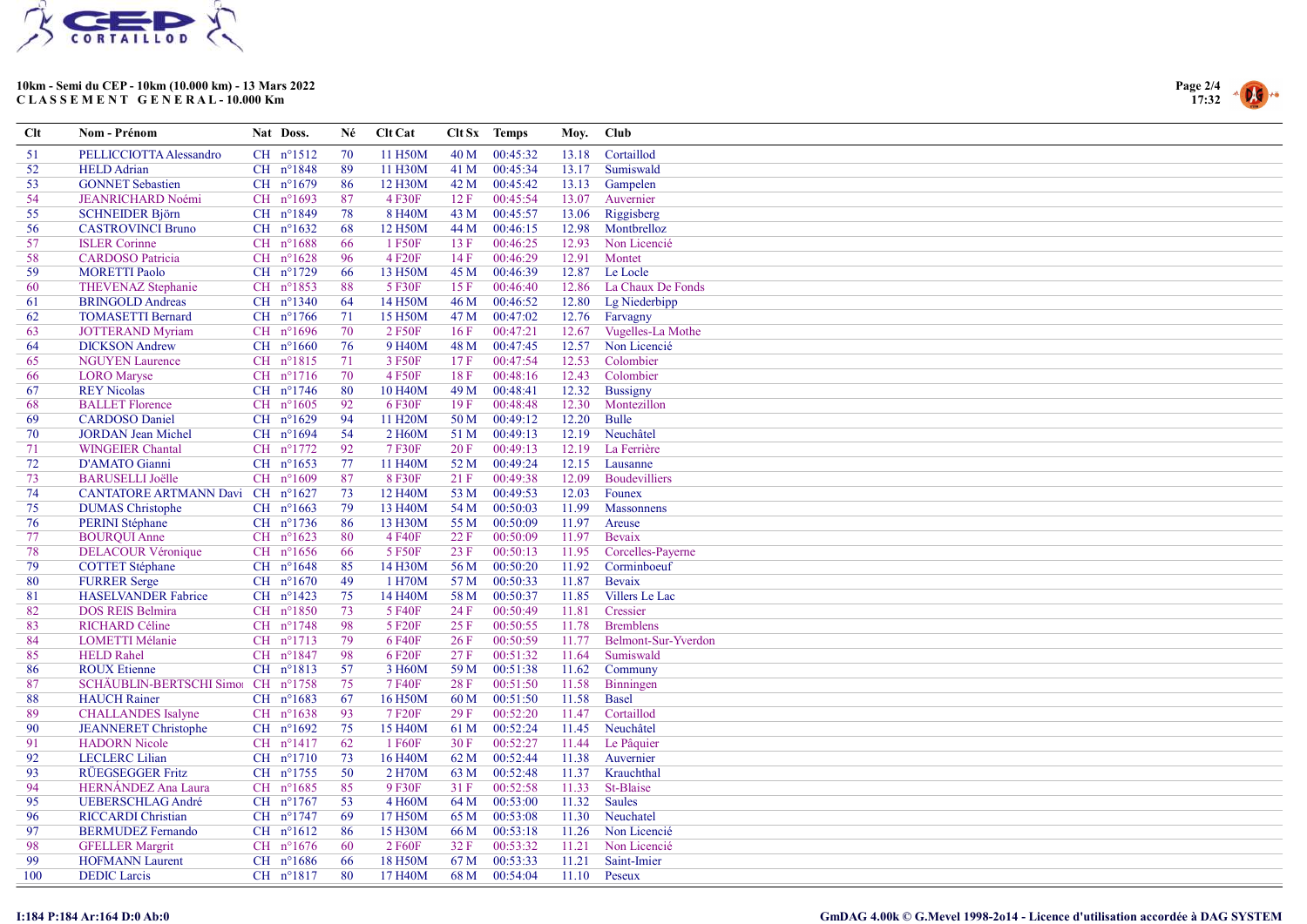



| Clt | Nom - Prénom                         | Nat Doss.            | Né  | <b>Clt Cat</b>       |      | Clt Sx Temps  | Moy.  | <b>Club</b>            |
|-----|--------------------------------------|----------------------|-----|----------------------|------|---------------|-------|------------------------|
| 101 | <b>OLIVIERI</b> Angelo               | $CH$ $n^{\circ}1731$ | 77  | 18 H <sub>40</sub> M | 69 M | 00:54:06      | 11.09 | Meilen                 |
| 102 | <b>MELLA</b> Christian               | CH nº1723            | 59  | 5 H60M               | 70 M | 00:54:20      | 11.04 | Honda - Re 3 Lacs      |
| 103 | <b>FURRER</b> Virginie               | CH n°1669            | 80  | 8 F40F               | 33 F | 00:54:23      | 11.03 | Bevaix                 |
| 104 | <b>BOILEAU Vincent</b>               | CH $n^{\circ}1615$   | 76  | 19 H <sub>40</sub> M | 71 M | 00:54:35      | 10.99 | Corcelles-Cormondrèche |
| 105 | <b>MAÎTRE Bénédicte</b>              | CH nº1719            | 78  | 9 F40F               | 34 F | 00:54:41      | 10.97 | Non Licencié           |
| 106 | <b>WEBER Anne</b>                    | CH n°1771            | 84  | 10 F30F              | 35 F | 00:54:45      | 10.96 | Non Licencié           |
| 107 | <b>CHARDONNENS Jessica</b>           | CH $n^{\circ}1640$   | 90  | 11 F30F              | 36F  | 00:55:04      | 10.90 | Mannens                |
| 108 | <b>RICKLI Hans</b>                   | CH nº1749            | 52  | 3 H70M               | 72 M | 00:55:10      | 10.88 | Lausanne               |
| 109 | <b>LONGA</b> Giovanni                | CH nº1714            | 70  | 19 H50M              | 73 M | 00:55:11      | 10.87 | Marin-Epagnier         |
| 110 | <b>MARZEN</b> Rachid                 | CH $n^{\circ}1801$   | 81  | 20 H <sub>40</sub> M | 74 M | 00:55:35      | 10.80 | Lausanne               |
| 111 | <b>DOLEYRES Yann</b>                 | CH $n^{\circ}1661$   | 75  | 21 H40M              | 75 M | 00:56:07      | 10.69 | Fiez                   |
| 112 | <b>DOLEYRES Jules</b>                | CH $n^{\circ}1662$   | 06  | 1 HJUM               | 76 M | 00:56:08      | 10.69 | Non Licencié           |
| 113 | <b>CERIN</b> Cinzia                  | CH nº1634            | 71  | 6 F50F               | 37F  | 00:56:10      | 10.69 | Le Locle               |
| 114 | <b>CEVIR Haticé</b>                  | CH nº1637            | 84  | 12 F30F              | 38F  | 00:56:11      | 10.68 | Marin-Epagnier         |
| 115 | <b>KOELEMEIJER Sandra</b>            | CH n°1698            | 63  | 7 F50F               | 39F  | 00:56:14      | 10.67 | Apples                 |
| 116 | <b>VILANOVA Ana</b>                  | CH n°1768            | 79  | 10 F40F              | 40 F | 00:56:17      | 10.66 | Marin                  |
| 117 | <b>JAGGI</b> Sylvie                  | CH $n^{\circ}$ 1435  | -86 | 13 F30F              | 41 F | 00:56:30      | 10.62 | Neuchâtel              |
| 118 | <b>BONFILS Yves</b>                  | CH n°1618            | 51  | 4 H70M               | 77 M | 00:56:41      | 10.59 | Non Licencié           |
| 119 | <b>OVALLES</b> Daniela               | CH n°1733            | 92  | 14 F30F              | 42 F | 00:56:54      | 10.55 | Non Licencié           |
| 120 | <b>KERN</b> Stefan                   | CH n°1697            | 63  | 20 H50M              | 78 M | 00:56:58      | 10.53 | Zuchwil                |
| 121 | <b>ROSE</b> Lucy                     | CH n°1854            | 85  | 15 F30F              | 43 F | 00:56:58      | 10.53 | Neuchâtel              |
| 122 | <b>AMEZ-DROZ Aurelie</b>             | $CH$ $n^{\circ}1602$ | 83  | 16F30F               | 44 F | 00:57:15      | 10.48 | Colombier              |
| 123 | MÄRCHY Judith                        | CH nº1720            | 60  | 3 F60F               | 45 F | 00:57:24      | 10.46 | Zugerlauftreff         |
| 124 | <b>BONFILS Giuliana</b>              | CH $n^{\circ}1616$   | 60  | 4 F60F               | 46 F | 00:57:31      | 10.43 | Non Licencié           |
| 125 | <b>GRANDJEAN Denise</b>              | CH n°1680            | 81  | 11 F40F              | 47 F | 00:57:33      | 10.43 | Albeuve                |
| 126 | <b>VILLARS</b> Pascale               | CH n°1769            | 77  | 12 F40F              | 48 F | 00:57:44      | 10.40 | Neuchâtel              |
| 127 | <b>CHEKHAB</b> Geoffrey              | CH nº1831            | 92  | 16 H30M              | 79 M | 00:57:47      | 10.39 | Cortaillod             |
| 128 | <b>SCIBOZ Valérie</b>                | CH $n^{\circ}1760$   | 68  | 8 F50F               | 49 F | 00:58:04      | 10.33 | Vesin                  |
| 129 | <b>BURNIER Elodie</b>                | CH $n^{\circ}1625$   | 95  | 8F20F                | 50 F | 00:58:20      | 10.29 | Collombey              |
| 130 | <b>LARCHER</b> Geraldine             | CH n°1704            | 78  | 13 F40F              | 51F  | 00:58:44      | 10.22 | Cortaillod             |
| 131 | <b>SIEGENTHALER Anouck</b>           | CH nº1763            | 95  | 9 F <sub>20</sub> F  | 52 F | 00:58:51      | 10.20 | Areuse                 |
| 132 | <b>EARNHART</b> Stephan              | CH $n^{\circ}1664$   | 60  | 6 H60M               | 80 M | 00:59:07      | 10.15 | Leysin                 |
| 133 | <b>PFEIFFER Martine</b>              | CH n°1737            | 59  | 5 F60F               | 53 F | 01:00:07      | 9.98  | La Chaux-Du-Milieu     |
| 134 | <b>CRAVERO</b> Charlotte             | CH $n^{\circ}1649$   | 54  | 6 F60F               | 54 F | 01:00:07      | 9.98  | Honda - Rc 3 Lacs      |
| 135 | DE SOUSA OLIVEIRA Carlos A CH nº1789 |                      | 66  | 21 H50M              | 81 M | 01:00:55      | 9.85  | La Chaux-de-Fonds      |
| 136 | <b>LATHION Bérangère</b>             | CH n°1705            | 88  | 17 F30F              | 55 F | 01:00:58      | 9.84  | Laupen                 |
| 137 | <b>SALLIN Sophie</b>                 | CH nº1757            | -89 | 18 F30F              | 56 F | 01:01:31      | 9.75  | Non Licencié           |
| 138 | <b>MENGHINI Lara</b>                 | CH nº1725            | 69  | 9 F50F               | 57F  | 01:01:34      | 9.75  | Honda - Rc 3 Lacs      |
| 139 | <b>GASSMANN Marie-Laure</b>          | $CH$ $n^{\circ}1843$ | 77  | 14 F40F              | 58 F | 01:01:40      | 9.73  | Cormondrèche           |
| 140 | PIGUET FERNANDES Sarah               | CH $n^{\circ}$ 1738  | 84  | 19 F30F              | 59F  | 01:02:27      | 9.61  | <b>Bonvillars</b>      |
| 141 | <b>FERNANDES Paulo</b>               | CH $n^{\circ}1667$   | 80  | 22 H <sub>40</sub> M | 82 M | 01:02:27      | 9.61  | <b>Bonvillars</b>      |
| 142 | <b>PATRICK Schindler</b>             | $CH$ n°1735          | 66  | 22 H50M              | 83 M | 01:02:35      | 9.59  | Bôle                   |
| 143 | <b>MENDEZ</b> Lina                   | CH n°1724            | 83  | 20 F30F              | 60 F | 01:03:13      | 9.49  | Colombier              |
| 144 | <b>BAULA Valérie</b>                 | CH $n^{\circ}1610$   | 69  | 10 F50F              | 61 F | 01:03:48      | 9.41  | Le Brassus             |
| 145 | <b>CHIARI</b> Massimo                | CH nº1644            | 63  | 23 H50M              | 84 M | 01:04:13      | 9.34  | Lausanne               |
| 146 | <b>CATTIN Hubert</b>                 | CH $n^{\circ}1633$   | 57  | 7 H60M               |      | 85 M 01:04:26 | 9.31  | Honda - Rc 3 Lacs      |
| 147 | <b>SCHLAEPFER Florence</b>           | CH n°1759            | 80  | 15 F40F              | 62 F | 01:06:35      | 9.01  | Bevaix                 |
| 148 | CASTELL DUCHOSAL Céline              | CH $n^{\circ}1630$   | 76  | 16 F40F              | 63F  | 01:06:35      | 9.01  | Bevaix                 |
| 149 | <b>LACHAT Daisy</b>                  | CH $n^{\circ}1703$   | 82  | 17 F40F              | 64 F | 01:06:37      | 9.01  | Royston                |
| 150 | <b>CAND</b> Corinne                  | CH $n^{\circ}1626$   | 62  | 7 F60F               | 65 F | 01:08:03      | 8.82  | Honda - Rc 3 Lacs      |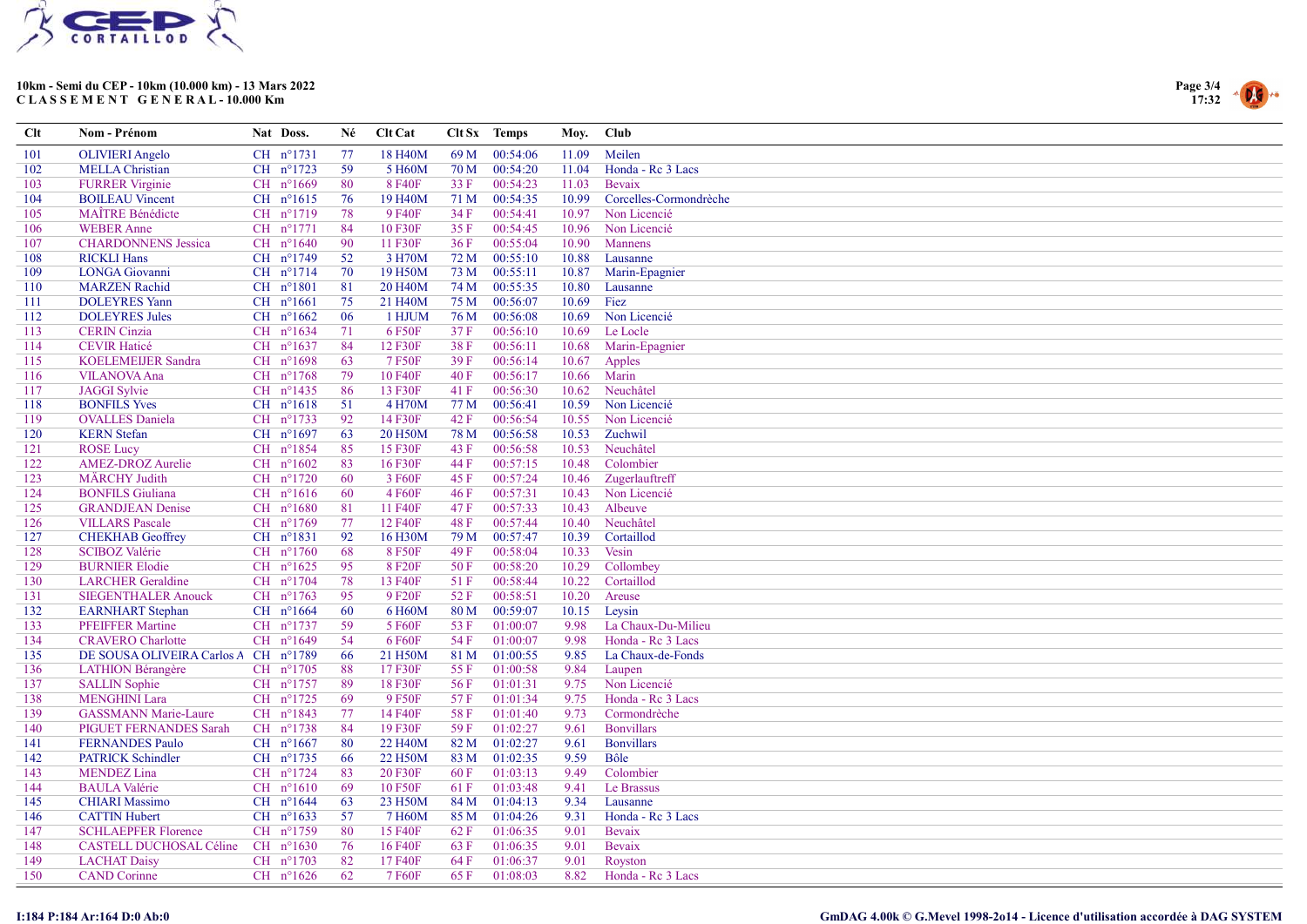



| Clt | Nom - Prénom                | Nat Doss.            | Né   | <b>Clt Cat</b> |      | $C$ lt Sx Temps |      | Moy. Club          |
|-----|-----------------------------|----------------------|------|----------------|------|-----------------|------|--------------------|
| 151 | WYSS Pierre-Alain           | $CH$ n°1828          |      | 24 H50M        | 86 M | 01:08:16        | 8.79 | <b>Travers</b>     |
| 152 | <b>ZINK Anne-Laure</b>      | CH $n^{\circ}1855$   | - 77 | 18 F40F        | 66 F | 01:08:25        | 8.77 | Lausanne           |
| 153 | <b>HERNANDEZ Ana Isabel</b> | CH $n^{\circ}1684$   | -82  | 19 F40F        | 67 F | 01:09:44        | 8.60 | Colombier          |
| 154 | <b>GINES Georges</b>        | CH $n^{\circ}1812$   | 46.  | 5 H70M         | 87 M | 01:10:20        | 8.53 | Cormondrèche       |
| 155 | <b>BASSARD</b> Jean         | CH $n^{\circ}1795$   | -64  | 25 H50M        | 88 M | 01:10:45        | 8.48 | France             |
| 156 | <b>PONCET Joel</b>          | CH $n^{\circ}1741$   | 70   | 26 H50M        | 89 M | 01:10:54        | 8.46 | Magland            |
| 157 | <b>MATEOS Maria</b>         | $CH$ $n^{\circ}1721$ | -58  | 8 F60F         | 68 F | 01:13:01        | 8.22 | Honda - Re 3 Lacs  |
| 158 | <b>JUNKER Jean-Louis</b>    | CH $n^{\circ}1851$   | -44  | 6 H70M         | 90 M | 01:15:50        | 7.91 | Boudry             |
| 159 | <b>CHAUVY Laurence</b>      | CH $n^{\circ}1643$   | 78   | 20 F40F        | 69 F | 01:16:30        | 7.84 | Etagnières         |
| 160 | RAMOGIDA Tonia              | CH $n^{\circ}1743$   | -90  | 21 F30F        | 70 F | 01:16:31        | 7.84 | Romanel-Sur-Morges |
| 161 | <b>CHAPPUIS Rémy</b>        | CH $n^{\circ}1639$   | -56  | 8 H60M         | 91 M | 01:16:51        | 7.81 | Honda - Re 3 Lacs  |
| 162 | LUU Thi Thanh Bin           | CH $n^{\circ}1856$   | -76  | 21 F40F        | 71 F | 01:18:41        | 7.63 | Colombier          |
| 163 | ?Dossard $\#1527$           | FRA $n^{\circ}1527$  |      | $2 - M$        | 92 M | 01:34:25        | 6.36 | Non Licencié       |
| 164 | <b>CONTESSE Charlène</b>    | CH $n^{\circ}1646$   | 92   | 22 F30F        | 72 F | 01:50:24        | 5.44 | Neuchâtel          |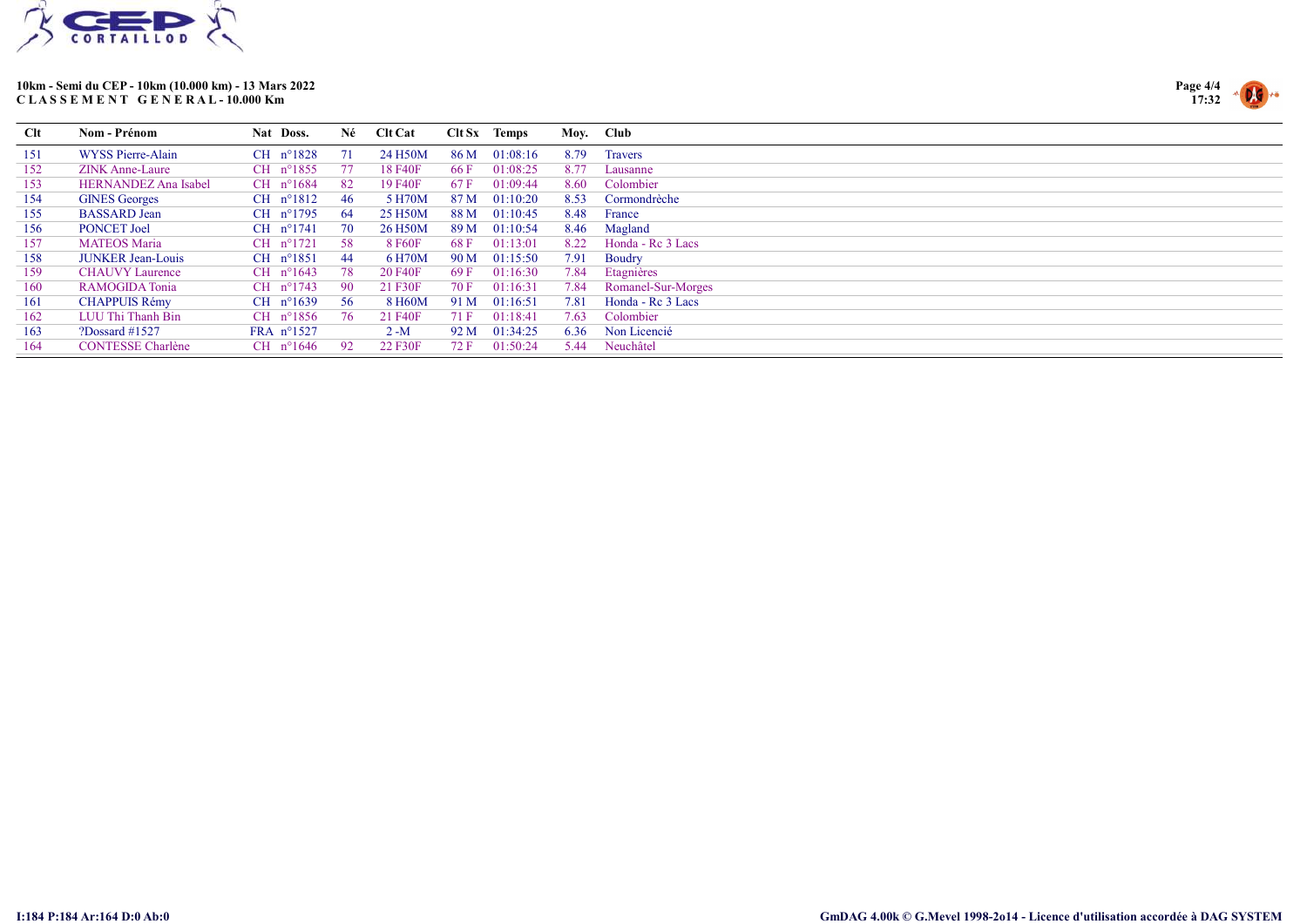



|     |                    |     |                 |                  |       | 12-19 - FEMININ |
|-----|--------------------|-----|-----------------|------------------|-------|-----------------|
| Clt | Nom - Prénom       | Nat | Doss.           | <b>Gal Temps</b> | Mov.  | <b>Club</b>     |
|     | <b>ROTH Selina</b> | CН  | $n^{\circ}1832$ | 00:41:25         | 14.49 | Sovilier        |

|     |                            |            |                 |                  |       | 20-29 - FEMININ  |
|-----|----------------------------|------------|-----------------|------------------|-------|------------------|
| Clt | Nom - Prénom               | <b>Nat</b> | Doss.           | <b>Gal Temps</b> |       | Moy. Club        |
|     | <b>MEIER</b> Andrea        | <b>CH</b>  | n°1722          | 7 00:36:04       |       | 16.64 Uster      |
|     | <b>ARDITO Nelly</b>        | <b>CH</b>  | $n^{\circ}1603$ | 29 00:40:54      |       | 14.67 Nyon       |
|     | <b>GUGGISBERG Noémie</b>   | <b>CH</b>  | $n^{\circ}1681$ | 48 00:44:37      |       | 13.45 Neuchâtel  |
|     | <b>CARDOSO</b> Patricia    | <b>CH</b>  | $n^{\circ}1628$ | 58 00:46:29      |       | 12.91 Montet     |
|     | RICHARD Céline             | <b>CH</b>  | $n^{\circ}1748$ | 83 00:50:55      |       | 11.78 Bremblens  |
|     | <b>HELD Rahel</b>          | <b>CH</b>  | $n^{\circ}1847$ | 85 00:51:32      | 11.64 | Sumiswald        |
|     | <b>CHALLANDES</b> Isalyne  | <b>CH</b>  | $n^{\circ}1638$ | 89 00:52:20      |       | 11.47 Cortaillod |
|     | <b>BURNIER Elodie</b>      | <b>CH</b>  | $n^{\circ}1625$ | 129 00:58:20     |       | 10.29 Collombey  |
|     | <b>SIEGENTHALER Anouck</b> | <b>CH</b>  | $n^{\circ}1763$ | 131 00:58:51     |       | 10.20 Areuse     |

|                |                            |            |                  |                  |                       | 30-39 - FEMININ      |
|----------------|----------------------------|------------|------------------|------------------|-----------------------|----------------------|
| Clt            | Nom - Prénom               | <b>Nat</b> | Doss.            | <b>Gal Temps</b> |                       | Moy. Club            |
|                | <b>GEISER</b> Nathalie     | <b>CH</b>  | $n^{\circ}1672$  |                  | 13 00:38:09<br>15.73  | Neuchâtel            |
| $\overline{2}$ | <b>LA RUS Marion</b>       | <b>CH</b>  | $n^{\circ}1702$  |                  | 47 00:44:35<br>13.46  | Lausanne             |
| 3 <sup>7</sup> | <b>LEAU</b> Sophie         | <b>CH</b>  | $n^{\circ}1707$  | 49               | 00:45:07<br>13.30     | Renens               |
| 4              | <b>JEANRICHARD Noémi</b>   | <b>CH</b>  | $n^{\circ}1693$  |                  | 54 00:45:54<br>13.07  | Auvernier            |
| 5 <sup>1</sup> | <b>THEVENAZ Stephanie</b>  | <b>CH</b>  | $n^{\circ}1853$  | 60               | 00:46:40<br>12.86     | La Chaux De Fonds    |
| 6              | <b>BALLET Florence</b>     | <b>CH</b>  | $n^{\circ}1605$  | 68               | 00:48:48<br>12.30     | Montezillon          |
|                | <b>WINGEIER Chantal</b>    | <b>CH</b>  | $n^{\circ}1772$  | 71               | 00:49:13<br>12.19     | La Ferrière          |
| 8              | <b>BARUSELLI Joëlle</b>    | CH         | $n^{\circ}1609$  |                  | 73 00:49:38<br>12.09  | <b>Boudevilliers</b> |
| 9              | HERNÁNDEZ Ana Laura        | <b>CH</b>  | $n^{\circ}1685$  | 94 00:52:58      | 11.33                 | St-Blaise            |
| 10             | <b>WEBER Anne</b>          | <b>CH</b>  | $n^{\circ}1771$  | 106 00:54:45     | 10.96                 | Non Licencié         |
| 11             | <b>CHARDONNENS</b> Jessica | <b>CH</b>  | $n^{\circ}1640$  | 107 00:55:04     | 10.90                 | <b>Mannens</b>       |
| 12             | <b>CEVIR Haticé</b>        | <b>CH</b>  | $n^{\circ}1637$  | 114 00:56:11     | 10.68                 | Marin-Epagnier       |
| 13             | <b>JAGGI</b> Sylvie        | <b>CH</b>  | $n^{\circ}$ 1435 | 117 00:56:30     | 10.62                 | Neuchâtel            |
| 14             | <b>OVALLES</b> Daniela     | <b>CH</b>  | $n^{\circ}1733$  | 119 00:56:54     | 10.55                 | Non Licencié         |
| 15             | <b>ROSE Lucy</b>           | <b>CH</b>  | $n^{\circ}1854$  |                  | 121 00:56:58<br>10.53 | Neuchâtel            |
| 16             | <b>AMEZ-DROZ Aurelie</b>   | <b>CH</b>  | $n^{\circ}1602$  | 122 00:57:15     | 10.48                 | Colombier            |
| 17             | <b>LATHION Bérangère</b>   | <b>CH</b>  | $n^{\circ}1705$  |                  | 136 01:00:58<br>9.84  | Laupen               |
| 18             | <b>SALLIN</b> Sophie       | <b>CH</b>  | $n^{\circ}1757$  | 137 01:01:31     | 9.75                  | Non Licencié         |
| 19             | PIGUET FERNANDES Sarah     | <b>CH</b>  | $n^{\circ}1738$  | 140 01:02:27     | 9.61                  | <b>Bonvillars</b>    |
| 20             | <b>MENDEZ</b> Lina         | <b>CH</b>  | $n^{\circ}1724$  | 143 01:03:13     | 9.49                  | Colombier            |
| 21             | <b>RAMOGIDA Tonia</b>      | <b>CH</b>  | $n^{\circ}1743$  | 160 01:16:31     | 7.84                  | Romanel-Sur-Morges   |
| 22             | <b>CONTESSE</b> Charlène   | <b>CH</b>  | $n^{\circ}1646$  | 164 01:50:24     | 5.44                  | Neuchâtel            |

|                 |                      |     |                 |              | 40-49 - FEMININ    |
|-----------------|----------------------|-----|-----------------|--------------|--------------------|
| Cl <sub>t</sub> | Nom - Prénom         | Nat | Doss.           | Temps<br>Gal | Moy. Club          |
|                 | <b>BOUZON Slavka</b> | CН  | $n^{\circ}1624$ | 33 00:41:29  | 14.47 Non Licencié |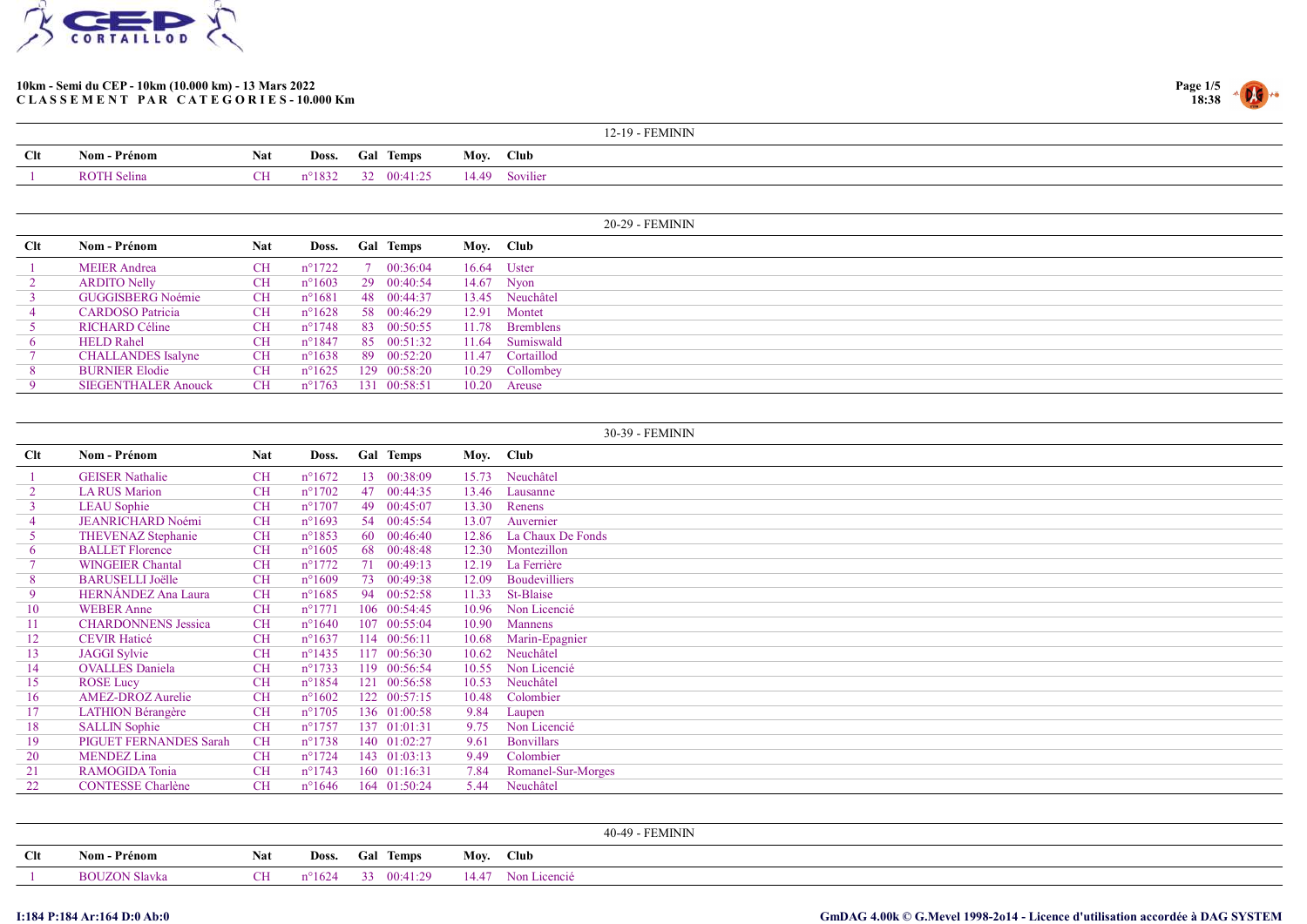



|            |                                |            |                 |    |                  |           | 40-49 - FEMININ     |
|------------|--------------------------------|------------|-----------------|----|------------------|-----------|---------------------|
| <b>Clt</b> | Nom - Prénom                   | <b>Nat</b> | Doss.           |    | <b>Gal Temps</b> | Moy. Club |                     |
| 2          | <b>SIEGENTHALER Virginie</b>   | CH         | $n^{\circ}1730$ |    | 44 00:43:24      | 13.83     | Non Licencié        |
|            | <b>CLERC-SCHOENI Céline</b>    | <b>CH</b>  | $n^{\circ}1645$ |    | 50 00:45:23      | 13.22     | Bôle                |
|            | <b>BOURQUI Anne</b>            | <b>CH</b>  | $n^{\circ}1623$ |    | 77 00:50:09      | 11.97     | Bevaix              |
|            | <b>DOS REIS Belmira</b>        | <b>CH</b>  | $n^{\circ}1850$ |    | 82 00:50:49      | 11.81     | Cressier            |
| 6          | <b>LOMETTI Mélanie</b>         | <b>CH</b>  | $n^{\circ}1713$ |    | 84 00:50:59      | 11.77     | Belmont-Sur-Yverdon |
|            | SCHÄUBLIN-BERTSCHI Simo: CH    |            | $n^{\circ}1758$ | 87 | 00:51:50         | 11.58     | Binningen           |
| 8          | <b>FURRER Virginie</b>         | <b>CH</b>  | $n^{\circ}1669$ |    | 103 00:54:23     | 11.03     | Bevaix              |
| -9         | <b>MAÏTRE Bénédicte</b>        | <b>CH</b>  | $n^{\circ}1719$ |    | 105 00:54:41     | 10.97     | Non Licencié        |
| 10         | <b>VILANOVA Ana</b>            | <b>CH</b>  | $n^{\circ}1768$ |    | 116 00:56:17     | 10.66     | Marin               |
| 11         | <b>GRANDJEAN Denise</b>        | <b>CH</b>  | $n^{\circ}1680$ |    | 125 00:57:33     | 10.43     | Albeuve             |
| 12         | <b>VILLARS</b> Pascale         | <b>CH</b>  | $n^{\circ}1769$ |    | 126 00:57:44     | 10.40     | Neuchâtel           |
| 13         | <b>LARCHER</b> Geraldine       | <b>CH</b>  | $n^{\circ}1704$ |    | 130 00:58:44     | 10.22     | Cortaillod          |
| 14         | <b>GASSMANN Marie-Laure</b>    | <b>CH</b>  | $n^{\circ}1843$ |    | 139 01:01:40     | 9.73      | Cormondrèche        |
| 15         | <b>SCHLAEPFER Florence</b>     | <b>CH</b>  | $n^{\circ}1759$ |    | 147 01:06:35     | 9.01      | Bevaix              |
| 16         | <b>CASTELL DUCHOSAL Céline</b> | <b>CH</b>  | $n^{\circ}1630$ |    | 148 01:06:35     | 9.01      | Bevaix              |
| 17         | <b>LACHAT Daisy</b>            | <b>CH</b>  | $n^{\circ}1703$ |    | 149 01:06:37     | 9.01      | Royston             |
| 18         | <b>ZINK Anne-Laure</b>         | <b>CH</b>  | $n^{\circ}1855$ |    | 152 01:08:25     | 8.77      | Lausanne            |
| 19         | HERNANDEZ Ana Isabel           | <b>CH</b>  | $n^{\circ}1684$ |    | 153 01:09:44     | 8.60      | Colombier           |
| 20         | <b>CHAUVY Laurence</b>         | <b>CH</b>  | $n^{\circ}1643$ |    | 159 01:16:30     | 7.84      | Etagnières          |
| 21         | LUU Thi Thanh Bin              | <b>CH</b>  | $n^{\circ}1856$ |    | 162 01:18:41     | 7.63      | Colombier           |

|            |                           |            |                 |                  |       | 50-59 - FEMININ         |
|------------|---------------------------|------------|-----------------|------------------|-------|-------------------------|
| <b>Clt</b> | Nom - Prénom              | <b>Nat</b> | Doss.           | <b>Gal Temps</b> |       | Moy. Club               |
|            | <b>ISLER Corinne</b>      | CH         | $n^{\circ}1688$ | 57 00:46:25      |       | 12.93 Non Licencié      |
|            | <b>JOTTERAND Myriam</b>   | CH         | $n^{\circ}1696$ | 63 00:47:21      |       | 12.67 Vugelles-La Mothe |
|            | <b>NGUYEN Laurence</b>    | <b>CH</b>  | $n^{\circ}1815$ | 65 00:47:54      | 12.53 | Colombier               |
|            | <b>LORO</b> Maryse        | CH         | $n^{\circ}1716$ | 66 00:48:16      |       | 12.43 Colombier         |
|            | <b>DELACOUR Véronique</b> | <b>CH</b>  | $n^{\circ}1656$ | 78 00:50:13      | 11.95 | Corcelles-Payerne       |
|            | <b>CERIN</b> Cinzia       | <b>CH</b>  | $n^{\circ}1634$ | 113 00:56:10     |       | 10.69 Le Locle          |
|            | <b>KOELEMEIJER Sandra</b> | <b>CH</b>  | $n^{\circ}1698$ | 115 00:56:14     | 10.67 | Apples                  |
| 8          | <b>SCIBOZ Valérie</b>     | <b>CH</b>  | $n^{\circ}1760$ | 128 00:58:04     |       | $10.33$ Vesin           |
|            | <b>MENGHINI Lara</b>      | <b>CH</b>  | $n^{\circ}1725$ | 138 01:01:34     | 9.75  | Honda - Re 3 Lacs       |
| 10         | <b>BAULA Valérie</b>      | <b>CH</b>  | $n^{\circ}1610$ | 144 01:03:48     | 9.41  | Le Brassus              |

|            |                          |            |                 |                  |       | 60-99 - FEMININ         |
|------------|--------------------------|------------|-----------------|------------------|-------|-------------------------|
| <b>Clt</b> | Nom - Prénom             | <b>Nat</b> | Doss.           | <b>Gal Temps</b> |       | Moy. Club               |
|            | <b>HADORN Nicole</b>     | CН         | $n^{\circ}1417$ | 91 00:52:27      |       | 11.44 Le Pâquier        |
|            | <b>GFELLER Margrit</b>   | CН         | $n^{\circ}1676$ | 98 00:53:32      | 11.21 | Non Licencié            |
|            | MÄRCHY Judith            | CH         | $n^{\circ}1720$ | 123 00:57:24     |       | 10.46 Zugerlauftreff    |
| 4          | <b>BONFILS Giuliana</b>  | <b>CH</b>  | $n^{\circ}1616$ | 124 00:57:31     |       | 10.43 Non Licencié      |
|            | <b>PFEIFFER Martine</b>  | <b>CH</b>  | $n^{\circ}1737$ | 133 01:00:07     |       | 9.98 La Chaux-Du-Milieu |
| 6          | <b>CRAVERO</b> Charlotte | CH         | $n^{\circ}1649$ | 134 01:00:07     | 9.98  | Honda - Re 3 Lacs       |
|            | <b>CAND</b> Corinne      | <b>CH</b>  | $n^{\circ}1626$ | 150 01:08:03     | 8.82  | Honda - Re 3 Lacs       |
|            | <b>MATEOS Maria</b>      | <b>CH</b>  | $n^{\circ}1721$ | 157 01:13:01     | 8.22  | Honda - Re 3 Lacs       |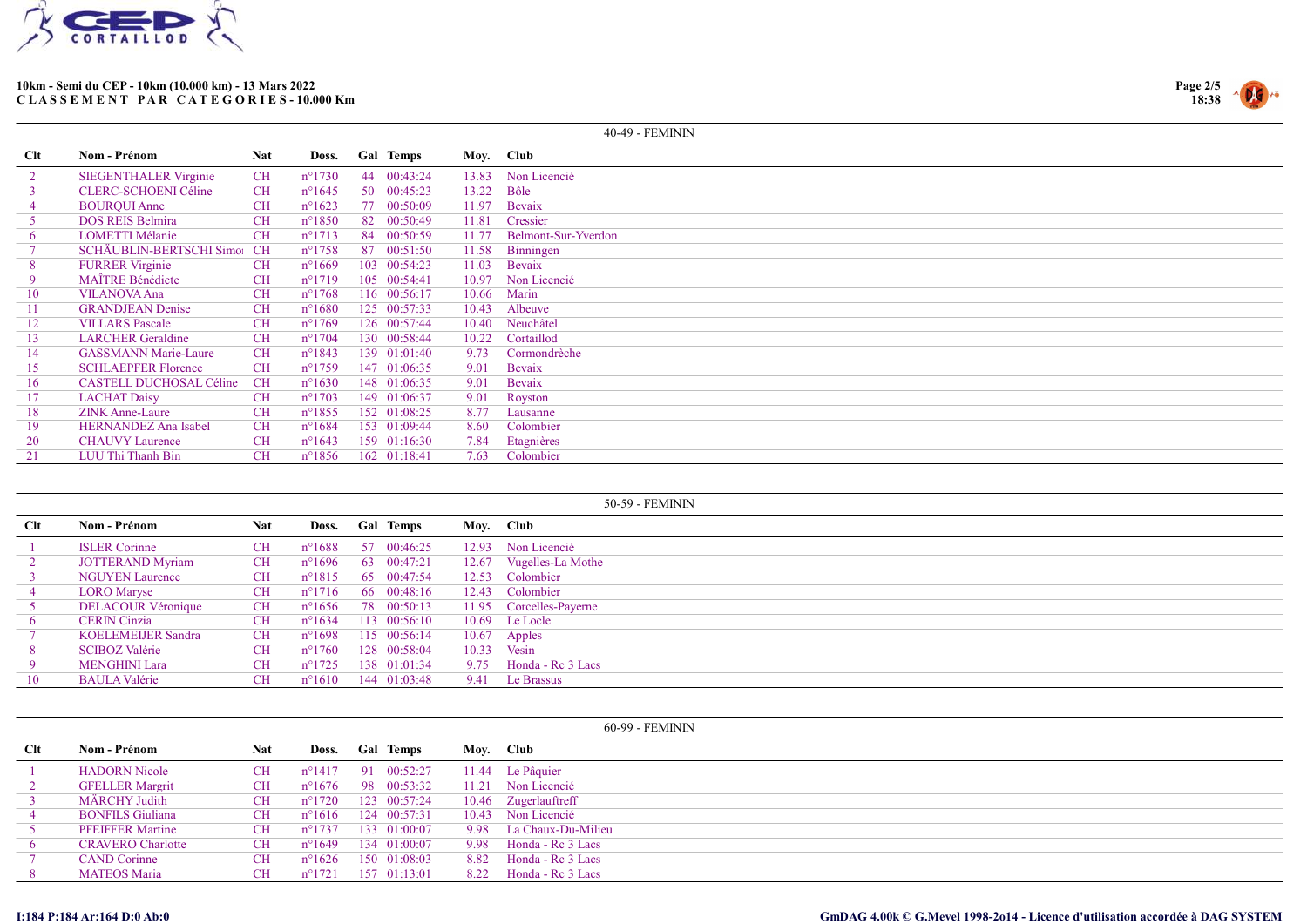



|     |                 |            |                 |                 |           | - - FEMININ    |
|-----|-----------------|------------|-----------------|-----------------|-----------|----------------|
| Clt | Nom - Prénom    | <b>Nat</b> |                 | Doss. Gal Temps | Moy. Club |                |
|     | ZINK Anne-Laure | CH         | $n^{\circ}1773$ | 37 00:41:42     |           | 14.39 Lausanne |
|     |                 |            |                 |                 |           |                |

|        |                    |            |                 |              |       | - MASCULIN<br>$-10$ |
|--------|--------------------|------------|-----------------|--------------|-------|---------------------|
| $Cl$ t | Nom - Prénom       | <b>Nat</b> | Doss.           | Temps<br>Gar | Moy   | <b>Club</b>         |
|        | <b>DOLEYRES Ju</b> | UН         | $n^{\circ}1662$ | 00:56:08     | 10.69 | Non Licencié        |

|                 |                             |            |                 |              |                    |       | 20-29 - MASCULIN             |
|-----------------|-----------------------------|------------|-----------------|--------------|--------------------|-------|------------------------------|
| Clt             | Nom - Prénom                | <b>Nat</b> | Doss.           |              | <b>Gal Temps</b>   |       | Moy. Club                    |
|                 | DESPRÉAUX Julien            | <b>CH</b>  | $n^{\circ}1658$ |              | 00:33:23           | 17.97 | Gland                        |
|                 | RATANO Mirko                | <b>CH</b>  | $n^{\circ}1744$ |              | 00:33:50           | 17.74 | Colombier                    |
|                 | <b>RAVIER Jimmy</b>         | <b>CH</b>  | $n^{\circ}1745$ | $\mathbf{p}$ | 00:35:58           | 16.68 | Le Landeron                  |
|                 | <b>DELACOUR Arnaud</b>      | <b>CH</b>  | $n^{\circ}1657$ |              | 8 00:36:45         |       | 16.33 Corcelles-Pres-Payerne |
|                 | WÜTSCHERT Robin             | <b>CH</b>  | $n^{\circ}1836$ |              | $10\quad 00:38:04$ |       | 15.77 Neuchâtel              |
| 6               | <b>SILVA PEREIRA Daniel</b> | <b>CH</b>  | $n^{\circ}1764$ |              | 15 00:38:33        |       | 15.57 Savigny                |
|                 | <b>BAIBEN Idriss</b>        | CH         | $n^{\circ}1604$ |              | 18 00:38:55        |       | 15.42 Grenoble               |
| 8               | <b>BILLIEUX Jeremy</b>      | <b>CH</b>  | $n^{\circ}1816$ |              | 22 00:39:39        |       | 15.13 Non Licencié           |
| 9               | <b>SANTSCHI Tristan</b>     | <b>CH</b>  | $n^{\circ}1830$ |              | 39 00:42:12        |       | 14.22 Le Locle               |
| 10              | <b>GFELLER Mario</b>        | CH         | $n^{\circ}1677$ |              | 42 00:43:19        |       | 13.85 Sumiswald              |
| $\overline{11}$ | <b>CARDOSO</b> Daniel       | CH         | $n^{\circ}1629$ |              | 69 00:49:12        | 12.20 | Bulle                        |

|                |                           |            |                  |    |                  |            | 30-39 - MASCULIN     |
|----------------|---------------------------|------------|------------------|----|------------------|------------|----------------------|
| Clt            | Nom - Prénom              | <b>Nat</b> | Doss.            |    | <b>Gal Temps</b> |            | Moy. Club            |
|                | <b>METTRAUX</b> Julien    | <b>CH</b>  | $n^{\circ}1726$  |    | 00:35:43         | 16.80 Bern |                      |
|                | <b>OPPLIGER Julien</b>    | <b>CH</b>  | $n^{\circ}1732$  |    | 00:35:58         | 16.69      | Montézillon          |
|                | <b>GABERELL Vincent</b>   | <b>CH</b>  | $n^{\circ}1844$  |    | 12 00:38:08      | 15.74      | Neuchâtel            |
|                | <b>JORNOD Bastien</b>     | <b>CH</b>  | $n^{\circ}1695$  | 17 | 00:38:41         |            | 15.52 Cep Cortaillod |
|                | <b>RIVIERE Simon</b>      | <b>CH</b>  | $n^{\circ}1750$  |    | 25 00:40:35      | 14.79      | Peseux               |
| 6              | <b>CAPT</b> Léonard       | <b>CH</b>  | $n^{\circ}1794$  |    | 26 00:40:42      | 14.74      | Le Mont s/Lausanne   |
|                | <b>GERBER Luca</b>        | <b>CH</b>  | $n^{\circ}1674$  |    | 36 00:41:41      |            | 14.40 Gampelen       |
| 8 <sup>1</sup> | <b>PINTO Filipe</b>       | <b>CH</b>  | $n^{\circ}1739$  |    | 38 00:41:53      |            | 14.33 Lausanne       |
| 9              | <b>VONLANTHEN Bastien</b> | <b>CH</b>  | $n^{\circ}1770$  |    | 45 00:44:11      |            | 13.58 Non Licencié   |
| 10             | <b>FABRICE Etique</b>     | <b>CH</b>  | $n^{\circ}1666$  |    | 46 00:44:32      | 13.48      | La Tour-De-Trême     |
| -11            | <b>HELD</b> Adrian        | <b>CH</b>  | $n^{\circ}1848$  |    | 52 00:45:34      | 13.17      | Sumiswald            |
| 12             | <b>GONNET Sebastien</b>   | <b>CH</b>  | $n^{\circ}1679$  |    | 53 00:45:42      | 13.13      | Gampelen             |
| 13             | <b>PERINI</b> Stéphane    | <b>CH</b>  | $n^{\circ}$ 1736 |    | 76 00:50:09      | 11.97      | Areuse               |
| 14             | <b>COTTET Stéphane</b>    | <b>CH</b>  | $n^{\circ}1648$  |    | 79 00:50:20      | 11.92      | Corminboeuf          |
| 15             | <b>BERMUDEZ Fernando</b>  | <b>CH</b>  | $n^{\circ}1612$  |    | 97 00:53:18      | 11.26      | Non Licencié         |
| 16             | <b>CHEKHAB</b> Geoffrey   | <b>CH</b>  | $n^{\circ}1831$  |    | 127 00:57:47     | 10.39      | Cortaillod           |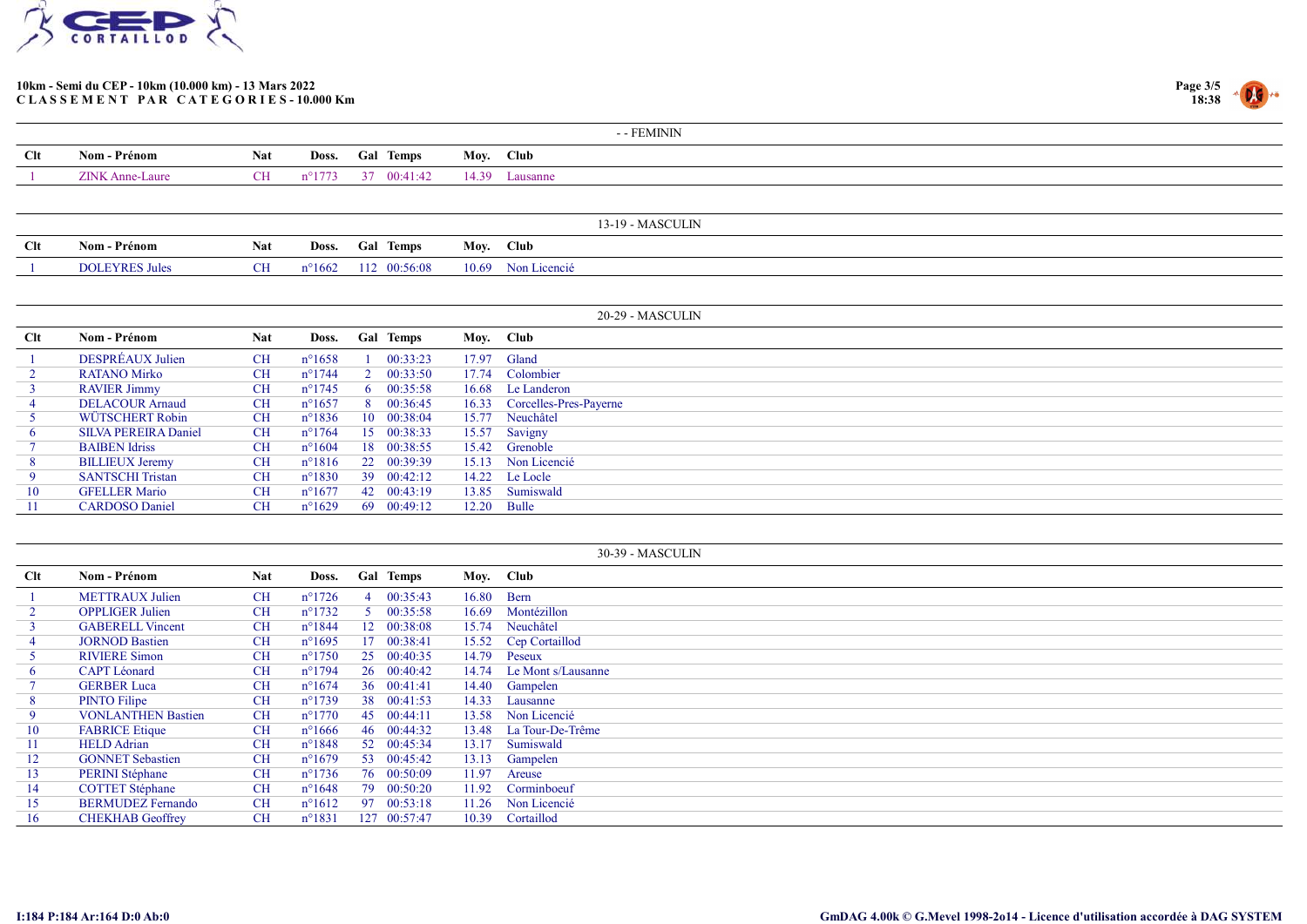



|                |                                  |            |                  |                  |       | 40-49 - MASCULIN           |
|----------------|----------------------------------|------------|------------------|------------------|-------|----------------------------|
| <b>Clt</b>     | Nom - Prénom                     | <b>Nat</b> | Doss.            | <b>Gal Temps</b> |       | Moy. Club                  |
|                | <b>ALBUQUERQUE Bruno</b>         | CH         | $n^{\circ}1601$  | 00:35:00         | 17.15 | <b>Belmont Sur Yverdon</b> |
| $\overline{2}$ | <b>ROBBE Matthieu</b>            | <b>CH</b>  | $n^{\circ}1837$  | 00:38:06         | 15.75 | Auvernier                  |
| $\mathbf{3}$   | <b>SCIBOZ Fabian</b>             | <b>CH</b>  | $n^{\circ}1761$  | 21 00:39:37      |       | 15.15 La Sagne             |
| 4              | <b>BEREKET Fanus</b>             | <b>CH</b>  | $n^{\circ}1611$  | 23 00:39:55      | 15.04 | Non Licencié               |
|                | <b>MAHON</b> François            | <b>CH</b>  | $n^{\circ}1718$  | 30 00:40:54      | 14.67 | Schwadernau                |
| 6              | KOPP Jérôme                      | <b>CH</b>  | $n^{\circ}1701$  | 31 00:41:09      | 14.59 | Lausanne                   |
|                | <b>CAILLAUD Cyril</b>            | <b>CH</b>  | $n^{\circ}1820$  | 40 00:42:25      | 14.15 | Neuchâtel                  |
| 8              | <b>SCHNEIDER Björn</b>           | <b>CH</b>  | $n^{\circ}1849$  | 55 00:45:57      | 13.06 | Riggisberg                 |
| 9              | <b>DICKSON</b> Andrew            | <b>CH</b>  | $n^{\circ}1660$  | 64 00:47:45      |       | 12.57 Non Licencié         |
| 10             | <b>REY Nicolas</b>               | <b>CH</b>  | $n^{\circ}1746$  | 67 00:48:41      | 12.32 | <b>Bussigny</b>            |
| 11             | D'AMATO Gianni                   | <b>CH</b>  | $n^{\circ}1653$  | 72 00:49:24      | 12.15 | Lausanne                   |
| 12             | <b>CANTATORE ARTMANN Davi CH</b> |            | $n^{\circ}1627$  | 74 00:49:53      | 12.03 | Founex                     |
| 13             | <b>DUMAS</b> Christophe          | CH         | $n^{\circ}1663$  | 75 00:50:03      | 11.99 | <b>Massonnens</b>          |
| 14             | <b>HASELVANDER Fabrice</b>       | CH         | $n^{\circ}$ 1423 | 81 00:50:37      | 11.85 | Villers Le Lac             |
| 15             | <b>JEANNERET</b> Christophe      | <b>CH</b>  | $n^{\circ}1692$  | 90 00:52:24      | 11.45 | Neuchâtel                  |
| 16             | <b>LECLERC Lilian</b>            | <b>CH</b>  | $n^{\circ}1710$  | 92 00:52:44      | 11.38 | Auvernier                  |
| 17             | <b>DEDIC</b> Larcis              | <b>CH</b>  | $n^{\circ}1817$  | 100 00:54:04     | 11.10 | Peseux                     |
| 18             | <b>OLIVIERI</b> Angelo           | <b>CH</b>  | $n^{\circ}1731$  | 101 00:54:06     | 11.09 | Meilen                     |
| 19             | <b>BOILEAU Vincent</b>           | <b>CH</b>  | $n^{\circ}1615$  | 104 00:54:35     | 10.99 | Corcelles-Cormondrèche     |
| 20             | <b>MARZEN</b> Rachid             | <b>CH</b>  | $n^{\circ}1801$  | 110 00:55:35     | 10.80 | Lausanne                   |
| 21             | <b>DOLEYRES Yann</b>             | <b>CH</b>  | $n^{\circ}1661$  | 111 00:56:07     | 10.69 | Fiez                       |
| 22             | <b>FERNANDES Paulo</b>           | <b>CH</b>  | $n^{\circ}1667$  | 141 01:02:27     | 9.61  | <b>Bonvillars</b>          |

|     |                            |            |                  |    |              |       | 50-59 - MASCULIN      |
|-----|----------------------------|------------|------------------|----|--------------|-------|-----------------------|
| Clt | Nom - Prénom               | <b>Nat</b> | Doss.            |    | Gal Temps    |       | Moy. Club             |
|     | <b>MOOS</b> Stany          | <b>CH</b>  | $n^{\circ}1728$  |    | 9 00:38:01   |       | 15.79 La Chauxdefonds |
|     | <b>MONNEY Christian</b>    | <b>CH</b>  | $n^{\circ}1727$  |    | 14 00:38:19  |       | 15.66 Matran          |
|     | <b>FOURNIER David</b>      | <b>CH</b>  | $n^{\circ}1668$  |    | 16 00:38:40  |       | 15.52 Loye            |
|     | <b>ENRICO</b> Pierre       | <b>CH</b>  | $n^{\circ}1827$  |    | 19 00:39:19  |       | 15.26 Colombier       |
|     | <b>CUCHE Cyril</b>         | <b>CH</b>  | $n^{\circ}1650$  |    | 20 00:39:28  | 15.20 | Cernier               |
|     | <b>REIS</b> Victor         | <b>CH</b>  | $n^{\circ}1842$  |    | 24 00:40:33  |       | 14.80 CAP Fribourg    |
|     | <b>BARONE Dario</b>        | <b>CH</b>  | $n^{\circ}1608$  |    | 27 00:40:49  | 14.70 | Gletterens            |
| 8   | <b>ISLER</b> Patrice       | <b>CH</b>  | $n^{\circ}1691$  |    | 28 00:40:51  | 14.69 | Non Licencié          |
| 9   | <b>BARBEY René</b>         | <b>CH</b>  | $n^{\circ}1606$  |    | 41 00:42:33  | 14.10 | Le Mont Sur Lausanne  |
| 10  | <b>ZOSSO Heinz</b>         | <b>CH</b>  | $n^{\circ}1774$  |    | 43 00:43:22  | 13.84 | Niederbipp            |
| 11  | PELLICCIOTTA Alessandro    | <b>CH</b>  | $n^{\circ}1512$  |    | 51 00:45:32  | 13.18 | Cortaillod            |
| 12  | <b>CASTROVINCI Bruno</b>   | <b>CH</b>  | $n^{\circ}1632$  |    | 56 00:46:15  | 12.98 | Montbrelloz           |
| 13  | <b>MORETTI Paolo</b>       | <b>CH</b>  | $n^{\circ}1729$  |    | 59 00:46:39  | 12.87 | Le Locle              |
| 14  | <b>BRINGOLD</b> Andreas    | <b>CH</b>  | $n^{\circ}1340$  |    | 61 00:46:52  | 12.80 | Lg Niederbipp         |
| 15  | <b>TOMASETTI Bernard</b>   | <b>CH</b>  | $n^{\circ}1766$  | 62 | 00:47:02     | 12.76 | Farvagny              |
| 16  | <b>HAUCH Rainer</b>        | <b>CH</b>  | $n^{\circ}1683$  |    | 88 00:51:50  | 11.58 | <b>Basel</b>          |
| 17  | <b>RICCARDI</b> Christian  | <b>CH</b>  | $n^{\circ}1747$  |    | 96 00:53:08  | 11.30 | Neuchatel             |
| 18  | <b>HOFMANN Laurent</b>     | <b>CH</b>  | $n^{\circ}1686$  |    | 99 00:53:33  | 11.21 | Saint-Imier           |
| 19  | <b>LONGA</b> Giovanni      | <b>CH</b>  | $n^{\circ}1714$  |    | 109 00:55:11 | 10.87 | Marin-Epagnier        |
| 20  | <b>KERN</b> Stefan         | <b>CH</b>  | $n^{\circ}1697$  |    | 120 00:56:58 | 10.53 | Zuchwil               |
| 21  | DE SOUSA OLIVEIRA Carlos A | <b>CH</b>  | $n^{\circ}1789$  |    | 135 01:00:55 | 9.85  | La Chaux-de-Fonds     |
| 22  | <b>PATRICK Schindler</b>   | <b>CH</b>  | $n^{\circ}$ 1735 |    | 142 01:02:35 | 9.59  | Bôle                  |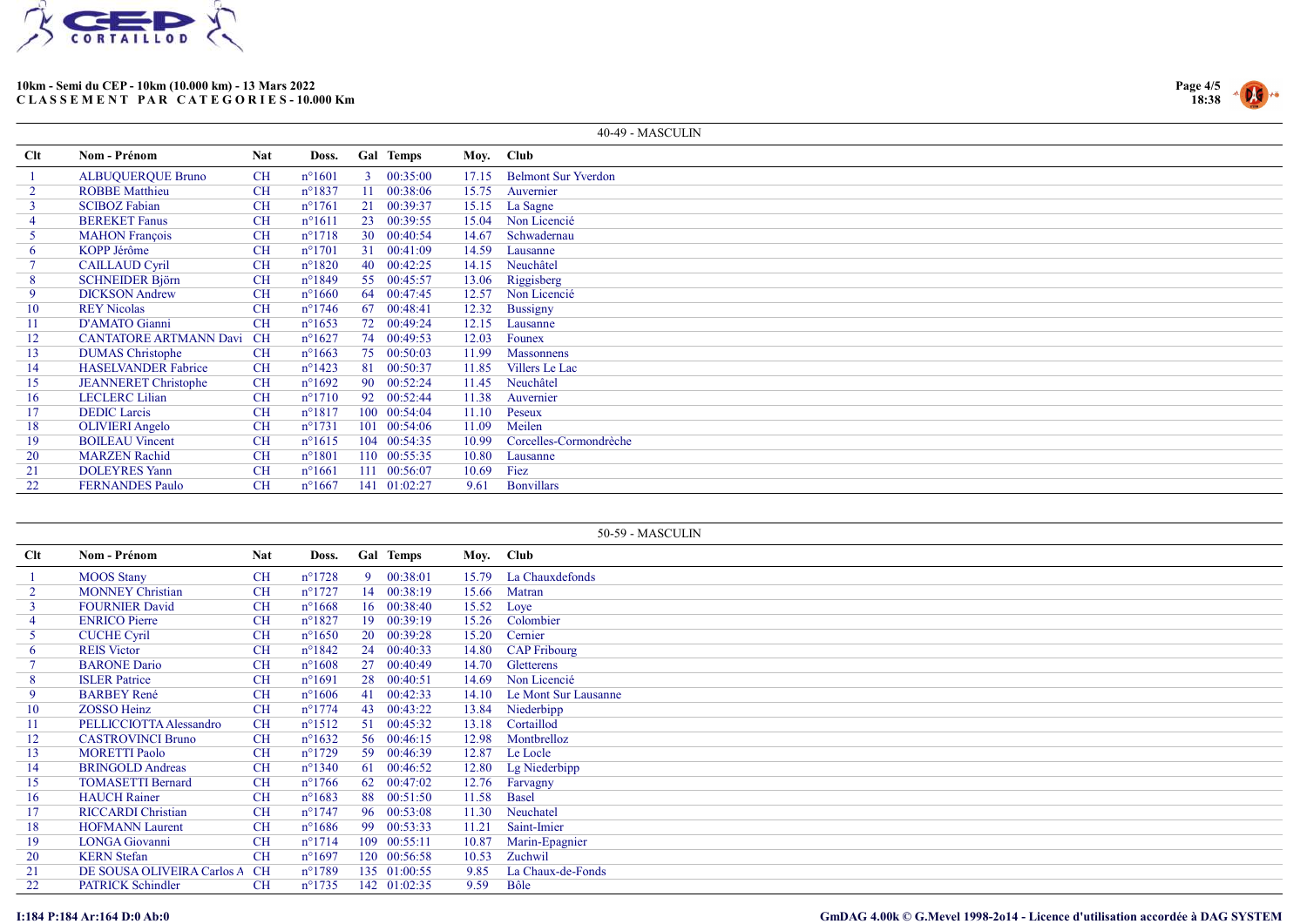



|            |                       |            |                 |                     |      | 50-59 - MASCULIN |
|------------|-----------------------|------------|-----------------|---------------------|------|------------------|
| <b>Clt</b> | Nom - Prénom          | <b>Nat</b> | Doss.           | <b>Gal Temps</b>    |      | Mov. Club        |
|            | <b>CHIARI</b> Massimo | CH.        | $n^{\circ}1644$ | 145 01:04:13        | 9.34 | Lausanne         |
| 24         | WYSS Pierre-Alain     | CH.        |                 | n°1828 151 01:08:16 | 8.79 | Travers          |
| 25         | <b>BASSARD</b> Jean   | CH.        | n°1795          | 155 01:10:45        |      | 8.48 France      |
|            | <b>PONCET Joel</b>    | CН         | $n^{\circ}1741$ | 156 01:10:54        |      | 8.46 Magland     |

|     |                           |            |                 |                  |      | 60-69 - MASCULIN          |
|-----|---------------------------|------------|-----------------|------------------|------|---------------------------|
| Clt | Nom - Prénom              | <b>Nat</b> | Doss.           | <b>Gal Temps</b> |      | Moy. Club                 |
|     | <b>GFELLER Paul</b>       | <b>CH</b>  | $n^{\circ}1678$ | 35 00:41:40      |      | 14.40 Non Licencié        |
|     | <b>JORDAN Jean Michel</b> | CH         | $n^{\circ}1694$ | 70 00:49:13      |      | 12.19 Neuchâtel           |
|     | <b>ROUX Etienne</b>       | CH         | $n^{\circ}1813$ | 86 00:51:38      |      | 11.62 Communy             |
|     | <b>UEBERSCHLAG André</b>  | CH         | $n^{\circ}1767$ | 95 00:53:00      |      | 11.32 Saules              |
|     | <b>MELLA</b> Christian    | <b>CH</b>  | $n^{\circ}1723$ | 102 00:54:20     |      | $11.04$ Honda - Rc 3 Lacs |
|     | <b>EARNHART</b> Stephan   | <b>CH</b>  | $n^{\circ}1664$ | 132 00:59:07     |      | $10.15$ Leysin            |
|     | <b>CATTIN Hubert</b>      | <b>CH</b>  | $n^{\circ}1633$ | 146 01:04:26     | 9.31 | Honda - Re 3 Lacs         |
|     | <b>CHAPPUIS Rémy</b>      | <b>CH</b>  | $n^{\circ}1639$ | 161 01:16:51     | 7.81 | Honda - Re 3 Lacs         |

|     |                          |            |                  |                  |           | 70-99 - MASCULIN   |
|-----|--------------------------|------------|------------------|------------------|-----------|--------------------|
| Clt | Nom - Prénom             | <b>Nat</b> | Doss.            | <b>Gal Temps</b> | Moy. Club |                    |
|     | <b>FURRER Serge</b>      | <b>CH</b>  | $n^{\circ}1670$  | 80 00:50:33      | 11.87     | <b>Bevaix</b>      |
|     | RÜEGSEGGER Fritz         | <b>CH</b>  | $n^{\circ}$ 1755 | 93 00:52:48      | 11.37     | Krauchthal         |
|     | <b>RICKLI Hans</b>       | <b>CH</b>  | $n^{\circ}1749$  | 108 00:55:10     | 10.88     | Lausanne           |
| -4  | <b>BONFILS Yves</b>      | <b>CH</b>  | $n^{\circ}1618$  | 118 00:56:41     |           | 10.59 Non Licencié |
|     | <b>GINES</b> Georges     | <b>CH</b>  | $n^{\circ}1812$  | 154 01:10:20     | 8.53      | Cormondrèche       |
|     | <b>JUNKER Jean-Louis</b> | CH         | $n^{\circ}1851$  | 158 01:15:50     | 7.91      | Boudry             |

|     |                   |            |                 |                    |           | - - MASCULIN       |
|-----|-------------------|------------|-----------------|--------------------|-----------|--------------------|
| Clt | Nom - Prénom      | <b>Nat</b> | Doss.           | <b>Gal Temps</b>   | Moy. Club |                    |
|     | $2D$ ossard #1778 | <b>FRA</b> |                 | n°1778 34 00:41:40 |           | 14.40 Non Licencié |
|     | $2$ Dossard #1527 | FR A       | $n^{\circ}1527$ | 163 01:34:25       |           | 6.36 Non Licencié  |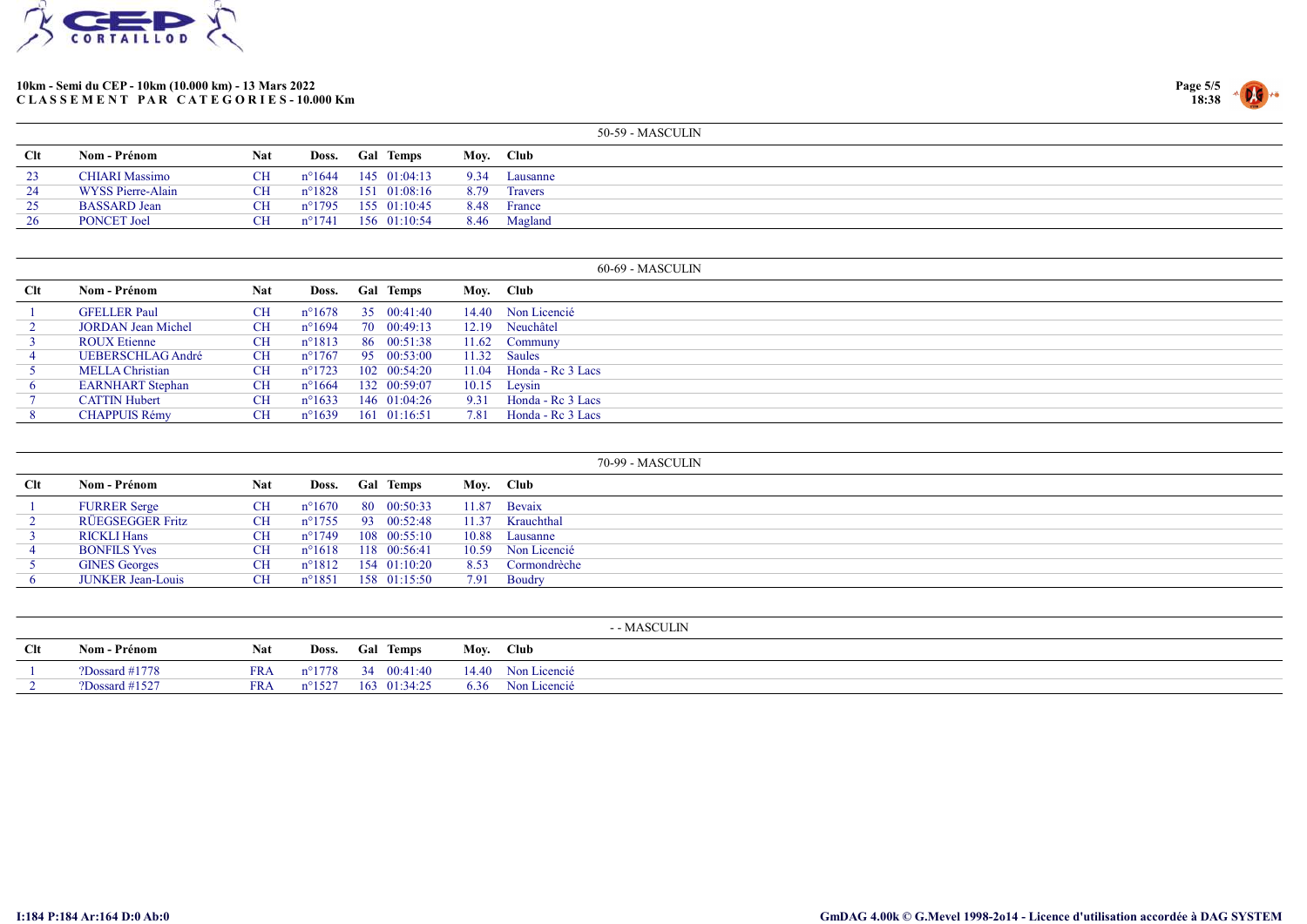



| Clt            | Nom - Prénom                          | Nat Doss.            | Né | Clt Cat              |                 | Clt Sx Temps  | Moy.  | Club               |
|----------------|---------------------------------------|----------------------|----|----------------------|-----------------|---------------|-------|--------------------|
|                | <b>FERRARA Florent</b>                | CH n°1394            | 93 | 1 H <sub>20</sub> M  | 1 <sub>M</sub>  | 01:11:38      | 17.67 | <b>Bex</b>         |
| $\overline{2}$ | <b>SCHAEDLER Demian</b>               | CH nº1551            | 80 | 1 H40M               |                 | 2 M 01:12:42  | 17.42 | St-Imier           |
| 3              | <b>MATTI Thibaut</b>                  | $CH$ $n^{\circ}1481$ | 92 | 1 H30M               | 3 <sub>M</sub>  | 01:13:20      | 17.27 | <b>Vouvry</b>      |
| 4              | <b>VERNIERS</b> Christophe            | CH n°1821            | 87 | 2 H30M               |                 | 4 M 01:13:35  | 17.21 | Savagnier          |
| 5              | <b>HÜGLI</b> Manuel                   | CH $n^{\circ}1823$   | 94 | 2 H <sub>20</sub> M  |                 | 5 M 01:14:06  | 17.09 | Laufen             |
| 6              | <b>BANDELIER Matthieu</b>             | CH nº1318            | 87 | 3 H30M               |                 | 6 M 01:14:25  | 17.01 | Courfaivre         |
| 7              | <b>BONFILS Loris</b>                  | CH nº1335            | 94 | 3 H <sub>20</sub> M  | 7 M             | 01:15:45      | 16.72 | Le Mont            |
| 8              | <b>MARTIN</b> Antoine                 | CH n°1796            | 80 | 2 H <sub>40</sub> M  |                 | 8 M 01:15:49  | 16.70 | Yverdon            |
| 9              | <b>RESIN Yan</b>                      | CH n°1529            | 84 | 4 H30M               | 9 M             | 01:15:51      | 16.69 | Pully              |
| 10             | <b>WAHLI</b> Vincent                  | CH nº1583            | 78 | 3 H <sub>40</sub> M  | 10 <sub>M</sub> | 01:16:36      | 16.53 | Port               |
| 11             | <b>HOLGADO</b> Darias                 | $CH$ $n^{\circ}1808$ | 91 | 5 H30M               | 11 <sub>M</sub> | 01:17:16      | 16.39 | Lausanne           |
| 12             | <b>RAMOS</b> Francisco                | CH nº1528            | 81 | 4 H40M               | 12 M            | 01:17:33      | 16.33 | Saint-Aubin        |
| 13             | <b>VERNIERS</b> Michaël               | CH n°1841            | 89 | 6 H30M               | 13 M            | 01:18:20      | 16.16 | Areuse             |
| 14             | <b>HOULE Thomas</b>                   | CH nº1429            | 93 | 4 H <sub>20</sub> M  | 14 M            | 01:18:26      | 16.14 | Neuchâtel          |
| 15             | <b>BACKMAN</b> Sebastian              | CH nº1315            | 91 | 7 H30M               |                 | 15 M 01:19:13 | 15.98 | Chambésy           |
| 16             | <b>GAUDIO</b> Loic                    | $CH$ $n^{\circ}1410$ | 92 | 8 H30M               | 16M             | 01:19:37      | 15.90 | Neuchâtel          |
| 17             | <b>CLERC Kevin</b>                    | CH n°1822            | 91 | 9 H30M               |                 | 17 M 01:19:39 | 15.89 | La Neuveville      |
| 18             | <b>BADSTÜBER Romain</b>               | CH n°1825            | 83 | 10 H30M              | 18 M            | 01:20:06      | 15.81 | Besancon           |
| 19             | <b>GODWIN</b> Thomas                  | $CH$ $n^{\circ}1415$ | 92 | 11 H30M              | 19 <sub>M</sub> | 01:21:01      | 15.63 | Zurich             |
| 20             | <b>DE ALMEIDA Ricardo</b>             | CH n°1380            | 84 | 12 H30M              | 20 <sub>M</sub> | 01:21:03      | 15.62 | Boudry             |
| 21             | <b>THEURILLAT Christian</b>           | CH $n^{\circ}1570$   | 71 | 1 H50M               | 21 M            | 01:21:18      | 15.57 | St-Aubin-Sauges    |
| 22             | <b>POFFET Damien</b>                  | CH $n^{\circ}1803$   | 85 | 13 H30M              | 22 M            | 01:21:24      | 15.55 | Noréaz             |
| 23             | ARIAS DE LA PARRA Francisco CH nº1310 |                      | 82 | 5 H40M               | 23 M            | 01:21:30      | 15.54 | Colombier          |
| 24             | <b>O'MAHONY Wandrille</b>             | CH $n^{\circ}1506$   | 93 | 5 H <sub>20</sub> M  | 24 M            | 01:21:51      | 15.47 | Cheyres            |
| 25             | <b>RIBEIRO</b> Albino                 | CH nº1534            | 68 | 2 H50M               | 25 M            | 01:22:06      | 15.42 | Thun               |
| 26             | <b>CHANSON Sébastien</b>              | CH $n^{\circ}1362$   | 83 | 14 H30M              |                 | 26 M 01:22:49 | 15.29 | Cortaillod         |
| 27             | FARIA MARTINS DA COSTA C CH nº1393    |                      | 80 | 6 H <sub>40</sub> M  | 27 <sub>M</sub> | 01:23:14      | 15.21 | Lausanne           |
| 28             | <b>BIARD Nicolas</b>                  | CH $n^{\circ}$ 1330  | 87 | 15 H30M              | 28 M            | 01:23:25      | 15.18 | Pully              |
| 29             | <b>SUCHET David</b>                   | CH $n^{\circ}1564$   | 83 | 16 H30M              | 29 <sub>M</sub> | 01:23:56      | 15.09 | Zürich             |
| 30             | <b>RUSSO</b> Antonio                  | CH nº1544            | 67 | 3 H50M               | 30 M            | 01:23:56      | 15.08 | Marin-Epagnier     |
| 31             | <b>RUMPF</b> Tim                      | CH nº1543            | 91 | 17 H30M              | 31 M            | 01:23:57      | 15.08 | Saint-Aubin-Sauges |
| 32             | <b>ALLEMANN Dayle</b>                 | CH $n^{\circ}1307$   | 94 | 6 H <sub>20</sub> M  | 32M             | 01:24:17      | 15.02 | Bienne             |
| 33             | <b>SALLIN Dimitri</b>                 | CH nº1548            | 88 | 18 H30M              |                 | 33 M 01:24:20 | 15.01 | Enney              |
| 34             | <b>PACCAUD Christophe</b>             | CH nº1507            | 71 | 4 H50M               | 34 M            | 01:24:32      | 14.98 | <b>Sullens</b>     |
| 35             | <b>ANDREY Christophe</b>              | CH $n^{\circ}1806$   | 87 | 19 H30M              |                 | 35 M 01:24:39 | 14.96 | Villarimboud       |
| 36             | <b>JACQUOT</b> Emmanuel               | CH nº1431            | 82 | 7 H <sub>40</sub> M  | 36 M            | 01:24:41      | 14.95 | Malbuisson         |
| 37             | PICCOLO Marco                         | $CH$ n°1517          | 77 | 8 H <sub>40</sub> M  |                 | 37 M 01:24:45 | 14.94 | Neuchâtel          |
| 38             | <b>TENGDIN Phoebe</b>                 | CH $n^{\circ}1568$   | 90 | 1 F30F               | 1F              | 01:24:47      | 14.93 | Crissier           |
| 39             | <b>PIZZOTTI Gilles</b>                | CH nº1522            | 80 | 9 H <sub>40</sub> M  | 38 M            | 01:25:14      | 14.86 | St-Aubin-Sauges    |
| 40             | <b>SALLIN Aurélien</b>                | CH nº1547            | 88 | 20 H30M              | 39 M            | 01:25:18      | 14.84 | Arbon              |
| 41             | <b>LABBE</b> Marc                     | CH nº1457            | 86 | 21 H30M              | 40 M            | 01:25:19      | 14.84 | Arc Sous Cicon     |
| 42             | <b>PILLOUD Olivier</b>                | CH $n^{\circ}1520$   | 78 | 10 H <sub>40</sub> M | 41 M            | 01:25:49      | 14.75 | Bulle              |
| 43             | <b>WOLF</b> Sebastian                 | CH $n^{\circ}1593$   | 91 | 22 H30M              | 42 M            | 01:26:16      | 14.68 | <b>Bern</b>        |
| 44             | <b>MONNARD Céline</b>                 | CH nº1485            | 90 | 2 F30F               | 2F              | 01:26:30      | 14.64 | Yvonand            |
| 45             | FONT CANYELLES Joaquim                | CH nº1397            | 88 | 23 H30M              | 43 M            | 01:26:34      | 14.63 | St Gallen          |
| 46             | <b>CHALLANDES Simon</b>               | CH nº1360            | 97 | 7 H <sub>20</sub> M  | 44 M            | 01:26:45      | 14.60 | Fontainemelon      |
| 47             | <b>CHASSOT</b> Frédéric               | CH nº1370            | 89 | 24 H30M              | 45 M            | 01:26:49      | 14.58 | <b>Tatroz</b>      |
| 48             | <b>ROCHAT Florian</b>                 | CH $n^{\circ}$ 1535  | 93 | 8 H <sub>20</sub> M  | 46 M            | 01:26:50      | 14.58 | <b>Brügg</b>       |
| 49             | <b>HALBEISEN</b> Philippe             | $CH$ $n^{\circ}1418$ | 68 | 5 H50M               | 47 M            | 01:26:50      | 14.58 | Colombier          |
| 50             | <b>STUDER Jan</b>                     | CH $n^{\circ}1561$   | 70 | 6 H50M               | 48 M            | 01:26:59      | 14.56 | Breitenbach        |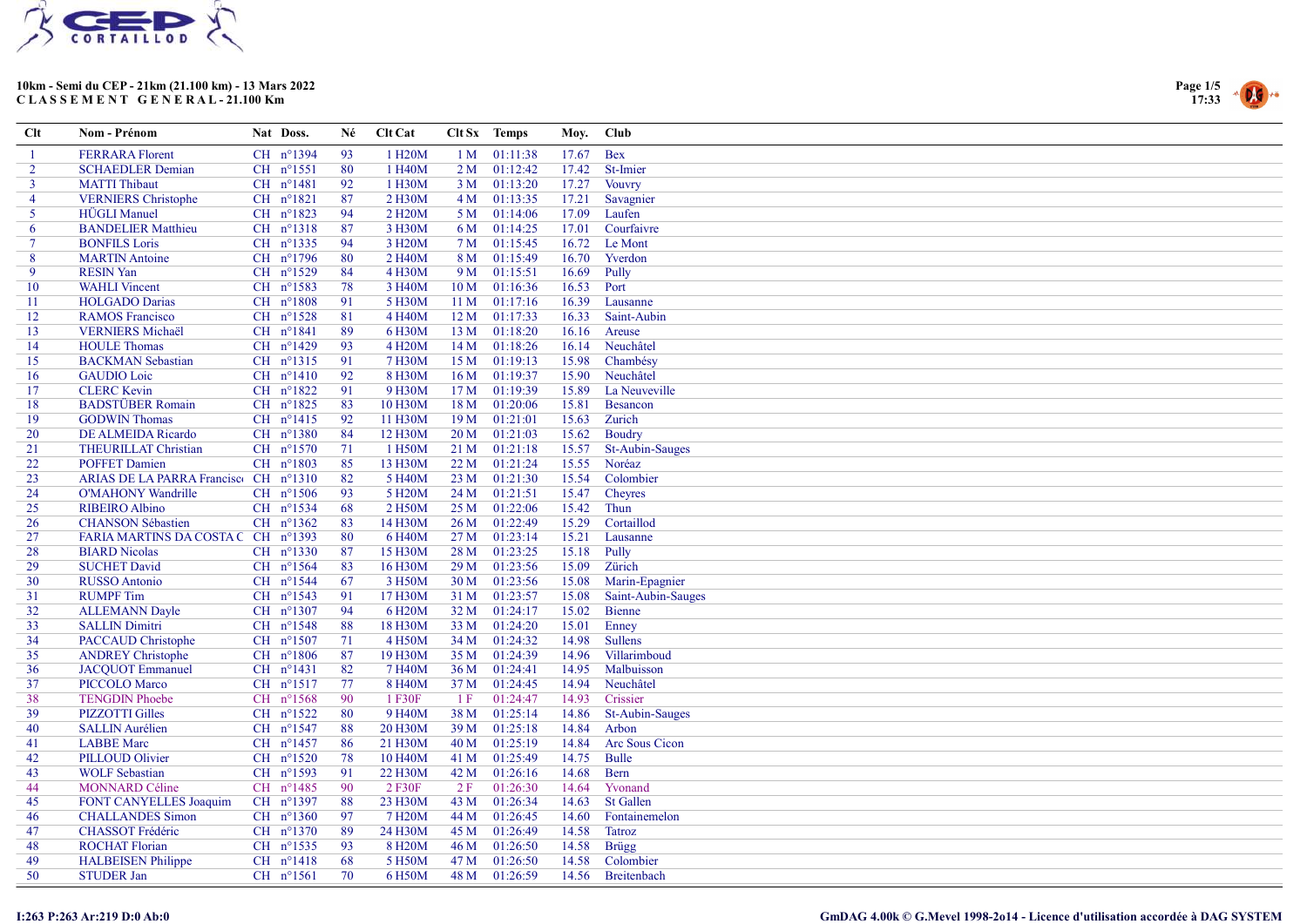



| $Cl$ | Nom - Prénom                       | Nat Doss.            | Né | Clt Cat              |      | Clt Sx Temps  | Moy.  | Club                   |
|------|------------------------------------|----------------------|----|----------------------|------|---------------|-------|------------------------|
| 51   | <b>GARCIA</b> Daniel               | CH nº1403            | 76 | 11 H <sub>40</sub> M | 49 M | 01:27:03      | 14.55 | Valeyres-Sous-Montagny |
| 52   | <b>BOUROUIN Mirco</b>              | CH nº1338            | 88 | 25 H30M              | 50 M | 01:27:14      | 14.51 | Prêles                 |
| 53   | <b>SCHNYDER Roger</b>              | CH $n^{\circ}$ 1555  | 62 | 1 H60M               | 51 M | 01:27:24      | 14.49 | Köniz                  |
| 54   | <b>MARTIN John</b>                 | $CH$ n°1474          | 85 | 26 H30M              |      | 52 M 01:27:24 | 14.49 | Meilen                 |
| 55   | <b>LAYNAT</b> Stéphane             | CH $n^{\circ}1460$   | 80 | 12 H <sub>40</sub> M | 53 M | 01:27:25      | 14.48 | Neuchatel              |
| 56   | JÄGER Ralf                         | CH n°1434            | 82 | 13 H40M              |      | 54 M 01:27:39 | 14.45 | <b>Bern</b>            |
| 57   | <b>MOUZO</b> Martin                | CH n°1490            | 78 | 14 H40M              | 55 M | 01:27:58      | 14.39 | Cormondrèche           |
| 58   | <b>MOTTIER Valentin</b>            | CH nº1489            | 95 | 9 H <sub>20</sub> M  |      | 56 M 01:27:58 | 14.39 | Grimisuat              |
| 59   | <b>KÜBLI</b> Ulrich                | CH nº1453            | 74 | 15 H40M              | 57 M | 01:28:01      | 14.39 | Ostermundigen          |
| 60   | <b>BARTHE Yannick</b>              | CH $n^{\circ}$ 1326  | 81 | 16 H <sub>40</sub> M | 58 M | 01:28:01      | 14.38 | Delémont               |
| 61   | <b>WENGER Mathias</b>              | CH $n^{\circ}1585$   | 89 | 27 H30M              | 59 M | 01:28:44      | 14.27 | Lebetain               |
| 62   | <b>PYTHON Benoit</b>               | CH n°1840            | 90 | 28 H30M              | 60 M | 01:29:16      | 14.18 | Peseux                 |
| 63   | <b>JEANNERET</b> Lionel            | CH nº1436            | 93 | 10 H <sub>20</sub> M | 61 M | 01:29:21      | 14.17 | Cernier                |
| 64   | <b>PLANCHON Patrick</b>            | CH nº1523            | 78 | 17 H <sub>40</sub> M | 62 M | 01:29:22      | 14.17 | Binningen              |
| 65   | <b>ZE</b> Jacques                  | CH nº1595            | 80 | 18 H <sub>40</sub> M |      | 63 M 01:29:51 | 14.09 | Sonvilier              |
| 66   | <b>LAVIGNE Cyril</b>               | CH n°1459            | 82 | 19 H <sub>40</sub> M | 64 M | 01:29:52      | 14.09 | Villers Le Lac         |
| 67   | <b>BROWNING Rick</b>               | $CH$ n°1345          | 75 | 20 H <sub>40</sub> M |      | 65 M 01:30:01 | 14.07 | Solothurn              |
| 68   | <b>BRUNOTT Klasina</b>             | CH nº1346            | 80 | 1 F40F               | 3F   | 01:30:05      | 14.05 | Sceut                  |
| 69   | <b>BROQUET Eddy</b>                | CH nº1344            | 82 | 21 H40M              | 66 M | 01:30:13      | 14.03 | Bassecourt             |
| 70   | <b>KOTTELAT Laurent</b>            | CH nº1452            | 88 | 29 H30M              | 67 M | 01:30:13      | 14.03 | Courtételle            |
| 71   | FLUIXA Johan                       | CH nº1395            | 83 | 30 H30M              | 68 M | 01:30:24      | 14.01 | Chez-Le-Bart           |
| 72   | <b>AQUILLON Achille</b>            | $CH$ $n^{\circ}1309$ | 79 | 22 H <sub>40</sub> M | 69 M | 01:30:25      | 14.00 | Grand-Lancy            |
| 73   | <b>JAUSLIN</b> Pascal              | CH nº1834            | 88 | 31 H30M              | 70 M | 01:30:53      | 13.93 | Auvernier              |
| 74   | <b>GERBER Patrick</b>              | CH nº1411            | 88 | 32 H30M              | 71 M | 01:31:22      | 13.86 | La Chaux-De-Fonds      |
| 75   | <b>WINKLEHNER Anna</b>             | CH n°1591            | 84 | 3 F30F               | 4F   | 01:31:33      | 13.83 | Non Licencié           |
| 76   | <b>REY Olivier</b>                 | CH nº1531            | 79 | 23 H40M              | 72 M | 01:32:30      | 13.69 | Lausanne               |
| 77   | <b>GASSMANN</b> Jonathan           | CH $n^{\circ}1407$   | 86 | 33 H30M              | 73 M | 01:32:33      | 13.68 | Neuchâtel              |
| 78   | STÜSSI Stephan                     | CH $n^{\circ}1563$   | 89 | 34 H30M              | 74 M | 01:32:44      | 13.65 | Neuenhof               |
| 79   | <b>SOTO</b> Diana                  | CH nº1558            | 88 | 4 F30F               | 5 F  | 01:32:45      | 13.65 | Mannens                |
| 80   | <b>MARMY</b> Sylvain               | CH $n^{\circ}1470$   | 82 | 24 H40M              | 75 M | 01:33:15      | 13.58 | Saint-Blaise           |
| 81   | <b>ZOSSO Franco</b>                | CH $n^{\circ}1596$   | 82 | 25 H40M              |      | 76 M 01:33:24 | 13.56 | Murten                 |
| 82   | <b>STALDER Julien</b>              | CH n°1559            | 89 | 35 H30M              | 77 M | 01:33:26      | 13.55 | Renens                 |
| 83   | <b>GENY</b> Thomas                 | CH $n^{\circ}1833$   | 82 | 26 H <sub>40</sub> M |      | 78 M 01:33:30 | 13.54 | Saintsulpice           |
| 84   | <b>PERLA Massimo</b>               | CH nº1514            | 76 | 27 H40M              | 79 M | 01:33:37      | 13.53 | Court                  |
| 85   | DELACRÉTAZ Christian               | CH n°1383            | 72 | 7 H50M               | 80 M | 01:33:43      | 13.51 | Roche                  |
| 86   | MARTINEZ MARTINEZ Martin CH n°1475 |                      | 72 | 8 H50M               | 81 M | 01:33:51      | 13.49 | Bienne                 |
| 87   | <b>MOAL</b> Marc                   | CH nº1484            | 78 | 28 H <sub>40</sub> M | 82 M | 01:34:00      | 13.47 | Jougne                 |
| 88   | <b>OGUEY Pascal</b>                | CH $n^{\circ}1503$   | 82 | 29 H40M              | 83 M | 01:34:23      | 13.41 | Neuchâtel              |
| 89   | <b>POISSON Luigi</b>               | CH n°1524            | 72 | 9 H50M               | 84 M | 01:34:30      | 13.40 | Courgevaux             |
| 90   | <b>LOOSER Chris</b>                | $CH$ $n^{\circ}1461$ | 63 | 10 H50M              |      | 85 M 01:34:51 | 13.35 | Spiegel B. Bern        |
| 91   | <b>JAUSLIN Raphaël</b>             | CH nº1835            | 92 | 36 H30M              | 86 M | 01:35:12      | 13.30 | Auvernier              |
| 92   | <b>BARRELET</b> David              | CH nº1819            | 90 | 37 H30M              | 87 M | 01:35:31      | 13.26 | Cortaillod             |
| 93   | <b>KOBEL Jérôme</b>                | CH $n^{\circ}1826$   | 75 | 30 H <sub>40</sub> M | 88 M | 01:35:37      | 13.24 | Neuchâtel              |
| 94   | <b>FLÜCKIGER Philippe</b>          | CH n°1852            | 64 | 11 H <sub>50</sub> M |      | 89 M 01:35:43 | 13.23 | Bevaix                 |
| 95   | <b>ALEV Baris</b>                  | $CH$ n°1305          | 79 | 31 H40M              | 90 M | 01:35:48      | 13.22 | Vallorbe               |
| 96   | <b>CAILLET</b> Cédric              | CH nº1354            | 73 | 32 H40M              | 91 M | 01:35:54      | 13.20 | Le Landeron            |
| 97   | <b>MOREL Guy</b>                   | CH $n^{\circ}1488$   | 83 | 38 H30M              | 92 M | 01:35:54      | 13.20 | Dampierre Les Bois     |
| 98   | <b>RIZVIC Mujo</b>                 | CH nº1818            | 83 | 39 H30M              | 93 M | 01:35:55      | 13.20 | Peseux                 |
| 99   | <b>WINDLER Felix</b>               | CH $n^{\circ}1590$   | 63 | 12 H50M              | 94 M | 01:36:05      | 13.18 | Schmitten Schweiz      |
| 100  | DECKARM Hans-Jürgen                | CH nº1382            | 65 | 13 H50M              | 95 M | 01:36:07      |       | 13.17 Visperterminen   |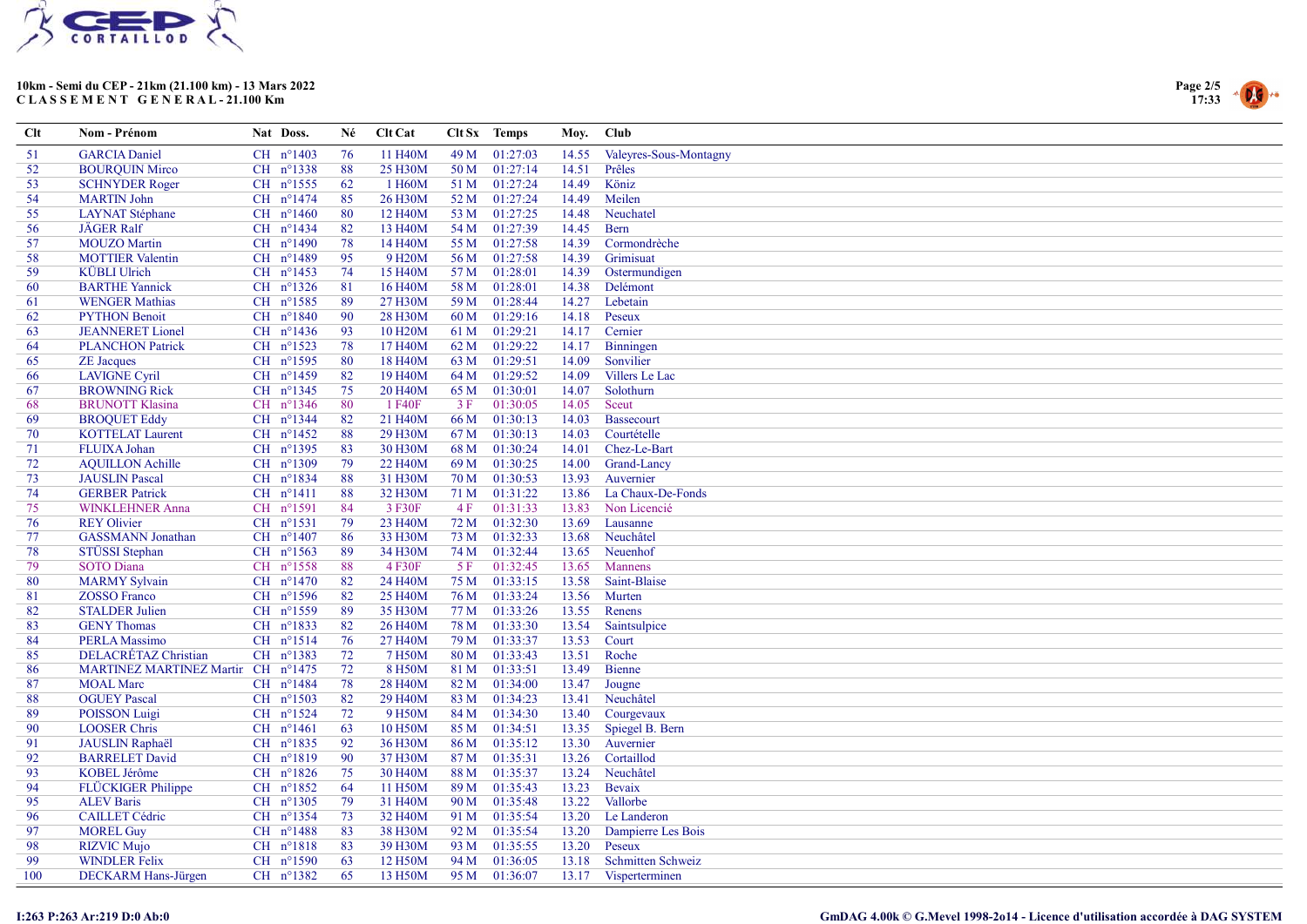



| Clt | Nom - Prénom                 | Nat Doss.            | Né  | Clt Cat              |                  | Clt Sx Temps | Moy.  | <b>Club</b>          |
|-----|------------------------------|----------------------|-----|----------------------|------------------|--------------|-------|----------------------|
| 101 | <b>KOLLER</b> Ivo            | CH nº1449            | 80  | 33 H40M              | 96 M             | 01:36:08     | 13.17 | Uster                |
| 102 | <b>CUENDET Jerome</b>        | CH nº1379            | 77  | 34 H40M              | 97 M             | 01:36:19     | 13.15 | <b>Bulle</b>         |
| 103 | <b>HOEKS</b> Indy            | CH n°1425            | 96  | 11 H <sub>20</sub> M | 98 M             | 01:36:24     | 13.13 | <b>Basel Stadt</b>   |
| 104 | <b>HUEGIN Nabila</b>         | CH n°1430            | 71  | 1 F50F               | 6F               | 01:36:30     | 13.12 | Chardonne            |
| 105 | <b>AFONSO Claudio</b>        | CH n°1300            | 81  | 35 H40M              | 99 M             | 01:36:52     | 13.07 | Charvornay           |
| 106 | <b>NATER</b> Géraldine       | CH nº1495            | 83  | 5 F30F               | 7 F              | 01:37:26     | 13.00 | Cortaillod           |
| 107 | <b>FACCHIN David</b>         | CH nº1392            | 79  | 36 H <sub>40</sub> M | 100 <sub>M</sub> | 01:37:29     | 12.99 | <b>Nyon</b>          |
| 108 | <b>DE BARROS Guy</b>         | $CH$ $n^{\circ}1381$ | 91  | 40 H30M              | 101 <sub>M</sub> | 01:38:06     | 12.91 | <b>Villiers</b>      |
| 109 | <b>CHARRIERE Bruno</b>       | CH $n^{\circ}1369$   | 88  | 41 H30M              | 102 M            | 01:38:41     | 12.83 | La Tour-De-Trême     |
| 110 | <b>KULKARNI Achille</b>      | CH nº1824            | 03  | 1 HJUM               | 103 M            | 01:38:46     | 12.82 | Delémont             |
| 111 | <b>BOILEAU</b> Julien        | CH $n^{\circ}$ 1333  | 76  | 37 H40M              | 104 M            | 01:38:49     | 12.81 | Lausanne             |
| 112 | <b>SILVA Afonso</b>          | $CH$ $n^{\circ}1556$ | 64  | 14 H50M              | 105 <sub>M</sub> | 01:39:06     | 12.78 | Peseux               |
| 113 | <b>NAGUEL Romain</b>         | CH n°1494            | 81  | 38 H40M              | 106 M            | 01:39:06     | 12.78 | Neuchâtel            |
| 114 | PIERQUET Aurélien            | $CH$ $n^{\circ}1518$ | 90  | 42 H30M              | 107 <sub>M</sub> | 01:39:25     | 12.74 | Neuchâtel            |
| 115 | <b>BARBEZAT Roland</b>       | CH n°1320            | 68  | 15 H50M              | 108 <sub>M</sub> | 01:39:45     | 12.69 | Colombier            |
| 116 | <b>AFONSO Vitor</b>          | CH n°1301            | 59  | 2 H <sub>60</sub> M  | 109 <sub>M</sub> | 01:40:08     | 12.64 | <b>Biel/Bienne</b>   |
| 117 | <b>WILLEMIN Yves</b>         | CH nº1588            | 61  | 3 H60M               | 110 M            | 01:40:20     | 12.62 | Maiche               |
| 118 | <b>ROSSI</b> Tristan         | CH $n^{\circ}1540$   | 76  | 39 H40M              | 111M             | 01:40:28     | 12.60 | Lussery-Villars      |
| 119 | <b>PFISTER Patrick</b>       | $CH$ $n^{\circ}1516$ | 66  | 16 H50M              | 112M             | 01:40:43     | 12.57 | Non Licencié         |
| 120 | GHISLETTA Bérengère          | CH nº1413            | 76  | 2 F40F               | <b>8F</b>        | 01:41:09     | 12.52 | La Chaux-De-Fonds    |
| 121 | <b>MARKO</b> Dimitri         | CH $n^{\circ}1469$   | 87  | 43 H30M              | 113M             | 01:41:11     | 12.51 | Lausanne             |
| 122 | <b>WÄLLE Sylésia</b>         | $CH$ n°1584          | 96  | 1 F20F               | 9 F              | 01:41:21     | 12.49 | Savagnier            |
| 123 | <b>TJOENS</b> Gauthier       | CH nº1571            | 91  | 44 H30M              | 114M             | 01:41:35     | 12.46 | Vetraz-Monthoux      |
| 124 | <b>ROCHAT Kim</b>            | CH nº1536            | 79  | 40 H <sub>40</sub> M | 115M             | 01:42:02     | 12.41 | Cheseaux             |
| 125 | <b>CALAME</b> Louis          | CH nº1355            | 52  | 1 H70M               | 116M             | 01:42:14     | 12.38 | Lausanne             |
| 126 | NICOLIER Jérôme              | CH n°1498            | -80 | 41 H40M              | 117M             | 01:42:32     | 12.35 | <b>Bouveret</b>      |
| 127 | <b>CHAPATTE Frédéric</b>     | CH nº1838            | 72  | 17 H50M              | 118M             | 01:42:42     | 12.33 | Chaux-de-Fonds       |
| 128 | <b>PEIER Nicole</b>          | CH nº1511            | 72  | 2 F50F               | 10F              | 01:42:51     | 12.31 | Blonay               |
| 129 | <b>MASSONG Karin</b>         | $CH$ n°1477          | 72  | 3 F50F               | 11F              | 01:44:00     | 12.17 | Honda - Rc 3 Lacs    |
| 130 | <b>ROCHAT Olivier</b>        | CH nº1537            | 73  | 42 H40M              | 119 <sub>M</sub> | 01:44:10     | 12.16 | Cortaillod           |
| 131 | <b>ATAMNA Farid</b>          | CH nº1312            | 81  | 43 H40M              | 120 <sub>M</sub> | 01:44:10     | 12.15 | Areuse               |
| 132 | <b>KISS Daniel</b>           | CH $n^{\circ}$ 1446  | 81  | 44 H40M              | 121 M            | 01:44:11     | 12.15 | Wettingen            |
| 133 | <b>GENOUD Frédéric</b>       | CH n°1791            | 82  | 45 H40M              | 122M             | 01:44:12     | 12.15 | Neuchâtel            |
| 134 | <b>FRUTIGER Michèle</b>      | CH n°1401            | 76  | 3 F40F               | 12F              | 01:44:27     | 12.12 | Treycovagnes         |
| 135 | <b>BREITSCHMID Damien</b>    | CH nº1339            | 75  | 46 H <sub>40</sub> M | 123M             | 01:44:32     | 12.11 | Neuchâtel            |
| 136 | <b>BOLANOS FUENTES Diego</b> | CH nº1334            | 89  | 45 H30M              | 124M             | 01:44:59     | 12.06 | Neuchâtel            |
| 137 | <b>DONZÉ</b> Laurence        | CH nº1386            | 79  | 4 F40F               | 13 F             | 01:45:02     | 12.05 | Gorgier              |
| 138 | <b>SCHALLER Nicolas</b>      | CH nº1552            | 67  | 18 H50M              | 125 M            | 01:45:09     | 12.04 | Cortaillod           |
| 139 | <b>KIRCHHOF Florian</b>      | CH $n^{\circ}1829$   | 78  | 47 H40M              | 126 M            | 01:45:52     | 11.96 | Etoy                 |
| 140 | <b>HASCHER</b> Tina          | CH nº1422            | 65  | 4 F50F               | 14F              | 01:45:54     | 11.96 | Non Licencié         |
| 141 | <b>FREIBURGHAUS René</b>     | CH $n^{\circ}1400$   | 54  | 4 H60M               | 127 <sub>M</sub> | 01:46:19     | 11.91 | Kandersteg           |
| 142 | <b>PUGIN Yann</b>            | CH $n^{\circ}1526$   | 80  | 48 H <sub>40</sub> M | 128 M            | 01:47:16     | 11.80 | Pampigny             |
| 143 | <b>JAFFUEL Geoffrey</b>      | CH nº1432            | 88  | 46 H30M              | 129 <sub>M</sub> | 01:47:29     | 11.78 | Neuchâtel            |
| 144 | <b>MULLER Arthur</b>         | CH n°1491            | 93  | 12 H <sub>20</sub> M | 130 M            | 01:47:30     | 11.78 | Neuchatel            |
| 145 | <b>MASON</b> Irene           | CH $n^{\circ}1476$   | 89  | 6 F30F               | 15F              | 01:47:31     | 11.78 | Treviso              |
| 146 | MYHRBERG Amanda              | CH nº1493            | 91  | 7 F30F               | 16F              | 01:47:34     | 11.77 | Chambésy             |
| 147 | <b>CHEZEVAUX Martial</b>     | CH n°1807            | 70  | 19 H50M              | 131 M            | 01:48:32     | 11.67 | <b>Juriens</b>       |
| 148 | VEUTHEY Jérôme               | CH nº1577            | 84  | 47 H30M              | 132 M            | 01:49:31     | 11.56 | Fribourg             |
| 149 | <b>ALLAZ Méryl</b>           | CH $n^{\circ}1306$   | 84  | 8 F30F               | 17F              | 01:49:40     | 11.55 | Grenilles            |
| 150 | <b>CLERC</b> Jean-Luc        | CH nº1374            | 82  | 49 H <sub>40</sub> M | 133 M            | 01:49:59     | 11.51 | Moléson-Sur-Gruyères |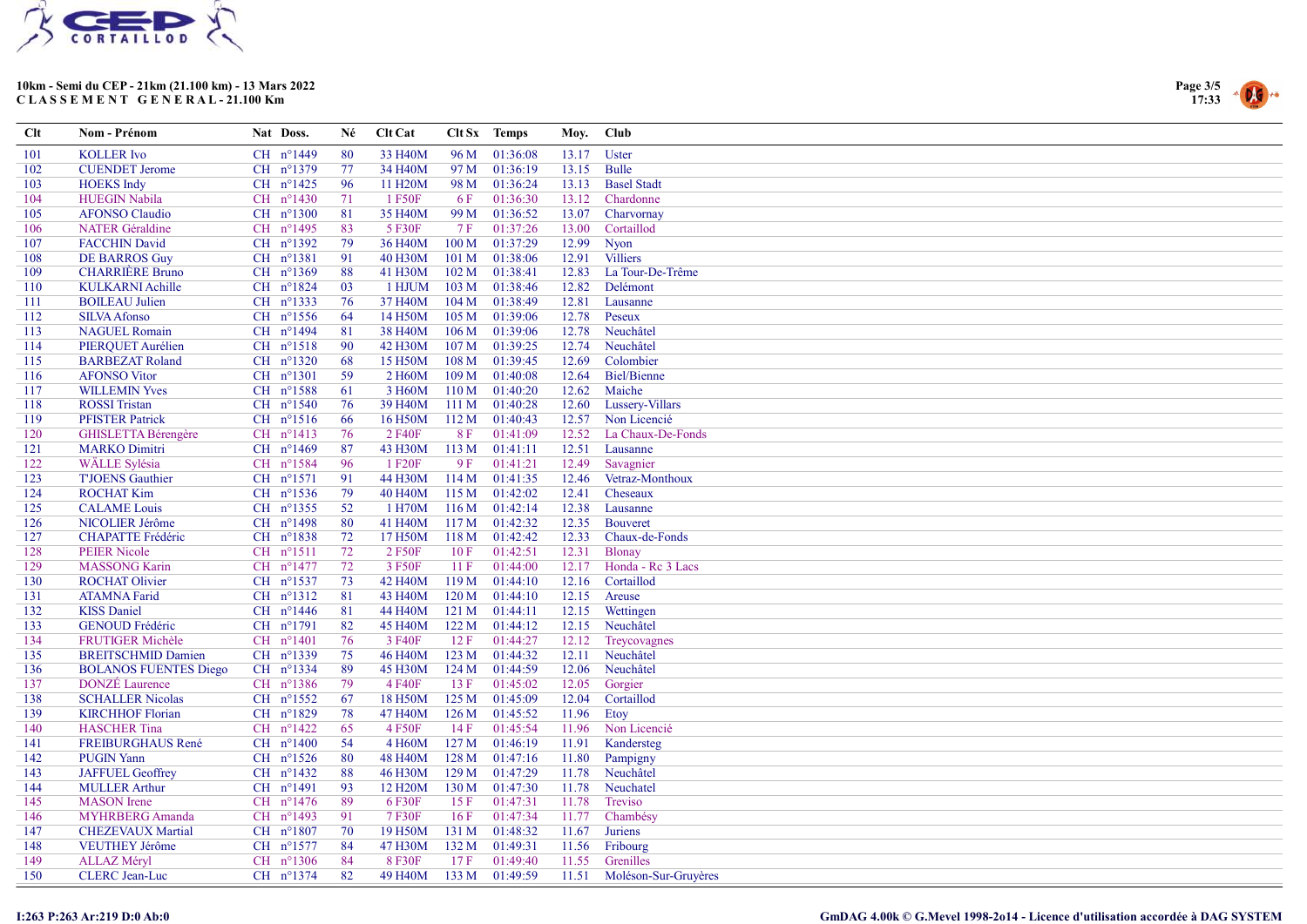



| Echallens<br><b>TROYON Nicolas</b><br>CH nº1573<br>80<br>50 H <sub>40</sub> M<br>134M<br>01:50:34<br>11.45<br>151<br>CH nº1550<br>135 M<br>152<br><b>SALZMANN Daniel</b><br>64<br>20 H <sub>50</sub> M<br>01:50:37<br>11.45<br>Malleray<br>CH nº1574<br>11.44<br>Neuchâtel<br>153<br><b>TSCHUPP Yannick</b><br>82<br>51 H <sub>40</sub> M<br>136 M<br>01:50:38<br>CH $n^{\circ}1560$<br><b>STEINER Vincent</b><br>74<br>52 H40M<br>137M<br>01:50:54<br>11.42<br>Colombier<br>154<br><b>BÉGUELIN</b> Romain<br>CH nº1328<br>48 H30M<br>138 M<br>01:50:56<br>Non Licencié<br>155<br>85<br>11.41<br><b>KOLLY</b> Christian<br>CH $n^{\circ}$ 1450<br>21 H50M<br>139 M<br>01:51:25<br>156<br>-67<br>11.36<br>Farvagny-Le-Petit<br>CH $n^{\circ}1562$<br>69<br>140 M<br>157<br><b>STUDER Jean-Louis</b><br>22 H50M<br>01:51:29<br>11.36<br>Malleray<br>158<br><b>BERTHOUD Fabrice</b><br>CH nº1329<br>70<br>23 H50M<br>141 M<br>01:52:02<br>Granges De Vesin<br>11.30<br>$CH$ $n^{\circ}1580$<br><b>VINA Heidi</b><br>68<br>5 F50F<br>18 F<br>01:52:30<br>11.25<br>Vallorbe<br>159<br>142 M<br>Colombier<br>160<br><b>BOURGEOIS Denis</b><br>CH n°1786<br>71<br>24 H50M<br>01:53:02<br>11.20<br>CH n°1480<br>80<br>5 F40F<br>19F<br>Renan<br><b>MATHYS Eva</b><br>01:53:09<br>11.19<br>161<br>CH nº1539<br>25 H50M<br>143 M<br>Jouxtens-Mézery<br>162<br><b>ROLAND</b> André<br>63<br>01:53:10<br>11.19<br>CH nº1378<br>144 M<br>163<br><b>CRUCHET Alexandre</b><br>92<br>49 H30M<br>01:53:10<br>11.19<br>Lausanne<br><b>WAGNON Nathalie</b><br>CH n°1582<br>93<br>2 F <sub>20</sub> F<br>20F<br>01:53:27<br>11.16<br><b>Brügg</b><br>164<br>NÉZAN Yann<br>CH n°1497<br>76<br>53 H40M<br>145M<br>01:53:41<br><b>Vouvry</b><br>165<br>11.14<br><b>BAPTISTA Fatima</b><br>CH nº1319<br>62<br>1 F60F<br>21 F<br>01:54:15<br>11.08<br>St-Aubin<br>166<br>CH n°1399<br>79<br>54 H40M<br>146 M<br>01:54:23<br><b>Basel</b><br>167<br><b>FRAGA</b> Javier<br>11.07<br><b>CERNICKY Alana</b><br>CH nº1358<br>86<br>9 F30F<br>22F<br>01:54:23<br>Marin-Epagnier<br>168<br>11.07<br>CH $n^{\circ}1437$<br>95<br>169<br><b>JENZER</b> Joanne<br>3 F <sub>20</sub> F<br>23 F<br>01:54:24<br>Pont De La Morge<br>11.07<br>CH n°1373<br>92<br><b>CLERC</b> Camille<br>10 F30F<br>24 F<br>01:54:29<br>11.06<br>Lausanne<br>170<br><b>RYTZ</b> Sébastien<br>CH $n^{\circ}1545$<br>77<br>147 M<br>Corcelles<br>171<br>55 H40M<br>01:55:00<br>11.01<br>CH n°1845<br>148 M<br>Pully<br>172<br><b>SIMON Eric</b><br>75<br>56 H <sub>40</sub> M<br>01:56:16<br>10.89<br>CH n°1839<br>82<br>Cortaillod<br>173<br><b>GUTKNECHT Thomas</b><br>57 H40M<br>149 M<br>01:56:16<br>10.89<br>CH $n^{\circ}1428$<br>Zürich<br><b>HONEGGER Claire</b><br>93<br>4 F20F<br>25F<br>01:56:18<br>174<br>10.89<br><b>JOLIAT</b> Gerard<br>CH nº1438<br>76<br>58 H40M<br>150M<br>01:56:44<br>10.85<br>Non Licencié<br>175<br><b>CRETTOL Arnaud</b><br>CH $n^{\circ}1376$<br>98<br>13 H <sub>20</sub> M<br>151 M<br>01:56:45<br>10.84<br>Renens Vd<br>176<br><b>KARIC Dalila</b><br>CH nº1444<br>96<br>5 F20F<br>26F<br>01:56:46<br>10.84<br>Sion<br>177<br>CH $n^{\circ}1416$<br>75<br>59 H40M<br>152 M<br>Yverdon<br>178<br><b>GOMES Màrio</b><br>01:57:07<br>10.81<br>CH $n^{\circ}1538$<br>86<br>179<br><b>ROKIS Kathleen</b><br>11 F30F<br>27F<br>01:57:11<br>10.80<br>Oberageri<br>CH nº1483<br>98<br>28 F<br>180<br><b>MEIER Aline</b><br>6 F20F<br>01:58:11<br>10.71<br><b>Bern</b><br>$CH$ $n^{\circ}1501$<br>6 F40F<br>29F<br><b>Bulle</b><br>181<br><b>OGAY</b> Virginie<br>81<br>01:58:53<br>10.65<br>182<br>SCHÄPPI Jean<br>CH nº1553<br>99<br>14 H <sub>20</sub> M<br>153M<br>01:58:56<br>10.65<br>Moudon<br>CH $n^{\circ}1462$<br>81<br>154M<br>02:00:19<br>Neuchâtel<br>183<br><b>LOTTERIE Benjamin</b><br>60 H <sub>40</sub> M<br>10.52<br><b>CHAPUIS Véronique</b><br>$CH$ n°1365<br>75<br>7 F40F<br>30 F<br>02:00:26<br>Vallon<br>184<br>10.51<br><b>HAMEL Philippe</b><br>CH $n^{\circ}1420$<br>52<br>2 H70M<br>155 M<br>02:00:27<br>185<br>10.51<br><b>St-Aubin-Sauges</b><br><b>BENOIT Roland</b><br>CH nº1814<br>74<br>61 H40M<br>156M<br>02:01:24<br>10.43<br>Dombresson<br>186<br>187<br><b>MARQUIS Cathy</b><br>CH nº1471<br>70<br>6 F50F<br>31F<br>02:02:38<br>Non Licencié<br>10.32<br>CH nº1385<br>DEVANTHÉRY Gérald<br>61<br>5 H60M<br>157M<br>02:02:38<br>10.32<br>Aigle<br>188<br>$CH$ $n^{\circ}1414$<br>58<br>Cortaillod<br>189<br><b>GILLIERON</b> Jean-Pierre<br>6 H60M<br>158 M<br>02:03:20<br>10.27<br>$CH$ $n^{\circ}1542$<br>59<br>159 M<br>Le Sentier<br>190<br><b>RUCHAT Jean-Claude</b><br>7 H60M<br>02:03:35<br>10.24<br>CH nº1519<br>92<br>12 F30F<br>32 F<br>02:04:32<br>191<br><b>PIFFARETTI Fanny</b><br>10.17<br>Sugiez<br>CH nº1581<br>160 M<br>192<br><b>WAGNON</b> Daniel<br>88<br>50 H30M<br>02:04:34<br>10.16<br>Bienne<br><b>EKDAHL Malin</b><br>CH n°1391<br>87<br>13 F30F<br>33 F<br>02:04:35<br>193<br>10.16<br>Aarau<br><b>AGUSTONI Fabrizio</b><br>CH n°1304<br>52<br>3 H70M<br>161 M<br>02:05:22<br>Tremona<br>194<br>10.10<br>DUC Céline<br>CH n°1387<br>84<br>14 F30F<br>34 F<br>02:05:33<br>195<br>10.08<br><b>Bienne</b><br><b>ALLEYN Rudy</b><br>$CH$ $n^{\circ}1308$<br>65<br>26 H50M<br>162 M<br>02:06:36<br>196<br>10.00<br>Praz (Mont-Vully)<br>CH n°1396<br>81<br>8 F40F<br>35 F<br>02:08:17<br>9.87<br>Chez-Le-Bart<br>197<br>FLUIXA Leïla<br>CH $n^{\circ}1467$<br>163 M<br>Cortaillod<br>82<br>62 H40M<br>02:08:32<br>9.85<br>198<br><b>MARIETTA Romain</b><br>88<br>36F<br>Neuchâtel<br>199<br><b>FULIGNO Emilie</b><br>CH $n^{\circ}1402$<br>15 F30F<br>02:09:02<br>9.81 | $Cl$ t | Nom - Prénom       | Nat Doss. | Né | Clt Cat |      | Clt Sx Temps | Moy. | Club  |
|---------------------------------------------------------------------------------------------------------------------------------------------------------------------------------------------------------------------------------------------------------------------------------------------------------------------------------------------------------------------------------------------------------------------------------------------------------------------------------------------------------------------------------------------------------------------------------------------------------------------------------------------------------------------------------------------------------------------------------------------------------------------------------------------------------------------------------------------------------------------------------------------------------------------------------------------------------------------------------------------------------------------------------------------------------------------------------------------------------------------------------------------------------------------------------------------------------------------------------------------------------------------------------------------------------------------------------------------------------------------------------------------------------------------------------------------------------------------------------------------------------------------------------------------------------------------------------------------------------------------------------------------------------------------------------------------------------------------------------------------------------------------------------------------------------------------------------------------------------------------------------------------------------------------------------------------------------------------------------------------------------------------------------------------------------------------------------------------------------------------------------------------------------------------------------------------------------------------------------------------------------------------------------------------------------------------------------------------------------------------------------------------------------------------------------------------------------------------------------------------------------------------------------------------------------------------------------------------------------------------------------------------------------------------------------------------------------------------------------------------------------------------------------------------------------------------------------------------------------------------------------------------------------------------------------------------------------------------------------------------------------------------------------------------------------------------------------------------------------------------------------------------------------------------------------------------------------------------------------------------------------------------------------------------------------------------------------------------------------------------------------------------------------------------------------------------------------------------------------------------------------------------------------------------------------------------------------------------------------------------------------------------------------------------------------------------------------------------------------------------------------------------------------------------------------------------------------------------------------------------------------------------------------------------------------------------------------------------------------------------------------------------------------------------------------------------------------------------------------------------------------------------------------------------------------------------------------------------------------------------------------------------------------------------------------------------------------------------------------------------------------------------------------------------------------------------------------------------------------------------------------------------------------------------------------------------------------------------------------------------------------------------------------------------------------------------------------------------------------------------------------------------------------------------------------------------------------------------------------------------------------------------------------------------------------------------------------------------------------------------------------------------------------------------------------------------------------------------------------------------------------------------------------------------------------------------------------------------------------------------------------------------------------------------------------------------------------------------------------------------------------------------------------------------------------------------------------------------------------------------------------------------------------------------------------------------------------------------------------|--------|--------------------|-----------|----|---------|------|--------------|------|-------|
|                                                                                                                                                                                                                                                                                                                                                                                                                                                                                                                                                                                                                                                                                                                                                                                                                                                                                                                                                                                                                                                                                                                                                                                                                                                                                                                                                                                                                                                                                                                                                                                                                                                                                                                                                                                                                                                                                                                                                                                                                                                                                                                                                                                                                                                                                                                                                                                                                                                                                                                                                                                                                                                                                                                                                                                                                                                                                                                                                                                                                                                                                                                                                                                                                                                                                                                                                                                                                                                                                                                                                                                                                                                                                                                                                                                                                                                                                                                                                                                                                                                                                                                                                                                                                                                                                                                                                                                                                                                                                                                                                                                                                                                                                                                                                                                                                                                                                                                                                                                                                                                                                                                                                                                                                                                                                                                                                                                                                                                                                                                                                                                                         |        |                    |           |    |         |      |              |      |       |
|                                                                                                                                                                                                                                                                                                                                                                                                                                                                                                                                                                                                                                                                                                                                                                                                                                                                                                                                                                                                                                                                                                                                                                                                                                                                                                                                                                                                                                                                                                                                                                                                                                                                                                                                                                                                                                                                                                                                                                                                                                                                                                                                                                                                                                                                                                                                                                                                                                                                                                                                                                                                                                                                                                                                                                                                                                                                                                                                                                                                                                                                                                                                                                                                                                                                                                                                                                                                                                                                                                                                                                                                                                                                                                                                                                                                                                                                                                                                                                                                                                                                                                                                                                                                                                                                                                                                                                                                                                                                                                                                                                                                                                                                                                                                                                                                                                                                                                                                                                                                                                                                                                                                                                                                                                                                                                                                                                                                                                                                                                                                                                                                         |        |                    |           |    |         |      |              |      |       |
|                                                                                                                                                                                                                                                                                                                                                                                                                                                                                                                                                                                                                                                                                                                                                                                                                                                                                                                                                                                                                                                                                                                                                                                                                                                                                                                                                                                                                                                                                                                                                                                                                                                                                                                                                                                                                                                                                                                                                                                                                                                                                                                                                                                                                                                                                                                                                                                                                                                                                                                                                                                                                                                                                                                                                                                                                                                                                                                                                                                                                                                                                                                                                                                                                                                                                                                                                                                                                                                                                                                                                                                                                                                                                                                                                                                                                                                                                                                                                                                                                                                                                                                                                                                                                                                                                                                                                                                                                                                                                                                                                                                                                                                                                                                                                                                                                                                                                                                                                                                                                                                                                                                                                                                                                                                                                                                                                                                                                                                                                                                                                                                                         |        |                    |           |    |         |      |              |      |       |
|                                                                                                                                                                                                                                                                                                                                                                                                                                                                                                                                                                                                                                                                                                                                                                                                                                                                                                                                                                                                                                                                                                                                                                                                                                                                                                                                                                                                                                                                                                                                                                                                                                                                                                                                                                                                                                                                                                                                                                                                                                                                                                                                                                                                                                                                                                                                                                                                                                                                                                                                                                                                                                                                                                                                                                                                                                                                                                                                                                                                                                                                                                                                                                                                                                                                                                                                                                                                                                                                                                                                                                                                                                                                                                                                                                                                                                                                                                                                                                                                                                                                                                                                                                                                                                                                                                                                                                                                                                                                                                                                                                                                                                                                                                                                                                                                                                                                                                                                                                                                                                                                                                                                                                                                                                                                                                                                                                                                                                                                                                                                                                                                         |        |                    |           |    |         |      |              |      |       |
|                                                                                                                                                                                                                                                                                                                                                                                                                                                                                                                                                                                                                                                                                                                                                                                                                                                                                                                                                                                                                                                                                                                                                                                                                                                                                                                                                                                                                                                                                                                                                                                                                                                                                                                                                                                                                                                                                                                                                                                                                                                                                                                                                                                                                                                                                                                                                                                                                                                                                                                                                                                                                                                                                                                                                                                                                                                                                                                                                                                                                                                                                                                                                                                                                                                                                                                                                                                                                                                                                                                                                                                                                                                                                                                                                                                                                                                                                                                                                                                                                                                                                                                                                                                                                                                                                                                                                                                                                                                                                                                                                                                                                                                                                                                                                                                                                                                                                                                                                                                                                                                                                                                                                                                                                                                                                                                                                                                                                                                                                                                                                                                                         |        |                    |           |    |         |      |              |      |       |
|                                                                                                                                                                                                                                                                                                                                                                                                                                                                                                                                                                                                                                                                                                                                                                                                                                                                                                                                                                                                                                                                                                                                                                                                                                                                                                                                                                                                                                                                                                                                                                                                                                                                                                                                                                                                                                                                                                                                                                                                                                                                                                                                                                                                                                                                                                                                                                                                                                                                                                                                                                                                                                                                                                                                                                                                                                                                                                                                                                                                                                                                                                                                                                                                                                                                                                                                                                                                                                                                                                                                                                                                                                                                                                                                                                                                                                                                                                                                                                                                                                                                                                                                                                                                                                                                                                                                                                                                                                                                                                                                                                                                                                                                                                                                                                                                                                                                                                                                                                                                                                                                                                                                                                                                                                                                                                                                                                                                                                                                                                                                                                                                         |        |                    |           |    |         |      |              |      |       |
|                                                                                                                                                                                                                                                                                                                                                                                                                                                                                                                                                                                                                                                                                                                                                                                                                                                                                                                                                                                                                                                                                                                                                                                                                                                                                                                                                                                                                                                                                                                                                                                                                                                                                                                                                                                                                                                                                                                                                                                                                                                                                                                                                                                                                                                                                                                                                                                                                                                                                                                                                                                                                                                                                                                                                                                                                                                                                                                                                                                                                                                                                                                                                                                                                                                                                                                                                                                                                                                                                                                                                                                                                                                                                                                                                                                                                                                                                                                                                                                                                                                                                                                                                                                                                                                                                                                                                                                                                                                                                                                                                                                                                                                                                                                                                                                                                                                                                                                                                                                                                                                                                                                                                                                                                                                                                                                                                                                                                                                                                                                                                                                                         |        |                    |           |    |         |      |              |      |       |
|                                                                                                                                                                                                                                                                                                                                                                                                                                                                                                                                                                                                                                                                                                                                                                                                                                                                                                                                                                                                                                                                                                                                                                                                                                                                                                                                                                                                                                                                                                                                                                                                                                                                                                                                                                                                                                                                                                                                                                                                                                                                                                                                                                                                                                                                                                                                                                                                                                                                                                                                                                                                                                                                                                                                                                                                                                                                                                                                                                                                                                                                                                                                                                                                                                                                                                                                                                                                                                                                                                                                                                                                                                                                                                                                                                                                                                                                                                                                                                                                                                                                                                                                                                                                                                                                                                                                                                                                                                                                                                                                                                                                                                                                                                                                                                                                                                                                                                                                                                                                                                                                                                                                                                                                                                                                                                                                                                                                                                                                                                                                                                                                         |        |                    |           |    |         |      |              |      |       |
|                                                                                                                                                                                                                                                                                                                                                                                                                                                                                                                                                                                                                                                                                                                                                                                                                                                                                                                                                                                                                                                                                                                                                                                                                                                                                                                                                                                                                                                                                                                                                                                                                                                                                                                                                                                                                                                                                                                                                                                                                                                                                                                                                                                                                                                                                                                                                                                                                                                                                                                                                                                                                                                                                                                                                                                                                                                                                                                                                                                                                                                                                                                                                                                                                                                                                                                                                                                                                                                                                                                                                                                                                                                                                                                                                                                                                                                                                                                                                                                                                                                                                                                                                                                                                                                                                                                                                                                                                                                                                                                                                                                                                                                                                                                                                                                                                                                                                                                                                                                                                                                                                                                                                                                                                                                                                                                                                                                                                                                                                                                                                                                                         |        |                    |           |    |         |      |              |      |       |
|                                                                                                                                                                                                                                                                                                                                                                                                                                                                                                                                                                                                                                                                                                                                                                                                                                                                                                                                                                                                                                                                                                                                                                                                                                                                                                                                                                                                                                                                                                                                                                                                                                                                                                                                                                                                                                                                                                                                                                                                                                                                                                                                                                                                                                                                                                                                                                                                                                                                                                                                                                                                                                                                                                                                                                                                                                                                                                                                                                                                                                                                                                                                                                                                                                                                                                                                                                                                                                                                                                                                                                                                                                                                                                                                                                                                                                                                                                                                                                                                                                                                                                                                                                                                                                                                                                                                                                                                                                                                                                                                                                                                                                                                                                                                                                                                                                                                                                                                                                                                                                                                                                                                                                                                                                                                                                                                                                                                                                                                                                                                                                                                         |        |                    |           |    |         |      |              |      |       |
|                                                                                                                                                                                                                                                                                                                                                                                                                                                                                                                                                                                                                                                                                                                                                                                                                                                                                                                                                                                                                                                                                                                                                                                                                                                                                                                                                                                                                                                                                                                                                                                                                                                                                                                                                                                                                                                                                                                                                                                                                                                                                                                                                                                                                                                                                                                                                                                                                                                                                                                                                                                                                                                                                                                                                                                                                                                                                                                                                                                                                                                                                                                                                                                                                                                                                                                                                                                                                                                                                                                                                                                                                                                                                                                                                                                                                                                                                                                                                                                                                                                                                                                                                                                                                                                                                                                                                                                                                                                                                                                                                                                                                                                                                                                                                                                                                                                                                                                                                                                                                                                                                                                                                                                                                                                                                                                                                                                                                                                                                                                                                                                                         |        |                    |           |    |         |      |              |      |       |
|                                                                                                                                                                                                                                                                                                                                                                                                                                                                                                                                                                                                                                                                                                                                                                                                                                                                                                                                                                                                                                                                                                                                                                                                                                                                                                                                                                                                                                                                                                                                                                                                                                                                                                                                                                                                                                                                                                                                                                                                                                                                                                                                                                                                                                                                                                                                                                                                                                                                                                                                                                                                                                                                                                                                                                                                                                                                                                                                                                                                                                                                                                                                                                                                                                                                                                                                                                                                                                                                                                                                                                                                                                                                                                                                                                                                                                                                                                                                                                                                                                                                                                                                                                                                                                                                                                                                                                                                                                                                                                                                                                                                                                                                                                                                                                                                                                                                                                                                                                                                                                                                                                                                                                                                                                                                                                                                                                                                                                                                                                                                                                                                         |        |                    |           |    |         |      |              |      |       |
|                                                                                                                                                                                                                                                                                                                                                                                                                                                                                                                                                                                                                                                                                                                                                                                                                                                                                                                                                                                                                                                                                                                                                                                                                                                                                                                                                                                                                                                                                                                                                                                                                                                                                                                                                                                                                                                                                                                                                                                                                                                                                                                                                                                                                                                                                                                                                                                                                                                                                                                                                                                                                                                                                                                                                                                                                                                                                                                                                                                                                                                                                                                                                                                                                                                                                                                                                                                                                                                                                                                                                                                                                                                                                                                                                                                                                                                                                                                                                                                                                                                                                                                                                                                                                                                                                                                                                                                                                                                                                                                                                                                                                                                                                                                                                                                                                                                                                                                                                                                                                                                                                                                                                                                                                                                                                                                                                                                                                                                                                                                                                                                                         |        |                    |           |    |         |      |              |      |       |
|                                                                                                                                                                                                                                                                                                                                                                                                                                                                                                                                                                                                                                                                                                                                                                                                                                                                                                                                                                                                                                                                                                                                                                                                                                                                                                                                                                                                                                                                                                                                                                                                                                                                                                                                                                                                                                                                                                                                                                                                                                                                                                                                                                                                                                                                                                                                                                                                                                                                                                                                                                                                                                                                                                                                                                                                                                                                                                                                                                                                                                                                                                                                                                                                                                                                                                                                                                                                                                                                                                                                                                                                                                                                                                                                                                                                                                                                                                                                                                                                                                                                                                                                                                                                                                                                                                                                                                                                                                                                                                                                                                                                                                                                                                                                                                                                                                                                                                                                                                                                                                                                                                                                                                                                                                                                                                                                                                                                                                                                                                                                                                                                         |        |                    |           |    |         |      |              |      |       |
|                                                                                                                                                                                                                                                                                                                                                                                                                                                                                                                                                                                                                                                                                                                                                                                                                                                                                                                                                                                                                                                                                                                                                                                                                                                                                                                                                                                                                                                                                                                                                                                                                                                                                                                                                                                                                                                                                                                                                                                                                                                                                                                                                                                                                                                                                                                                                                                                                                                                                                                                                                                                                                                                                                                                                                                                                                                                                                                                                                                                                                                                                                                                                                                                                                                                                                                                                                                                                                                                                                                                                                                                                                                                                                                                                                                                                                                                                                                                                                                                                                                                                                                                                                                                                                                                                                                                                                                                                                                                                                                                                                                                                                                                                                                                                                                                                                                                                                                                                                                                                                                                                                                                                                                                                                                                                                                                                                                                                                                                                                                                                                                                         |        |                    |           |    |         |      |              |      |       |
|                                                                                                                                                                                                                                                                                                                                                                                                                                                                                                                                                                                                                                                                                                                                                                                                                                                                                                                                                                                                                                                                                                                                                                                                                                                                                                                                                                                                                                                                                                                                                                                                                                                                                                                                                                                                                                                                                                                                                                                                                                                                                                                                                                                                                                                                                                                                                                                                                                                                                                                                                                                                                                                                                                                                                                                                                                                                                                                                                                                                                                                                                                                                                                                                                                                                                                                                                                                                                                                                                                                                                                                                                                                                                                                                                                                                                                                                                                                                                                                                                                                                                                                                                                                                                                                                                                                                                                                                                                                                                                                                                                                                                                                                                                                                                                                                                                                                                                                                                                                                                                                                                                                                                                                                                                                                                                                                                                                                                                                                                                                                                                                                         |        |                    |           |    |         |      |              |      |       |
|                                                                                                                                                                                                                                                                                                                                                                                                                                                                                                                                                                                                                                                                                                                                                                                                                                                                                                                                                                                                                                                                                                                                                                                                                                                                                                                                                                                                                                                                                                                                                                                                                                                                                                                                                                                                                                                                                                                                                                                                                                                                                                                                                                                                                                                                                                                                                                                                                                                                                                                                                                                                                                                                                                                                                                                                                                                                                                                                                                                                                                                                                                                                                                                                                                                                                                                                                                                                                                                                                                                                                                                                                                                                                                                                                                                                                                                                                                                                                                                                                                                                                                                                                                                                                                                                                                                                                                                                                                                                                                                                                                                                                                                                                                                                                                                                                                                                                                                                                                                                                                                                                                                                                                                                                                                                                                                                                                                                                                                                                                                                                                                                         |        |                    |           |    |         |      |              |      |       |
|                                                                                                                                                                                                                                                                                                                                                                                                                                                                                                                                                                                                                                                                                                                                                                                                                                                                                                                                                                                                                                                                                                                                                                                                                                                                                                                                                                                                                                                                                                                                                                                                                                                                                                                                                                                                                                                                                                                                                                                                                                                                                                                                                                                                                                                                                                                                                                                                                                                                                                                                                                                                                                                                                                                                                                                                                                                                                                                                                                                                                                                                                                                                                                                                                                                                                                                                                                                                                                                                                                                                                                                                                                                                                                                                                                                                                                                                                                                                                                                                                                                                                                                                                                                                                                                                                                                                                                                                                                                                                                                                                                                                                                                                                                                                                                                                                                                                                                                                                                                                                                                                                                                                                                                                                                                                                                                                                                                                                                                                                                                                                                                                         |        |                    |           |    |         |      |              |      |       |
|                                                                                                                                                                                                                                                                                                                                                                                                                                                                                                                                                                                                                                                                                                                                                                                                                                                                                                                                                                                                                                                                                                                                                                                                                                                                                                                                                                                                                                                                                                                                                                                                                                                                                                                                                                                                                                                                                                                                                                                                                                                                                                                                                                                                                                                                                                                                                                                                                                                                                                                                                                                                                                                                                                                                                                                                                                                                                                                                                                                                                                                                                                                                                                                                                                                                                                                                                                                                                                                                                                                                                                                                                                                                                                                                                                                                                                                                                                                                                                                                                                                                                                                                                                                                                                                                                                                                                                                                                                                                                                                                                                                                                                                                                                                                                                                                                                                                                                                                                                                                                                                                                                                                                                                                                                                                                                                                                                                                                                                                                                                                                                                                         |        |                    |           |    |         |      |              |      |       |
|                                                                                                                                                                                                                                                                                                                                                                                                                                                                                                                                                                                                                                                                                                                                                                                                                                                                                                                                                                                                                                                                                                                                                                                                                                                                                                                                                                                                                                                                                                                                                                                                                                                                                                                                                                                                                                                                                                                                                                                                                                                                                                                                                                                                                                                                                                                                                                                                                                                                                                                                                                                                                                                                                                                                                                                                                                                                                                                                                                                                                                                                                                                                                                                                                                                                                                                                                                                                                                                                                                                                                                                                                                                                                                                                                                                                                                                                                                                                                                                                                                                                                                                                                                                                                                                                                                                                                                                                                                                                                                                                                                                                                                                                                                                                                                                                                                                                                                                                                                                                                                                                                                                                                                                                                                                                                                                                                                                                                                                                                                                                                                                                         |        |                    |           |    |         |      |              |      |       |
|                                                                                                                                                                                                                                                                                                                                                                                                                                                                                                                                                                                                                                                                                                                                                                                                                                                                                                                                                                                                                                                                                                                                                                                                                                                                                                                                                                                                                                                                                                                                                                                                                                                                                                                                                                                                                                                                                                                                                                                                                                                                                                                                                                                                                                                                                                                                                                                                                                                                                                                                                                                                                                                                                                                                                                                                                                                                                                                                                                                                                                                                                                                                                                                                                                                                                                                                                                                                                                                                                                                                                                                                                                                                                                                                                                                                                                                                                                                                                                                                                                                                                                                                                                                                                                                                                                                                                                                                                                                                                                                                                                                                                                                                                                                                                                                                                                                                                                                                                                                                                                                                                                                                                                                                                                                                                                                                                                                                                                                                                                                                                                                                         |        |                    |           |    |         |      |              |      |       |
|                                                                                                                                                                                                                                                                                                                                                                                                                                                                                                                                                                                                                                                                                                                                                                                                                                                                                                                                                                                                                                                                                                                                                                                                                                                                                                                                                                                                                                                                                                                                                                                                                                                                                                                                                                                                                                                                                                                                                                                                                                                                                                                                                                                                                                                                                                                                                                                                                                                                                                                                                                                                                                                                                                                                                                                                                                                                                                                                                                                                                                                                                                                                                                                                                                                                                                                                                                                                                                                                                                                                                                                                                                                                                                                                                                                                                                                                                                                                                                                                                                                                                                                                                                                                                                                                                                                                                                                                                                                                                                                                                                                                                                                                                                                                                                                                                                                                                                                                                                                                                                                                                                                                                                                                                                                                                                                                                                                                                                                                                                                                                                                                         |        |                    |           |    |         |      |              |      |       |
|                                                                                                                                                                                                                                                                                                                                                                                                                                                                                                                                                                                                                                                                                                                                                                                                                                                                                                                                                                                                                                                                                                                                                                                                                                                                                                                                                                                                                                                                                                                                                                                                                                                                                                                                                                                                                                                                                                                                                                                                                                                                                                                                                                                                                                                                                                                                                                                                                                                                                                                                                                                                                                                                                                                                                                                                                                                                                                                                                                                                                                                                                                                                                                                                                                                                                                                                                                                                                                                                                                                                                                                                                                                                                                                                                                                                                                                                                                                                                                                                                                                                                                                                                                                                                                                                                                                                                                                                                                                                                                                                                                                                                                                                                                                                                                                                                                                                                                                                                                                                                                                                                                                                                                                                                                                                                                                                                                                                                                                                                                                                                                                                         |        |                    |           |    |         |      |              |      |       |
|                                                                                                                                                                                                                                                                                                                                                                                                                                                                                                                                                                                                                                                                                                                                                                                                                                                                                                                                                                                                                                                                                                                                                                                                                                                                                                                                                                                                                                                                                                                                                                                                                                                                                                                                                                                                                                                                                                                                                                                                                                                                                                                                                                                                                                                                                                                                                                                                                                                                                                                                                                                                                                                                                                                                                                                                                                                                                                                                                                                                                                                                                                                                                                                                                                                                                                                                                                                                                                                                                                                                                                                                                                                                                                                                                                                                                                                                                                                                                                                                                                                                                                                                                                                                                                                                                                                                                                                                                                                                                                                                                                                                                                                                                                                                                                                                                                                                                                                                                                                                                                                                                                                                                                                                                                                                                                                                                                                                                                                                                                                                                                                                         |        |                    |           |    |         |      |              |      |       |
|                                                                                                                                                                                                                                                                                                                                                                                                                                                                                                                                                                                                                                                                                                                                                                                                                                                                                                                                                                                                                                                                                                                                                                                                                                                                                                                                                                                                                                                                                                                                                                                                                                                                                                                                                                                                                                                                                                                                                                                                                                                                                                                                                                                                                                                                                                                                                                                                                                                                                                                                                                                                                                                                                                                                                                                                                                                                                                                                                                                                                                                                                                                                                                                                                                                                                                                                                                                                                                                                                                                                                                                                                                                                                                                                                                                                                                                                                                                                                                                                                                                                                                                                                                                                                                                                                                                                                                                                                                                                                                                                                                                                                                                                                                                                                                                                                                                                                                                                                                                                                                                                                                                                                                                                                                                                                                                                                                                                                                                                                                                                                                                                         |        |                    |           |    |         |      |              |      |       |
|                                                                                                                                                                                                                                                                                                                                                                                                                                                                                                                                                                                                                                                                                                                                                                                                                                                                                                                                                                                                                                                                                                                                                                                                                                                                                                                                                                                                                                                                                                                                                                                                                                                                                                                                                                                                                                                                                                                                                                                                                                                                                                                                                                                                                                                                                                                                                                                                                                                                                                                                                                                                                                                                                                                                                                                                                                                                                                                                                                                                                                                                                                                                                                                                                                                                                                                                                                                                                                                                                                                                                                                                                                                                                                                                                                                                                                                                                                                                                                                                                                                                                                                                                                                                                                                                                                                                                                                                                                                                                                                                                                                                                                                                                                                                                                                                                                                                                                                                                                                                                                                                                                                                                                                                                                                                                                                                                                                                                                                                                                                                                                                                         |        |                    |           |    |         |      |              |      |       |
|                                                                                                                                                                                                                                                                                                                                                                                                                                                                                                                                                                                                                                                                                                                                                                                                                                                                                                                                                                                                                                                                                                                                                                                                                                                                                                                                                                                                                                                                                                                                                                                                                                                                                                                                                                                                                                                                                                                                                                                                                                                                                                                                                                                                                                                                                                                                                                                                                                                                                                                                                                                                                                                                                                                                                                                                                                                                                                                                                                                                                                                                                                                                                                                                                                                                                                                                                                                                                                                                                                                                                                                                                                                                                                                                                                                                                                                                                                                                                                                                                                                                                                                                                                                                                                                                                                                                                                                                                                                                                                                                                                                                                                                                                                                                                                                                                                                                                                                                                                                                                                                                                                                                                                                                                                                                                                                                                                                                                                                                                                                                                                                                         |        |                    |           |    |         |      |              |      |       |
|                                                                                                                                                                                                                                                                                                                                                                                                                                                                                                                                                                                                                                                                                                                                                                                                                                                                                                                                                                                                                                                                                                                                                                                                                                                                                                                                                                                                                                                                                                                                                                                                                                                                                                                                                                                                                                                                                                                                                                                                                                                                                                                                                                                                                                                                                                                                                                                                                                                                                                                                                                                                                                                                                                                                                                                                                                                                                                                                                                                                                                                                                                                                                                                                                                                                                                                                                                                                                                                                                                                                                                                                                                                                                                                                                                                                                                                                                                                                                                                                                                                                                                                                                                                                                                                                                                                                                                                                                                                                                                                                                                                                                                                                                                                                                                                                                                                                                                                                                                                                                                                                                                                                                                                                                                                                                                                                                                                                                                                                                                                                                                                                         |        |                    |           |    |         |      |              |      |       |
|                                                                                                                                                                                                                                                                                                                                                                                                                                                                                                                                                                                                                                                                                                                                                                                                                                                                                                                                                                                                                                                                                                                                                                                                                                                                                                                                                                                                                                                                                                                                                                                                                                                                                                                                                                                                                                                                                                                                                                                                                                                                                                                                                                                                                                                                                                                                                                                                                                                                                                                                                                                                                                                                                                                                                                                                                                                                                                                                                                                                                                                                                                                                                                                                                                                                                                                                                                                                                                                                                                                                                                                                                                                                                                                                                                                                                                                                                                                                                                                                                                                                                                                                                                                                                                                                                                                                                                                                                                                                                                                                                                                                                                                                                                                                                                                                                                                                                                                                                                                                                                                                                                                                                                                                                                                                                                                                                                                                                                                                                                                                                                                                         |        |                    |           |    |         |      |              |      |       |
|                                                                                                                                                                                                                                                                                                                                                                                                                                                                                                                                                                                                                                                                                                                                                                                                                                                                                                                                                                                                                                                                                                                                                                                                                                                                                                                                                                                                                                                                                                                                                                                                                                                                                                                                                                                                                                                                                                                                                                                                                                                                                                                                                                                                                                                                                                                                                                                                                                                                                                                                                                                                                                                                                                                                                                                                                                                                                                                                                                                                                                                                                                                                                                                                                                                                                                                                                                                                                                                                                                                                                                                                                                                                                                                                                                                                                                                                                                                                                                                                                                                                                                                                                                                                                                                                                                                                                                                                                                                                                                                                                                                                                                                                                                                                                                                                                                                                                                                                                                                                                                                                                                                                                                                                                                                                                                                                                                                                                                                                                                                                                                                                         |        |                    |           |    |         |      |              |      |       |
|                                                                                                                                                                                                                                                                                                                                                                                                                                                                                                                                                                                                                                                                                                                                                                                                                                                                                                                                                                                                                                                                                                                                                                                                                                                                                                                                                                                                                                                                                                                                                                                                                                                                                                                                                                                                                                                                                                                                                                                                                                                                                                                                                                                                                                                                                                                                                                                                                                                                                                                                                                                                                                                                                                                                                                                                                                                                                                                                                                                                                                                                                                                                                                                                                                                                                                                                                                                                                                                                                                                                                                                                                                                                                                                                                                                                                                                                                                                                                                                                                                                                                                                                                                                                                                                                                                                                                                                                                                                                                                                                                                                                                                                                                                                                                                                                                                                                                                                                                                                                                                                                                                                                                                                                                                                                                                                                                                                                                                                                                                                                                                                                         |        |                    |           |    |         |      |              |      |       |
|                                                                                                                                                                                                                                                                                                                                                                                                                                                                                                                                                                                                                                                                                                                                                                                                                                                                                                                                                                                                                                                                                                                                                                                                                                                                                                                                                                                                                                                                                                                                                                                                                                                                                                                                                                                                                                                                                                                                                                                                                                                                                                                                                                                                                                                                                                                                                                                                                                                                                                                                                                                                                                                                                                                                                                                                                                                                                                                                                                                                                                                                                                                                                                                                                                                                                                                                                                                                                                                                                                                                                                                                                                                                                                                                                                                                                                                                                                                                                                                                                                                                                                                                                                                                                                                                                                                                                                                                                                                                                                                                                                                                                                                                                                                                                                                                                                                                                                                                                                                                                                                                                                                                                                                                                                                                                                                                                                                                                                                                                                                                                                                                         |        |                    |           |    |         |      |              |      |       |
|                                                                                                                                                                                                                                                                                                                                                                                                                                                                                                                                                                                                                                                                                                                                                                                                                                                                                                                                                                                                                                                                                                                                                                                                                                                                                                                                                                                                                                                                                                                                                                                                                                                                                                                                                                                                                                                                                                                                                                                                                                                                                                                                                                                                                                                                                                                                                                                                                                                                                                                                                                                                                                                                                                                                                                                                                                                                                                                                                                                                                                                                                                                                                                                                                                                                                                                                                                                                                                                                                                                                                                                                                                                                                                                                                                                                                                                                                                                                                                                                                                                                                                                                                                                                                                                                                                                                                                                                                                                                                                                                                                                                                                                                                                                                                                                                                                                                                                                                                                                                                                                                                                                                                                                                                                                                                                                                                                                                                                                                                                                                                                                                         |        |                    |           |    |         |      |              |      |       |
|                                                                                                                                                                                                                                                                                                                                                                                                                                                                                                                                                                                                                                                                                                                                                                                                                                                                                                                                                                                                                                                                                                                                                                                                                                                                                                                                                                                                                                                                                                                                                                                                                                                                                                                                                                                                                                                                                                                                                                                                                                                                                                                                                                                                                                                                                                                                                                                                                                                                                                                                                                                                                                                                                                                                                                                                                                                                                                                                                                                                                                                                                                                                                                                                                                                                                                                                                                                                                                                                                                                                                                                                                                                                                                                                                                                                                                                                                                                                                                                                                                                                                                                                                                                                                                                                                                                                                                                                                                                                                                                                                                                                                                                                                                                                                                                                                                                                                                                                                                                                                                                                                                                                                                                                                                                                                                                                                                                                                                                                                                                                                                                                         |        |                    |           |    |         |      |              |      |       |
|                                                                                                                                                                                                                                                                                                                                                                                                                                                                                                                                                                                                                                                                                                                                                                                                                                                                                                                                                                                                                                                                                                                                                                                                                                                                                                                                                                                                                                                                                                                                                                                                                                                                                                                                                                                                                                                                                                                                                                                                                                                                                                                                                                                                                                                                                                                                                                                                                                                                                                                                                                                                                                                                                                                                                                                                                                                                                                                                                                                                                                                                                                                                                                                                                                                                                                                                                                                                                                                                                                                                                                                                                                                                                                                                                                                                                                                                                                                                                                                                                                                                                                                                                                                                                                                                                                                                                                                                                                                                                                                                                                                                                                                                                                                                                                                                                                                                                                                                                                                                                                                                                                                                                                                                                                                                                                                                                                                                                                                                                                                                                                                                         |        |                    |           |    |         |      |              |      |       |
|                                                                                                                                                                                                                                                                                                                                                                                                                                                                                                                                                                                                                                                                                                                                                                                                                                                                                                                                                                                                                                                                                                                                                                                                                                                                                                                                                                                                                                                                                                                                                                                                                                                                                                                                                                                                                                                                                                                                                                                                                                                                                                                                                                                                                                                                                                                                                                                                                                                                                                                                                                                                                                                                                                                                                                                                                                                                                                                                                                                                                                                                                                                                                                                                                                                                                                                                                                                                                                                                                                                                                                                                                                                                                                                                                                                                                                                                                                                                                                                                                                                                                                                                                                                                                                                                                                                                                                                                                                                                                                                                                                                                                                                                                                                                                                                                                                                                                                                                                                                                                                                                                                                                                                                                                                                                                                                                                                                                                                                                                                                                                                                                         |        |                    |           |    |         |      |              |      |       |
|                                                                                                                                                                                                                                                                                                                                                                                                                                                                                                                                                                                                                                                                                                                                                                                                                                                                                                                                                                                                                                                                                                                                                                                                                                                                                                                                                                                                                                                                                                                                                                                                                                                                                                                                                                                                                                                                                                                                                                                                                                                                                                                                                                                                                                                                                                                                                                                                                                                                                                                                                                                                                                                                                                                                                                                                                                                                                                                                                                                                                                                                                                                                                                                                                                                                                                                                                                                                                                                                                                                                                                                                                                                                                                                                                                                                                                                                                                                                                                                                                                                                                                                                                                                                                                                                                                                                                                                                                                                                                                                                                                                                                                                                                                                                                                                                                                                                                                                                                                                                                                                                                                                                                                                                                                                                                                                                                                                                                                                                                                                                                                                                         |        |                    |           |    |         |      |              |      |       |
|                                                                                                                                                                                                                                                                                                                                                                                                                                                                                                                                                                                                                                                                                                                                                                                                                                                                                                                                                                                                                                                                                                                                                                                                                                                                                                                                                                                                                                                                                                                                                                                                                                                                                                                                                                                                                                                                                                                                                                                                                                                                                                                                                                                                                                                                                                                                                                                                                                                                                                                                                                                                                                                                                                                                                                                                                                                                                                                                                                                                                                                                                                                                                                                                                                                                                                                                                                                                                                                                                                                                                                                                                                                                                                                                                                                                                                                                                                                                                                                                                                                                                                                                                                                                                                                                                                                                                                                                                                                                                                                                                                                                                                                                                                                                                                                                                                                                                                                                                                                                                                                                                                                                                                                                                                                                                                                                                                                                                                                                                                                                                                                                         |        |                    |           |    |         |      |              |      |       |
|                                                                                                                                                                                                                                                                                                                                                                                                                                                                                                                                                                                                                                                                                                                                                                                                                                                                                                                                                                                                                                                                                                                                                                                                                                                                                                                                                                                                                                                                                                                                                                                                                                                                                                                                                                                                                                                                                                                                                                                                                                                                                                                                                                                                                                                                                                                                                                                                                                                                                                                                                                                                                                                                                                                                                                                                                                                                                                                                                                                                                                                                                                                                                                                                                                                                                                                                                                                                                                                                                                                                                                                                                                                                                                                                                                                                                                                                                                                                                                                                                                                                                                                                                                                                                                                                                                                                                                                                                                                                                                                                                                                                                                                                                                                                                                                                                                                                                                                                                                                                                                                                                                                                                                                                                                                                                                                                                                                                                                                                                                                                                                                                         |        |                    |           |    |         |      |              |      |       |
|                                                                                                                                                                                                                                                                                                                                                                                                                                                                                                                                                                                                                                                                                                                                                                                                                                                                                                                                                                                                                                                                                                                                                                                                                                                                                                                                                                                                                                                                                                                                                                                                                                                                                                                                                                                                                                                                                                                                                                                                                                                                                                                                                                                                                                                                                                                                                                                                                                                                                                                                                                                                                                                                                                                                                                                                                                                                                                                                                                                                                                                                                                                                                                                                                                                                                                                                                                                                                                                                                                                                                                                                                                                                                                                                                                                                                                                                                                                                                                                                                                                                                                                                                                                                                                                                                                                                                                                                                                                                                                                                                                                                                                                                                                                                                                                                                                                                                                                                                                                                                                                                                                                                                                                                                                                                                                                                                                                                                                                                                                                                                                                                         |        |                    |           |    |         |      |              |      |       |
|                                                                                                                                                                                                                                                                                                                                                                                                                                                                                                                                                                                                                                                                                                                                                                                                                                                                                                                                                                                                                                                                                                                                                                                                                                                                                                                                                                                                                                                                                                                                                                                                                                                                                                                                                                                                                                                                                                                                                                                                                                                                                                                                                                                                                                                                                                                                                                                                                                                                                                                                                                                                                                                                                                                                                                                                                                                                                                                                                                                                                                                                                                                                                                                                                                                                                                                                                                                                                                                                                                                                                                                                                                                                                                                                                                                                                                                                                                                                                                                                                                                                                                                                                                                                                                                                                                                                                                                                                                                                                                                                                                                                                                                                                                                                                                                                                                                                                                                                                                                                                                                                                                                                                                                                                                                                                                                                                                                                                                                                                                                                                                                                         |        |                    |           |    |         |      |              |      |       |
|                                                                                                                                                                                                                                                                                                                                                                                                                                                                                                                                                                                                                                                                                                                                                                                                                                                                                                                                                                                                                                                                                                                                                                                                                                                                                                                                                                                                                                                                                                                                                                                                                                                                                                                                                                                                                                                                                                                                                                                                                                                                                                                                                                                                                                                                                                                                                                                                                                                                                                                                                                                                                                                                                                                                                                                                                                                                                                                                                                                                                                                                                                                                                                                                                                                                                                                                                                                                                                                                                                                                                                                                                                                                                                                                                                                                                                                                                                                                                                                                                                                                                                                                                                                                                                                                                                                                                                                                                                                                                                                                                                                                                                                                                                                                                                                                                                                                                                                                                                                                                                                                                                                                                                                                                                                                                                                                                                                                                                                                                                                                                                                                         |        |                    |           |    |         |      |              |      |       |
|                                                                                                                                                                                                                                                                                                                                                                                                                                                                                                                                                                                                                                                                                                                                                                                                                                                                                                                                                                                                                                                                                                                                                                                                                                                                                                                                                                                                                                                                                                                                                                                                                                                                                                                                                                                                                                                                                                                                                                                                                                                                                                                                                                                                                                                                                                                                                                                                                                                                                                                                                                                                                                                                                                                                                                                                                                                                                                                                                                                                                                                                                                                                                                                                                                                                                                                                                                                                                                                                                                                                                                                                                                                                                                                                                                                                                                                                                                                                                                                                                                                                                                                                                                                                                                                                                                                                                                                                                                                                                                                                                                                                                                                                                                                                                                                                                                                                                                                                                                                                                                                                                                                                                                                                                                                                                                                                                                                                                                                                                                                                                                                                         |        |                    |           |    |         |      |              |      |       |
|                                                                                                                                                                                                                                                                                                                                                                                                                                                                                                                                                                                                                                                                                                                                                                                                                                                                                                                                                                                                                                                                                                                                                                                                                                                                                                                                                                                                                                                                                                                                                                                                                                                                                                                                                                                                                                                                                                                                                                                                                                                                                                                                                                                                                                                                                                                                                                                                                                                                                                                                                                                                                                                                                                                                                                                                                                                                                                                                                                                                                                                                                                                                                                                                                                                                                                                                                                                                                                                                                                                                                                                                                                                                                                                                                                                                                                                                                                                                                                                                                                                                                                                                                                                                                                                                                                                                                                                                                                                                                                                                                                                                                                                                                                                                                                                                                                                                                                                                                                                                                                                                                                                                                                                                                                                                                                                                                                                                                                                                                                                                                                                                         |        |                    |           |    |         |      |              |      |       |
|                                                                                                                                                                                                                                                                                                                                                                                                                                                                                                                                                                                                                                                                                                                                                                                                                                                                                                                                                                                                                                                                                                                                                                                                                                                                                                                                                                                                                                                                                                                                                                                                                                                                                                                                                                                                                                                                                                                                                                                                                                                                                                                                                                                                                                                                                                                                                                                                                                                                                                                                                                                                                                                                                                                                                                                                                                                                                                                                                                                                                                                                                                                                                                                                                                                                                                                                                                                                                                                                                                                                                                                                                                                                                                                                                                                                                                                                                                                                                                                                                                                                                                                                                                                                                                                                                                                                                                                                                                                                                                                                                                                                                                                                                                                                                                                                                                                                                                                                                                                                                                                                                                                                                                                                                                                                                                                                                                                                                                                                                                                                                                                                         |        |                    |           |    |         |      |              |      |       |
|                                                                                                                                                                                                                                                                                                                                                                                                                                                                                                                                                                                                                                                                                                                                                                                                                                                                                                                                                                                                                                                                                                                                                                                                                                                                                                                                                                                                                                                                                                                                                                                                                                                                                                                                                                                                                                                                                                                                                                                                                                                                                                                                                                                                                                                                                                                                                                                                                                                                                                                                                                                                                                                                                                                                                                                                                                                                                                                                                                                                                                                                                                                                                                                                                                                                                                                                                                                                                                                                                                                                                                                                                                                                                                                                                                                                                                                                                                                                                                                                                                                                                                                                                                                                                                                                                                                                                                                                                                                                                                                                                                                                                                                                                                                                                                                                                                                                                                                                                                                                                                                                                                                                                                                                                                                                                                                                                                                                                                                                                                                                                                                                         |        |                    |           |    |         |      |              |      |       |
|                                                                                                                                                                                                                                                                                                                                                                                                                                                                                                                                                                                                                                                                                                                                                                                                                                                                                                                                                                                                                                                                                                                                                                                                                                                                                                                                                                                                                                                                                                                                                                                                                                                                                                                                                                                                                                                                                                                                                                                                                                                                                                                                                                                                                                                                                                                                                                                                                                                                                                                                                                                                                                                                                                                                                                                                                                                                                                                                                                                                                                                                                                                                                                                                                                                                                                                                                                                                                                                                                                                                                                                                                                                                                                                                                                                                                                                                                                                                                                                                                                                                                                                                                                                                                                                                                                                                                                                                                                                                                                                                                                                                                                                                                                                                                                                                                                                                                                                                                                                                                                                                                                                                                                                                                                                                                                                                                                                                                                                                                                                                                                                                         |        |                    |           |    |         |      |              |      |       |
|                                                                                                                                                                                                                                                                                                                                                                                                                                                                                                                                                                                                                                                                                                                                                                                                                                                                                                                                                                                                                                                                                                                                                                                                                                                                                                                                                                                                                                                                                                                                                                                                                                                                                                                                                                                                                                                                                                                                                                                                                                                                                                                                                                                                                                                                                                                                                                                                                                                                                                                                                                                                                                                                                                                                                                                                                                                                                                                                                                                                                                                                                                                                                                                                                                                                                                                                                                                                                                                                                                                                                                                                                                                                                                                                                                                                                                                                                                                                                                                                                                                                                                                                                                                                                                                                                                                                                                                                                                                                                                                                                                                                                                                                                                                                                                                                                                                                                                                                                                                                                                                                                                                                                                                                                                                                                                                                                                                                                                                                                                                                                                                                         |        |                    |           |    |         |      |              |      |       |
|                                                                                                                                                                                                                                                                                                                                                                                                                                                                                                                                                                                                                                                                                                                                                                                                                                                                                                                                                                                                                                                                                                                                                                                                                                                                                                                                                                                                                                                                                                                                                                                                                                                                                                                                                                                                                                                                                                                                                                                                                                                                                                                                                                                                                                                                                                                                                                                                                                                                                                                                                                                                                                                                                                                                                                                                                                                                                                                                                                                                                                                                                                                                                                                                                                                                                                                                                                                                                                                                                                                                                                                                                                                                                                                                                                                                                                                                                                                                                                                                                                                                                                                                                                                                                                                                                                                                                                                                                                                                                                                                                                                                                                                                                                                                                                                                                                                                                                                                                                                                                                                                                                                                                                                                                                                                                                                                                                                                                                                                                                                                                                                                         |        |                    |           |    |         |      |              |      |       |
|                                                                                                                                                                                                                                                                                                                                                                                                                                                                                                                                                                                                                                                                                                                                                                                                                                                                                                                                                                                                                                                                                                                                                                                                                                                                                                                                                                                                                                                                                                                                                                                                                                                                                                                                                                                                                                                                                                                                                                                                                                                                                                                                                                                                                                                                                                                                                                                                                                                                                                                                                                                                                                                                                                                                                                                                                                                                                                                                                                                                                                                                                                                                                                                                                                                                                                                                                                                                                                                                                                                                                                                                                                                                                                                                                                                                                                                                                                                                                                                                                                                                                                                                                                                                                                                                                                                                                                                                                                                                                                                                                                                                                                                                                                                                                                                                                                                                                                                                                                                                                                                                                                                                                                                                                                                                                                                                                                                                                                                                                                                                                                                                         | 200    | <b>JOYE</b> Pierre | CH nº1440 | 63 | 27 H50M | 164M | 02:10:08     | 9.73 | Gland |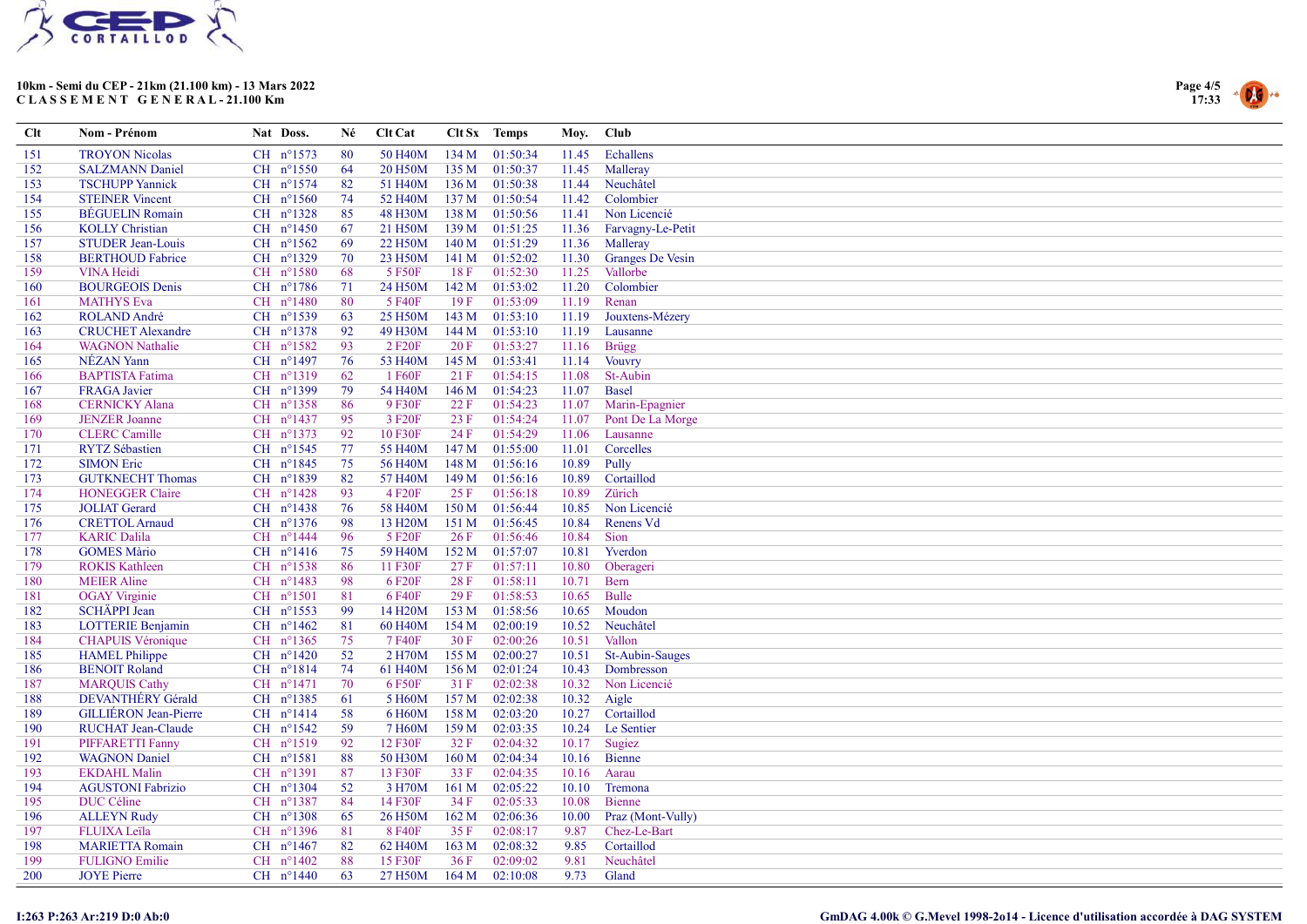



| <b>Clt</b> | Nom - Prénom                    | Nat Doss.            | Né  | <b>Clt Cat</b>       |       | $Clt Sx$ Temps | Moy. Club |                        |
|------------|---------------------------------|----------------------|-----|----------------------|-------|----------------|-----------|------------------------|
| 201        | <b>MARIETTA Sophia</b>          | CH $n^{\circ}1468$   | -84 | 16 F30F              | 37 F  | 02:10:28       | 9.70      | Le Locle               |
| 202        | <b>GARCIA BROTO Laura</b>       | $CH$ n°1406          | 79  | 9 F40F               | 38 F  | 02:12:44       | 9.54      | Sion                   |
| 203        | PETITPIERRE Cynthia             | CH $n^{\circ}1515$   | 78  | 10 F40F              | 39F   | 02:14:17       | 9.43      | Non Licencié           |
| 204        | <b>MONTAQUILA Flaviano</b>      | CH $n^{\circ}$ 1487  | -87 | 51 H30M              | 165 M | 02:14:27       | 9.42      | Bellevue               |
| 205        | <b>NEGRO Fabio</b>              | CH $n^{\circ}$ 1496  | 85  | 52 H30M              | 166 M | 02:14:29       | 9.41      | <b>St-Aubin-Sauges</b> |
| 206        | <b>WILLEMIN Marie</b>           | $CH$ n°1587          | -91 | 17 F30F              | 40F   | 02:15:46       | 9.33      | Non Licencié           |
| 207        | <b>NIGOLIAN Valentin</b>        | CH n°1499            | 91  | 53 H30M              | 167 M | 02:15:46       | 9.33      | <b>Biel/Bienne</b>     |
| 208        | <b>KÄMPFER Nadia</b>            | $CH$ n°1442          | 86  | 18 F30F              | 41 F  | 02:16:12       | 9.30      | Kallnach               |
| 209        | <b>BOUDRY Léonie</b>            | $CH$ n°1337          | -92 | 19 F30F              | 42 F  | 02:16:19       | 9.29      | Rances                 |
| 210        | <b>JORDAN Willemin</b>          | $CH$ n°1439          | -94 | 15 H <sub>20</sub> M | 168 M | 02:17:28       | 9.21      | Renens                 |
| 211        | <b>WILLEMIN BEGUELIN Lauren</b> | $CH$ n°1589          | 86  | 20 F30F              | 43 F  | 02:18:28       | 9.14      | Bassecourt             |
| 212        | <b>BUFFOLO Cédric</b>           | $CH$ n°1348          | 92  | 54 H30M              | 169 M | 02:19:52       | 9.05      | Non Licencié           |
| 213        | <b>JULIA Ludovic</b>            | $CH$ n°1441          | 76  | 63 H40M              | 170 M | 02:20:51       | 8.99      | <b>Bienne</b>          |
| 214        | <b>GARCIA Diane</b>             | $CH$ n°1405          | 05  | 1 FJUF               | 44 F  | 02:22:58       | 8.86      | Non Licencié           |
| 215        | <b>TENTHOREY Grégory</b>        | CH $n^{\circ}1569$   | -84 | 55 H30M              | 171 M | 02:26:03       | 8.67      | Yverdon-Les-Bains      |
| 216        | <b>GIANDAOLO Nivola</b>         | $CH$ n°1792          | -66 | 28 H50M              | 172 M | 02:27:19       | 8.59      | Luzern                 |
| 217        | <b>MADRID</b> Jorge             | CH $n^{\circ}$ 1464  | 92  | 56 H30M              | 173 M | 02:36:45       | 8.08      | Non Licencié           |
| 218        | NUSSBAUM André                  | $CH$ $n^{\circ}1500$ | 55  | 8 H60M               | 174 M | 02:38:10       | 8.00      | Honda - Re 3 Lacs      |
| 219        | <b>HERZIG</b> Gabriele          | $CH$ n°1424          | 64  | 7 F50F               | 45 F  | 02:49:38       | 7.46      | Nyon                   |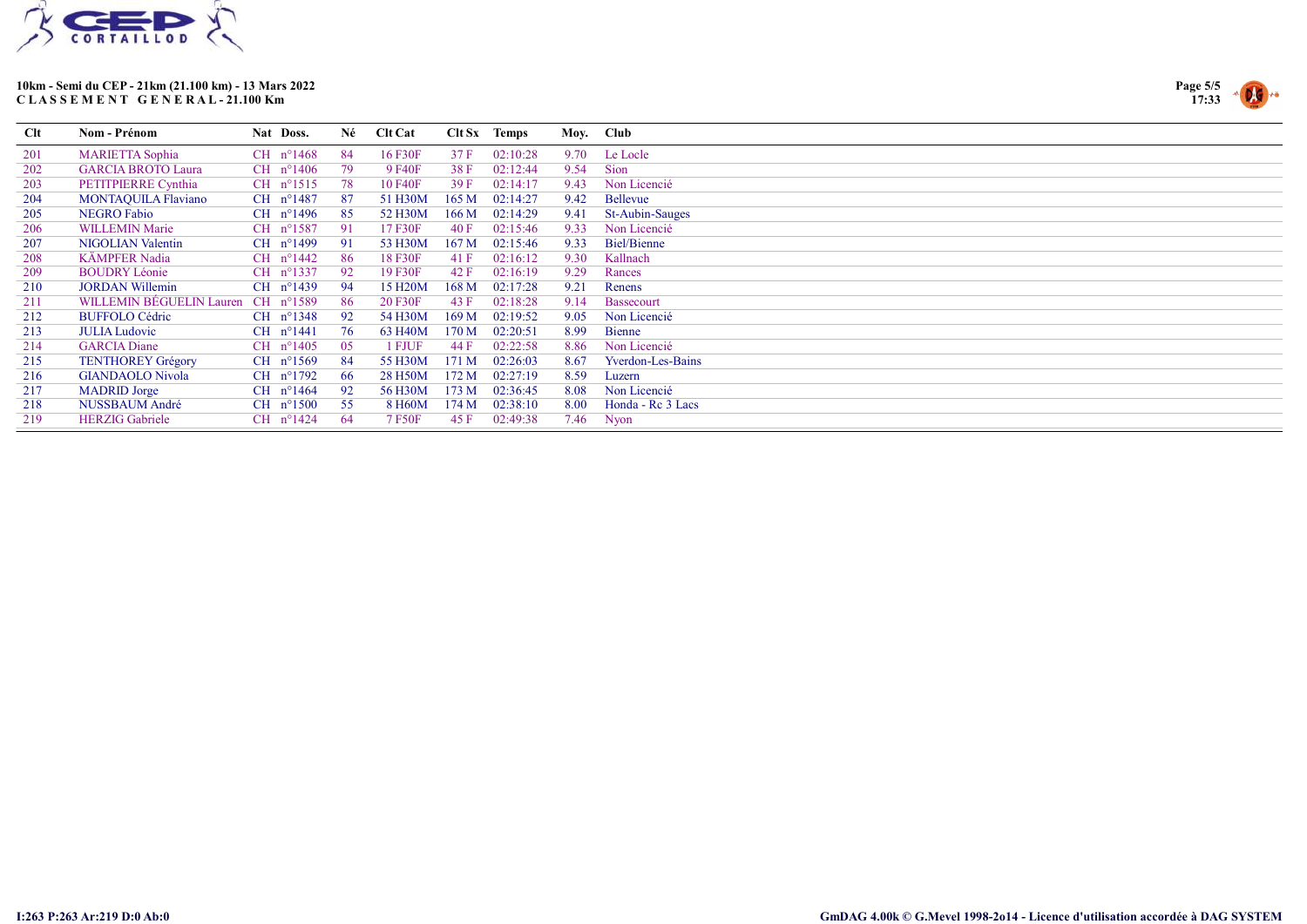



|     |                     |            |                 |                 | 12-19 - FEMININ   |
|-----|---------------------|------------|-----------------|-----------------|-------------------|
| Clt | Nom - Prénom        | <b>Nat</b> |                 | Doss. Gal Temps | Moy. Club         |
|     | <b>GARCIA</b> Diane | $\Gamma$   | $n^{\circ}1405$ | 214 02:22:58    | 8.86 Non Licencié |

|     |                        |            |                  |                              |       | 20-29 - FEMININ        |
|-----|------------------------|------------|------------------|------------------------------|-------|------------------------|
| Clt | Nom - Prénom           | <b>Nat</b> | Doss.            | <b>Gal Temps</b>             | Moy.  | Club                   |
|     | WÄLLE Sylésia          | <b>CH</b>  |                  | n°1584 122 01:41:21          |       | 12.49 Savagnier        |
|     | <b>WAGNON Nathalie</b> | <b>CH</b>  |                  | $n^{\circ}1582$ 164 01:53:27 |       | $11.16$ Brügg          |
|     | <b>JENZER Joanne</b>   | <b>CH</b>  | $n^{\circ}$ 1437 | 169 01:54:24                 |       | 11.07 Pont De La Morge |
|     | <b>HONEGGER Claire</b> | <b>CH</b>  | $n^{\circ}$ 1428 | 174 01:56:18                 |       | 10.89 Zürich           |
|     | <b>KARIC Dalila</b>    | <b>CH</b>  | $n^{\circ}$ 1444 | 177 01:56:46                 | 10.84 | Sion                   |
|     | <b>MEIER Aline</b>     | CH.        | $n^{\circ}$ 1483 | $180 \quad 01:58:11$         | 10.71 | Bern                   |

|     |                          |           |                  |                  |           | 30-39 - FEMININ   |
|-----|--------------------------|-----------|------------------|------------------|-----------|-------------------|
| Clt | Nom - Prénom             | Nat       | Doss.            | <b>Gal Temps</b> | Moy. Club |                   |
|     | <b>TENGDIN Phoebe</b>    | <b>CH</b> | $n^{\circ}1568$  | 38 01:24:47      | 14.93     | Crissier          |
|     | <b>MONNARD Céline</b>    | <b>CH</b> | $n^{\circ}$ 1485 | 44 01:26:30      | 14.64     | Yvonand           |
| 3   | <b>WINKLEHNER Anna</b>   | <b>CH</b> | $n^{\circ}1591$  | 75 01:31:33      | 13.83     | Non Licencié      |
|     | <b>SOTO</b> Diana        | <b>CH</b> | $n^{\circ}$ 1558 | 79 01:32:45      | 13.65     | <b>Mannens</b>    |
| 5   | <b>NATER</b> Géraldine   | <b>CH</b> | $n^{\circ}$ 1495 | 106 01:37:26     | 13.00     | Cortaillod        |
| 6   | <b>MASON</b> Irene       | <b>CH</b> | $n^{\circ}$ 1476 | 145 01:47:31     | 11.78     | Treviso           |
|     | <b>MYHRBERG</b> Amanda   | <b>CH</b> | $n^{\circ}$ 1493 | 146 01:47:34     | 11.77     | Chambésy          |
| 8   | <b>ALLAZ Méryl</b>       | <b>CH</b> | $n^{\circ}1306$  | 149 01:49:40     | 11.55     | Grenilles         |
| 9   | <b>CERNICKY Alana</b>    | <b>CH</b> | $n^{\circ}$ 1358 | 168 01:54:23     | 11.07     | Marin-Epagnier    |
| 10  | <b>CLERC</b> Camille     | <b>CH</b> | $n^{\circ}1373$  | 170 01:54:29     | 11.06     | Lausanne          |
| 11  | <b>ROKIS Kathleen</b>    | <b>CH</b> | $n^{\circ}$ 1538 | 179 01:57:11     | 10.80     | Oberageri         |
| 12  | PIFFARETTI Fanny         | <b>CH</b> | $n^{\circ}1519$  | 191 02:04:32     | 10.17     | Sugiez            |
| 13  | <b>EKDAHL Malin</b>      | <b>CH</b> | $n^{\circ}1391$  | 193 02:04:35     | 10.16     | Aarau             |
| 14  | DUC Céline               | <b>CH</b> | $n^{\circ}$ 1387 | 195 02:05:33     | 10.08     | Bienne            |
| 15  | <b>FULIGNO Emilie</b>    | <b>CH</b> | $n^{\circ}$ 1402 | 199 02:09:02     | 9.81      | Neuchâtel         |
| 16  | <b>MARIETTA Sophia</b>   | <b>CH</b> | $n^{\circ}$ 1468 | 201 02:10:28     | 9.70      | Le Locle          |
| 17  | <b>WILLEMIN Marie</b>    | <b>CH</b> | $n^{\circ}1587$  | 206 02:15:46     | 9.33      | Non Licencié      |
| 18  | <b>KÄMPFER Nadia</b>     | <b>CH</b> | $n^{\circ}$ 1442 | 208 02:16:12     | 9.30      | Kallnach          |
| 19  | <b>BOUDRY Léonie</b>     | <b>CH</b> | $n^{\circ}1337$  | 209 02:16:19     | 9.29      | Rances            |
| 20  | WILLEMIN BEGUELIN Lauren | CH        | $n^{\circ}1589$  | 211 02:18:28     | 9.14      | <b>Bassecourt</b> |

|              |                         |            |                  |                  |              |               | 40-49 - FEMININ         |
|--------------|-------------------------|------------|------------------|------------------|--------------|---------------|-------------------------|
| $_{\rm Clt}$ | Nom - Prénom            | <b>Nat</b> | Doss.            | <b>Gal Temps</b> |              | Moy. Club     |                         |
|              | <b>BRUNOTT Klasina</b>  | <b>CH</b>  | $n^{\circ}$ 1346 |                  | 68 01:30:05  | $14.05$ Sceut |                         |
|              | GHISLETTA Bérengère     | <b>CH</b>  | $n^{\circ}1413$  |                  | 120 01:41:09 |               | 12.52 La Chaux-De-Fonds |
|              | <b>FRUTIGER Michèle</b> | <b>CH</b>  | $n^{\circ}1401$  |                  | 134 01:44:27 |               | 12.12 Treycovagnes      |
| 4            | <b>DONZE</b> Laurence   | <b>CH</b>  | $n^{\circ}1386$  |                  | 137 01:45:02 |               | 12.05 Gorgier           |
|              | <b>MATHYS Eva</b>       | <b>CH</b>  | $n^{\circ}1480$  |                  | 161 01:53:09 |               | $11.19$ Renan           |
|              | <b>OGAY</b> Virginie    | <b>CH</b>  | $n^{\circ}1501$  |                  | 181 01:58:53 | 10.65 Bulle   |                         |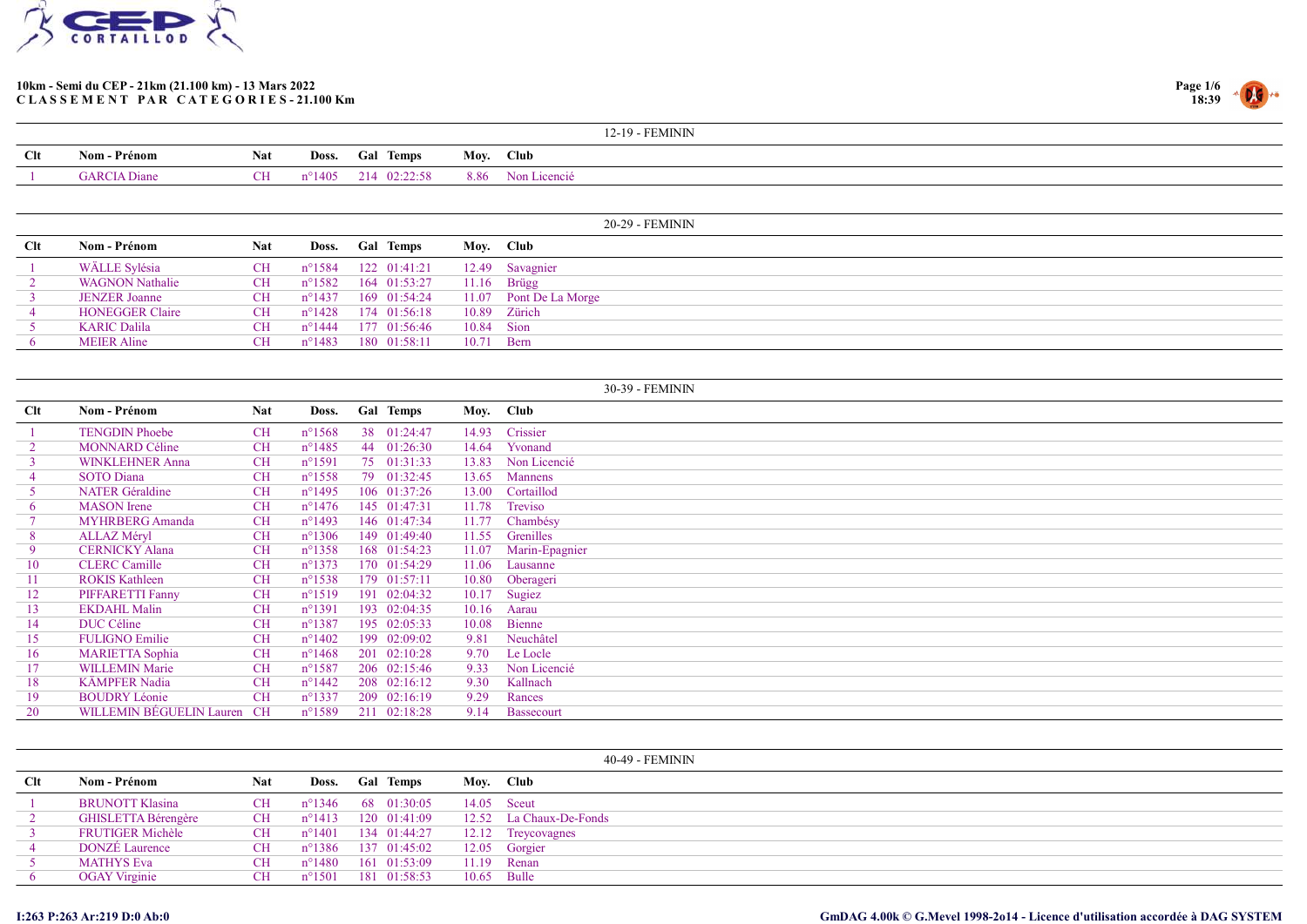



|            |                           |            |                  |                              | 40-49 - FEMININ   |
|------------|---------------------------|------------|------------------|------------------------------|-------------------|
| <b>Clt</b> | Nom - Prénom              | <b>Nat</b> | Doss.            | <b>Gal Temps</b>             | Moy. Club         |
|            | <b>CHAPUIS Véronique</b>  | CH         | $n^{\circ}$ 1365 | 184 02:00:26                 | 10.51 Vallon      |
|            | <b>FLUIXA Leïla</b>       | <b>CH</b>  | n°1396           | 197 02:08:17                 | 9.87 Chez-Le-Bart |
|            | <b>GARCIA BROTO Laura</b> | <b>CH</b>  |                  | $n^{\circ}1406$ 202 02:12:44 | 9.54 Sion         |
| 10         | PETITPIERRE Cynthia       | <b>CH</b>  |                  | $n^{\circ}1515$ 203 02:14:17 | 9.43 Non Licencié |
|            |                           |            |                  |                              |                   |
|            |                           |            |                  |                              |                   |

|     |                        |           |                  |                      |       | 50-59 - FEMININ           |
|-----|------------------------|-----------|------------------|----------------------|-------|---------------------------|
| Clt | Nom - Prénom           | Nat       | Doss.            | <b>Gal Temps</b>     |       | Moy. Club                 |
|     | <b>HUEGIN Nabila</b>   | <b>CH</b> | $n^{\circ}1430$  | 104 01:36:30         |       | 13.12 Chardonne           |
|     | <b>PEIER Nicole</b>    | <b>CH</b> | $n^{\circ}1511$  | 128 01:42:51         | 12.31 | Blonay                    |
|     | <b>MASSONG Karin</b>   | <b>CH</b> | $n^{\circ}$ 1477 | $129 \quad 01:44:00$ |       | $12.17$ Honda - Rc 3 Lacs |
|     | <b>HASCHER Tina</b>    | <b>CH</b> | $n^{\circ}1422$  | $140 \quad 01:45:54$ |       | 11.96 Non Licencié        |
|     | <b>VINA Heidi</b>      | <b>CH</b> | n°1580           | 159 01:52:30         |       | 11.25 Vallorbe            |
|     | <b>MARQUIS Cathy</b>   | <b>CH</b> | $n^{\circ}$ 1471 | 187 02:02:38         |       | 10.32 Non Licencié        |
|     | <b>HERZIG</b> Gabriele | CH        | $n^{\circ}$ 1424 | 219 02:49:38         |       | $7.46$ Nyon               |

|     |                        |            |                 |                      | 60-99 - FEMININ  |
|-----|------------------------|------------|-----------------|----------------------|------------------|
| Clt | Nom - Prénom           | <b>Nat</b> |                 | Doss. Gal Temps      | Moy. Club        |
|     | <b>BAPTISTA Fatima</b> | CH.        | $n^{\circ}1319$ | $166 \quad 01:54:15$ | $11.08$ St-Aubin |

|            |                                            |                |                 |                  |       | $3 - 19$ .  |
|------------|--------------------------------------------|----------------|-----------------|------------------|-------|-------------|
| <b>Clt</b> | <b>Nom - Prénom</b>                        | <b>Nat</b>     | Doss.           | <b>Gal Temps</b> | Mov.  | <b>Club</b> |
|            | $A$ chille<br><b>KULKARNI</b><br>. AUIIIII | $\overline{C}$ | $n^{\circ}1824$ | 110<br>01:38:46  | 12.82 | Delémont    |

|                 |                           |            |                  |    |                  |           | 20-29 - MASCULIN   |
|-----------------|---------------------------|------------|------------------|----|------------------|-----------|--------------------|
| <b>Clt</b>      | Nom - Prénom              | <b>Nat</b> | Doss.            |    | <b>Gal Temps</b> | Moy. Club |                    |
|                 | <b>FERRARA Florent</b>    | <b>CH</b>  | $n^{\circ}1394$  |    | 01:11:38         | 17.67     | Bex                |
|                 | <b>HÜGLI</b> Manuel       | <b>CH</b>  | $n^{\circ}1823$  |    | 01:14:06         | 17.09     | Laufen             |
|                 | <b>BONFILS Loris</b>      | <b>CH</b>  | $n^{\circ}$ 1335 |    | 01:15:45         | 16.72     | Le Mont            |
| 4               | <b>HOULE</b> Thomas       | <b>CH</b>  | $n^{\circ}$ 1429 | 14 | 01:18:26         | 16.14     | Neuchâtel          |
|                 | <b>O'MAHONY Wandrille</b> | <b>CH</b>  | $n^{\circ}1506$  |    | 24 01:21:51      |           | 15.47 Cheyres      |
| 6               | <b>ALLEMANN Dayle</b>     | <b>CH</b>  | $n^{\circ}1307$  |    | 32 01:24:17      | 15.02     | Bienne             |
|                 | <b>CHALLANDES Simon</b>   | <b>CH</b>  | $n^{\circ}1360$  |    | 46 01:26:45      | 14.60     | Fontainemelon      |
| 8               | <b>ROCHAT Florian</b>     | <b>CH</b>  | $n^{\circ}$ 1535 |    | 48 01:26:50      | 14.58     | Brügg              |
| 9               | <b>MOTTIER Valentin</b>   | <b>CH</b>  | $n^{\circ}$ 1489 |    | 58 01:27:58      | 14.39     | Grimisuat          |
| 10              | <b>JEANNERET</b> Lionel   | <b>CH</b>  | $n^{\circ}$ 1436 |    | 63 01:29:21      | 14.17     | Cernier            |
| 11 <sup>1</sup> | <b>HOEKS</b> Indy         | <b>CH</b>  | $n^{\circ}$ 1425 |    | 103 01:36:24     | 13.13     | <b>Basel Stadt</b> |
| 12              | <b>MULLER Arthur</b>      | <b>CH</b>  | $n^{\circ}1491$  |    | 144 01:47:30     | 11.78     | Neuchatel          |
| 13              | <b>CRETTOL Arnaud</b>     | <b>CH</b>  | $n^{\circ}1376$  |    | 176 01:56:45     | 10.84     | Renens Vd          |
| 14              | <b>SCHÄPPI Jean</b>       | <b>CH</b>  | $n^{\circ}$ 1553 |    | 182 01:58:56     | 10.65     | Moudon             |
| 15              | <b>JORDAN Willemin</b>    | <b>CH</b>  | $n^{\circ}$ 1439 |    | 210 02:17:28     | 9.21      | Renens             |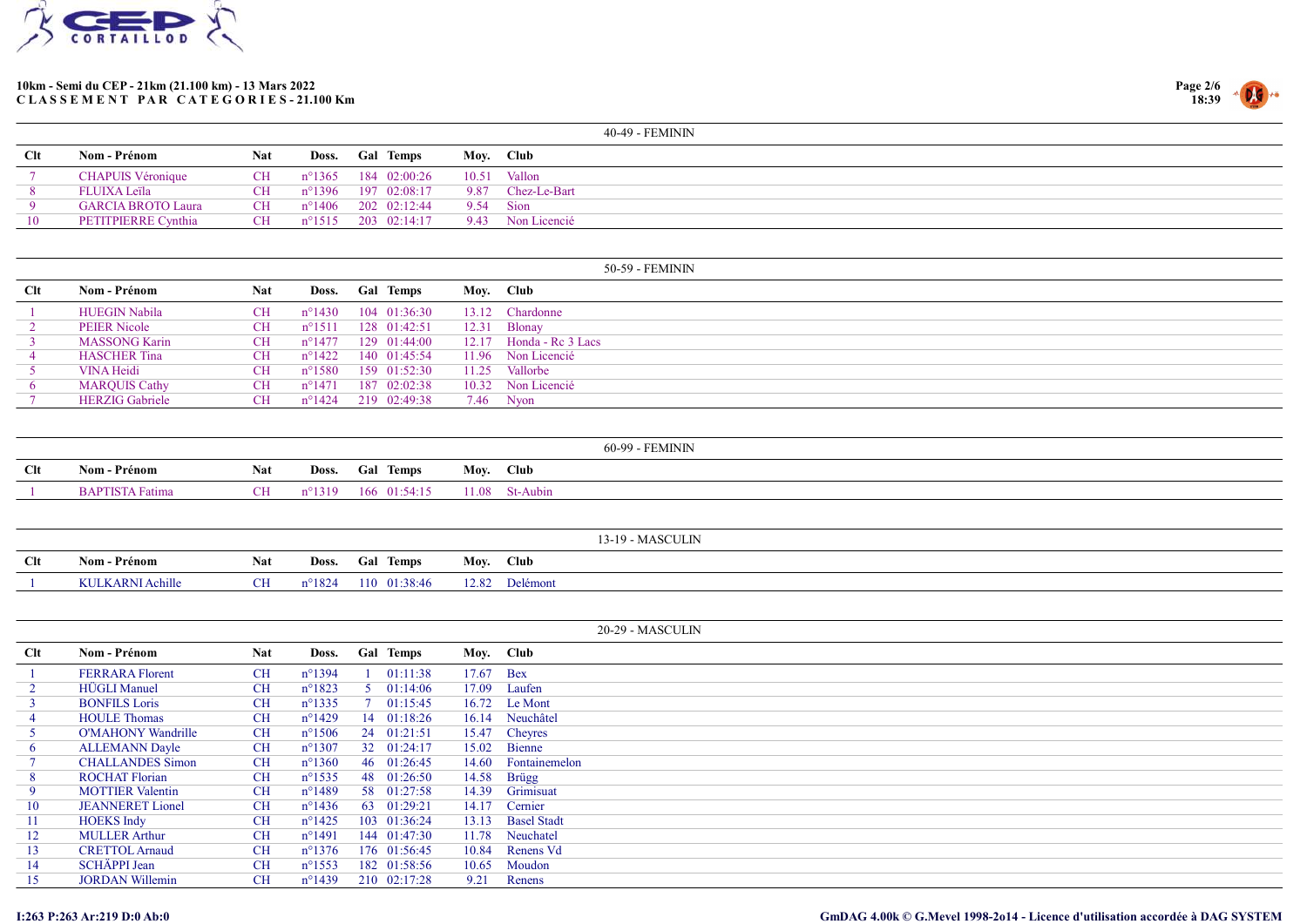



|                |                                            |            |                  |                |                              |                | 30-39 - MASCULIN      |
|----------------|--------------------------------------------|------------|------------------|----------------|------------------------------|----------------|-----------------------|
| Clt            | Nom - Prénom                               | <b>Nat</b> | Doss.            |                | Gal Temps                    | Moy.           | <b>Club</b>           |
|                | <b>MATTI</b> Thibaut                       | <b>CH</b>  | $n^{\circ}1481$  |                | $3 \quad 01:13:20$           | 17.27          | Vouvry                |
| $\overline{2}$ | <b>VERNIERS</b> Christophe                 | <b>CH</b>  | $n^{\circ}1821$  |                | 4 01:13:35                   | 17.21          | Savagnier             |
| $\mathbf{3}$   | <b>BANDELIER Matthieu</b>                  | <b>CH</b>  | $n^{\circ}1318$  | 6 <sup>1</sup> | 01:14:25                     | 17.01          | Courfaivre            |
| $\overline{4}$ | <b>RESIN Yan</b>                           | <b>CH</b>  | $n^{\circ}1529$  | 9 <sup>2</sup> | 01:15:51                     | 16.69          | Pully                 |
| 5              | <b>HOLGADO</b> Darias                      | CH         | $n^{\circ}1808$  |                | $11 \quad 01:17:16$          | 16.39          | Lausanne              |
| 6              | <b>VERNIERS Michaël</b>                    | <b>CH</b>  | $n^{\circ}1841$  |                | 13 01:18:20                  | 16.16          | Areuse                |
| $\tau$         | <b>BACKMAN</b> Sebastian                   | <b>CH</b>  | $n^{\circ}1315$  |                | 15 01:19:13                  | 15.98          | Chambésy              |
| 8              | <b>GAUDIO</b> Loic                         | <b>CH</b>  | $n^{\circ}1410$  |                | 16 01:19:37                  | 15.90          | Neuchâtel             |
| 9              | <b>CLERC</b> Kevin                         | <b>CH</b>  | $n^{\circ}1822$  |                | 17 01:19:39                  | 15.89          | La Neuveville         |
| 10             | <b>BADSTÜBER Romain</b>                    | <b>CH</b>  | $n^{\circ}1825$  |                | 18 01:20:06                  | 15.81          | Besancon              |
| 11             | <b>GODWIN Thomas</b>                       | <b>CH</b>  | $n^{\circ}1415$  |                | 19 01:21:01                  | 15.63          | Zurich                |
| 12             | DE ALMEIDA Ricardo                         | <b>CH</b>  | $n^{\circ}1380$  |                | 20 01:21:03                  | 15.62          | Boudry                |
| 13             | <b>POFFET Damien</b>                       | <b>CH</b>  | $n^{\circ}1803$  |                | 22 01:21:24                  | 15.55          | Noréaz                |
| 14             | <b>CHANSON Sébastien</b>                   | <b>CH</b>  | $n^{\circ}$ 1362 |                | 26 01:22:49                  | 15.29          | Cortaillod            |
| 15             | <b>BIARD Nicolas</b>                       | <b>CH</b>  | $n^{\circ}1330$  |                | 28 01:23:25                  | 15.18          | Pully                 |
| 16             | <b>SUCHET David</b>                        | <b>CH</b>  | $n^{\circ}1564$  |                | 29 01:23:56                  | 15.09          | Zürich                |
| 17             | <b>RUMPF</b> Tim                           | <b>CH</b>  | $n^{\circ}1543$  |                | $31$ 01:23:57                | 15.08          | Saint-Aubin-Sauges    |
| 18             | <b>SALLIN Dimitri</b>                      | <b>CH</b>  | $n^{\circ}1548$  |                | 33 01:24:20                  | 15.01          | Enney                 |
| 19             | <b>ANDREY Christophe</b>                   | <b>CH</b>  | $n^{\circ}1806$  |                | 35 01:24:39                  | 14.96          | Villarimboud          |
| 20             | <b>SALLIN Aurélien</b>                     | <b>CH</b>  | $n^{\circ}1547$  |                | 40 01:25:18                  | 14.84          | Arbon                 |
| 21             | <b>LABBE</b> Marc                          | <b>CH</b>  | $n^{\circ}$ 1457 |                | 41 01:25:19                  | 14.84          | Arc Sous Cicon        |
| 22             | <b>WOLF Sebastian</b>                      | CH         | $n^{\circ}1593$  |                | 43 01:26:16                  | 14.68          | Bern                  |
| 23             | FONT CANYELLES Joaquim                     | <b>CH</b>  | $n^{\circ}1397$  |                | 45 01:26:34                  | 14.63          | <b>St Gallen</b>      |
| 24             | <b>CHASSOT Frédéric</b>                    | <b>CH</b>  | $n^{\circ}1370$  |                | 47 01:26:49                  | 14.58          | Tatroz                |
| 25             | <b>BOURQUIN Mirco</b>                      | <b>CH</b>  | $n^{\circ}1338$  |                | 52 01:27:14                  | 14.51          | Prêles                |
| 26             | <b>MARTIN John</b>                         | <b>CH</b>  | $n^{\circ}$ 1474 |                | 54 01:27:24                  | 14.49          | Meilen                |
| 27             | <b>WENGER Mathias</b>                      | <b>CH</b>  | $n^{\circ}$ 1585 |                | 61 01:28:44                  | 14.27          | Lebetain              |
| 28             | <b>PYTHON Benoit</b>                       | <b>CH</b>  | $n^{\circ}1840$  |                | 62 01:29:16                  | 14.18          | Peseux                |
| 29             | <b>KOTTELAT Laurent</b>                    | <b>CH</b>  | $n^{\circ}$ 1452 |                | 70 01:30:13                  | 14.03          | Courtételle           |
| 30             | FLUIXA Johan                               | <b>CH</b>  | $n^{\circ}$ 1395 |                | 71 01:30:24                  | 14.01          | Chez-Le-Bart          |
| 31             | <b>JAUSLIN</b> Pascal                      | <b>CH</b>  | $n^{\circ}1834$  |                | 73 01:30:53                  | 13.93          | Auvernier             |
| 32             | <b>GERBER Patrick</b>                      | <b>CH</b>  | $n^{\circ}1411$  |                | 74 01:31:22                  | 13.86          | La Chaux-De-Fonds     |
| 33             | <b>GASSMANN</b> Jonathan                   | <b>CH</b>  | $n^{\circ}$ 1407 |                | 77 01:32:33                  | 13.68          | Neuchâtel             |
| 34             | STÜSSI Stephan                             | <b>CH</b>  | $n^{\circ}1563$  |                | 78 01:32:44                  | 13.65          | Neuenhof              |
| 35             | <b>STALDER Julien</b>                      | <b>CH</b>  | $n^{\circ}$ 1559 |                | 82 01:33:26                  | 13.55          | Renens                |
| 36             | <b>JAUSLIN Raphaël</b>                     | <b>CH</b>  | $n^{\circ}1835$  |                | 91 01:35:12                  | 13.30          | Auvernier             |
| 37             | <b>BARRELET David</b>                      | <b>CH</b>  | $n^{\circ}1819$  |                | 92 01:35:31                  | 13.26          | Cortaillod            |
| 38             | <b>MOREL Guy</b>                           | <b>CH</b>  | $n^{\circ}$ 1488 |                | 97 01:35:54                  | 13.20          | Dampierre Les Bois    |
|                |                                            | <b>CH</b>  | $n^{\circ}1818$  |                |                              | 13.20          | Peseux                |
| 39<br>40       | <b>RIZVIC Mujo</b><br><b>DE BARROS Guy</b> | <b>CH</b>  | $n^{\circ}1381$  |                | 98 01:35:55<br>108 01:38:06  | 12.91          | <b>Villiers</b>       |
|                | <b>CHARRIÈRE</b> Bruno                     |            |                  |                |                              | 12.83          |                       |
| 41             |                                            | <b>CH</b>  | $n^{\circ}1369$  |                | 109 01:38:41                 |                | La Tour-De-Trême      |
| 42             | PIERQUET Aurélien                          | <b>CH</b>  | $n^{\circ}1518$  |                | 114 01:39:25<br>121 01:41:11 | 12.74<br>12.51 | Neuchâtel<br>Lausanne |
| 43             | <b>MARKO Dimitri</b>                       | <b>CH</b>  | $n^{\circ}$ 1469 |                |                              |                |                       |
| 44             | <b>TJOENS</b> Gauthier                     | CH         | $n^{\circ}1571$  |                | 123 01:41:35                 | 12.46          | Vetraz-Monthoux       |
| 45             | <b>BOLANOS FUENTES Diego</b>               | CH         | $n^{\circ}$ 1334 |                | 136 01:44:59                 | 12.06          | Neuchâtel             |
| 46             | <b>JAFFUEL Geoffrey</b>                    | <b>CH</b>  | $n^{\circ}$ 1432 |                | 143 01:47:29                 | 11.78          | Neuchâtel             |
| 47             | VEUTHEY Jérôme                             | <b>CH</b>  | $n^{\circ}1577$  |                | 148 01:49:31                 | 11.56          | Fribourg              |
| 48             | <b>BÉGUELIN</b> Romain                     | <b>CH</b>  | $n^{\circ}$ 1328 |                | 155 01:50:56                 |                | 11.41 Non Licencié    |
| 49             | <b>CRUCHET</b> Alexandre                   | <b>CH</b>  | $n^{\circ}$ 1378 |                | 163 01:53:10                 | 11.19          | Lausanne              |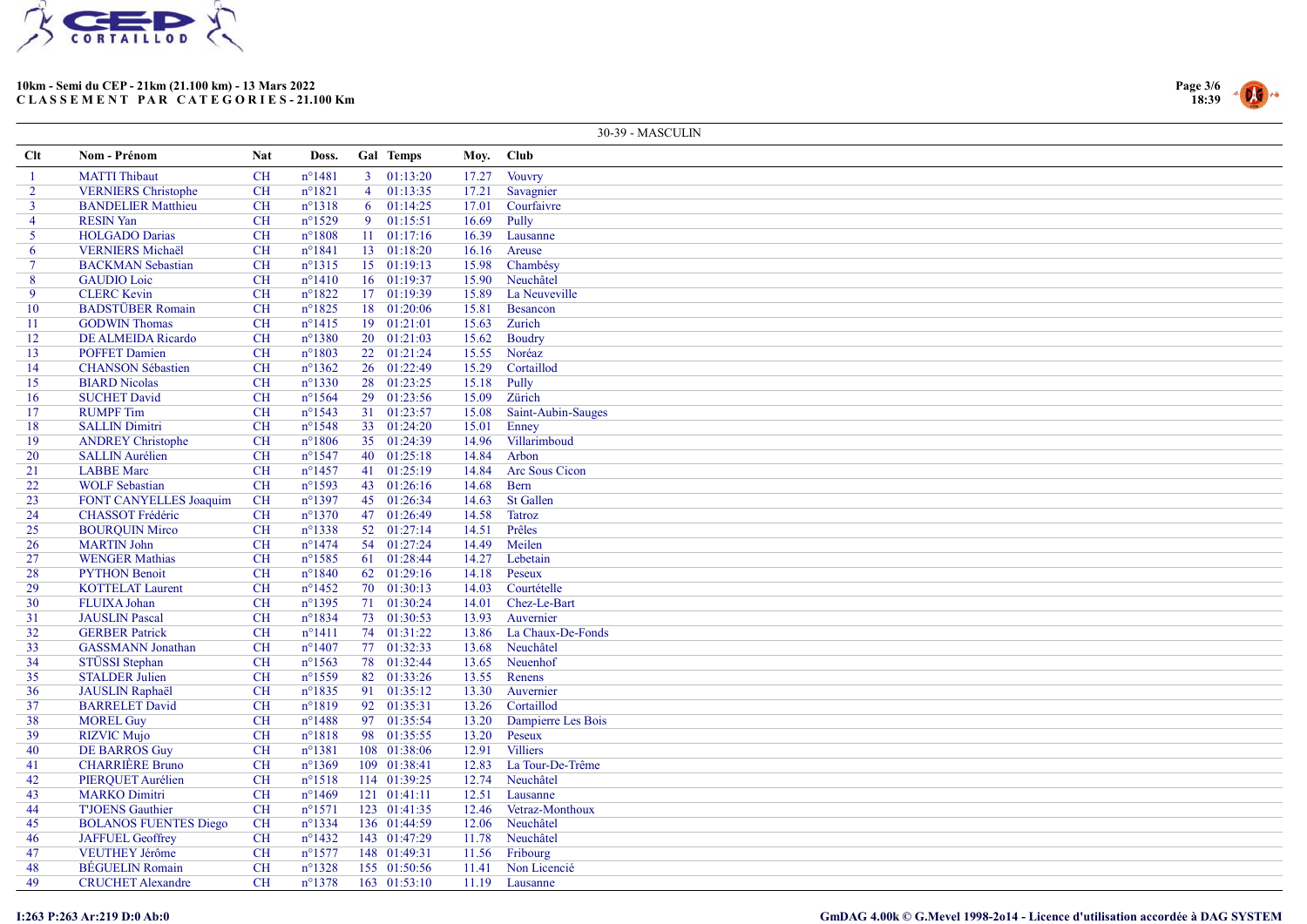



|     |                          |            |                  |                  |      | 30-39 - MASCULIN         |
|-----|--------------------------|------------|------------------|------------------|------|--------------------------|
| Clt | Nom - Prénom             | <b>Nat</b> | Doss.            | <b>Gal Temps</b> |      | Moy. Club                |
| 50  | <b>WAGNON Daniel</b>     | CН         | $n^{\circ}$ 1581 | 192 02:04:34     |      | $10.16$ Bienne           |
| 51  | MONTAQUILA Flaviano      | CH.        | $n^{\circ}$ 1487 | 204 02:14:27     |      | 9.42 Bellevue            |
| 52  | <b>NEGRO Fabio</b>       | <b>CH</b>  | $n^{\circ}$ 1496 | 205 02:14:29     | 9.41 | St-Aubin-Sauges          |
| 53  | NIGOLIAN Valentin        | <b>CH</b>  | $n^{\circ}1499$  | 207 02:15:46     |      | 9.33 Biel/Bienne         |
| 54  | <b>BUFFOLO Cédric</b>    | <b>CH</b>  | $n^{\circ}1348$  | 212 02:19:52     |      | 9.05 Non Licencié        |
| 55  | <b>TENTHOREY Grégory</b> | <b>CH</b>  | $n^{\circ}1569$  | 215 02:26:03     | 8.67 | <b>Yverdon-Les-Bains</b> |
| 56  | <b>MADRID</b> Jorge      | CН         | $n^{\circ}$ 1464 | 217 02:36:45     | 8.08 | Non Licencié             |

|                |                                |            |                  |                |                     |       | 40-49 - MASCULIN       |
|----------------|--------------------------------|------------|------------------|----------------|---------------------|-------|------------------------|
| <b>Clt</b>     | Nom - Prénom                   | <b>Nat</b> | Doss.            |                | Gal Temps           | Moy.  | <b>Club</b>            |
|                | <b>SCHAEDLER Demian</b>        | <b>CH</b>  | $n^{\circ}1551$  |                | $2 \quad 01:12:42$  | 17.42 | St-Imier               |
| $\overline{2}$ | <b>MARTIN</b> Antoine          | CH         | $n^{\circ}1796$  | 8 <sup>1</sup> | 01:15:49            | 16.70 | Yverdon                |
| $\mathbf{3}$   | <b>WAHLI</b> Vincent           | <b>CH</b>  | $n^{\circ}1583$  |                | $10 \quad 01:16:36$ | 16.53 | Port                   |
| 4              | <b>RAMOS Francisco</b>         | CH         | $n^{\circ}1528$  |                | 12 01:17:33         | 16.33 | Saint-Aubin            |
| 5 <sup>1</sup> | ARIAS DE LA PARRA Francisco CH |            | $n^{\circ}1310$  |                | 23 01:21:30         | 15.54 | Colombier              |
| 6              | FARIA MARTINS DA COSTA C CH    |            | n°1393           |                | 27 01:23:14         | 15.21 | Lausanne               |
| $\tau$         | <b>JACQUOT</b> Emmanuel        | <b>CH</b>  | $n^{\circ}1431$  |                | 36 01:24:41         | 14.95 | Malbuisson             |
| 8              | PICCOLO Marco                  | <b>CH</b>  | $n^{\circ}1517$  |                | 37 01:24:45         | 14.94 | Neuchâtel              |
| 9              | <b>PIZZOTTI Gilles</b>         | <b>CH</b>  | $n^{\circ}1522$  |                | 39 01:25:14         | 14.86 | St-Aubin-Sauges        |
| 10             | <b>PILLOUD Olivier</b>         | <b>CH</b>  | $n^{\circ}1520$  |                | 42 01:25:49         | 14.75 | Bulle                  |
| 11             | <b>GARCIA Daniel</b>           | <b>CH</b>  | $n^{\circ}1403$  |                | 51 01:27:03         | 14.55 | Valeyres-Sous-Montagny |
| 12             | <b>LAYNAT</b> Stéphane         | <b>CH</b>  | $n^{\circ}$ 1460 |                | 55 01:27:25         | 14.48 | Neuchatel              |
| 13             | <b>JÄGER Ralf</b>              | <b>CH</b>  | $n^{\circ}$ 1434 |                | 56 01:27:39         | 14.45 | Bern                   |
| 14             | <b>MOUZO</b> Martin            | <b>CH</b>  | $n^{\circ}1490$  |                | 57 01:27:58         | 14.39 | Cormondrèche           |
| 15             | <b>KÜBLI</b> Ulrich            | <b>CH</b>  | $n^{\circ}$ 1453 |                | 59 01:28:01         | 14.39 | Ostermundigen          |
| 16             | <b>BARTHE Yannick</b>          | <b>CH</b>  | $n^{\circ}1326$  |                | 60 01:28:01         | 14.38 | Delémont               |
| 17             | <b>PLANCHON Patrick</b>        | <b>CH</b>  | $n^{\circ}1523$  |                | 64 01:29:22         | 14.17 | Binningen              |
| 18             | <b>ZE</b> Jacques              | <b>CH</b>  | $n^{\circ}$ 1595 |                | 65 01:29:51         | 14.09 | Sonvilier              |
| 19             | <b>LAVIGNE Cyril</b>           | <b>CH</b>  | $n^{\circ}$ 1459 |                | 66 01:29:52         | 14.09 | Villers Le Lac         |
| 20             | <b>BROWNING Rick</b>           | <b>CH</b>  | $n^{\circ}$ 1345 |                | 67 01:30:01         | 14.07 | Solothurn              |
| 21             | <b>BROQUET Eddy</b>            | <b>CH</b>  | $n^{\circ}$ 1344 |                | 69 01:30:13         | 14.03 | Bassecourt             |
| 22             | <b>AQUILLON Achille</b>        | <b>CH</b>  | $n^{\circ}1309$  |                | 72 01:30:25         | 14.00 | Grand-Lancy            |
| 23             | <b>REY Olivier</b>             | <b>CH</b>  | $n^{\circ}1531$  |                | 76 01:32:30         | 13.69 | Lausanne               |
| 24             | <b>MARMY</b> Sylvain           | <b>CH</b>  | $n^{\circ}1470$  |                | 80 01:33:15         | 13.58 | Saint-Blaise           |
| 25             | <b>ZOSSO Franco</b>            | <b>CH</b>  | $n^{\circ}1596$  |                | 81 01:33:24         | 13.56 | Murten                 |
| 26             | <b>GENY Thomas</b>             | <b>CH</b>  | $n^{\circ}1833$  |                | $83 \quad 01:33:30$ | 13.54 | Saintsulpice           |
| 27             | <b>PERLA</b> Massimo           | <b>CH</b>  | $n^{\circ}1514$  |                | 84 01:33:37         | 13.53 | Court                  |
| 28             | <b>MOAL</b> Marc               | <b>CH</b>  | $n^{\circ}$ 1484 |                | 87 01:34:00         | 13.47 | Jougne                 |
| 29             | <b>OGUEY Pascal</b>            | <b>CH</b>  | $n^{\circ}1503$  |                | 88 01:34:23         | 13.41 | Neuchâtel              |
| 30             | <b>KOBEL Jérôme</b>            | <b>CH</b>  | $n^{\circ}1826$  |                | 93 01:35:37         | 13.24 | Neuchâtel              |
| 31             | <b>ALEV Baris</b>              | <b>CH</b>  | $n^{\circ}$ 1305 |                | 95 01:35:48         | 13.22 | Vallorbe               |
| 32             | <b>CAILLET Cédric</b>          | <b>CH</b>  | $n^{\circ}$ 1354 |                | 96 01:35:54         | 13.20 | Le Landeron            |
| 33             | <b>KOLLER Ivo</b>              | <b>CH</b>  | $n^{\circ}$ 1449 |                | 101 01:36:08        | 13.17 | <b>Uster</b>           |
| 34             | <b>CUENDET Jerome</b>          | <b>CH</b>  | $n^{\circ}1379$  |                | 102 01:36:19        | 13.15 | Bulle                  |
| 35             | <b>AFONSO Claudio</b>          | <b>CH</b>  | $n^{\circ}1300$  |                | 105 01:36:52        | 13.07 | Charvornay             |
| 36             | <b>FACCHIN David</b>           | <b>CH</b>  | $n^{\circ}1392$  |                | 107 01:37:29        | 12.99 | Nyon                   |
| 37             | <b>BOILEAU</b> Julien          | <b>CH</b>  | $n^{\circ}$ 1333 |                | 111 01:38:49        | 12.81 | Lausanne               |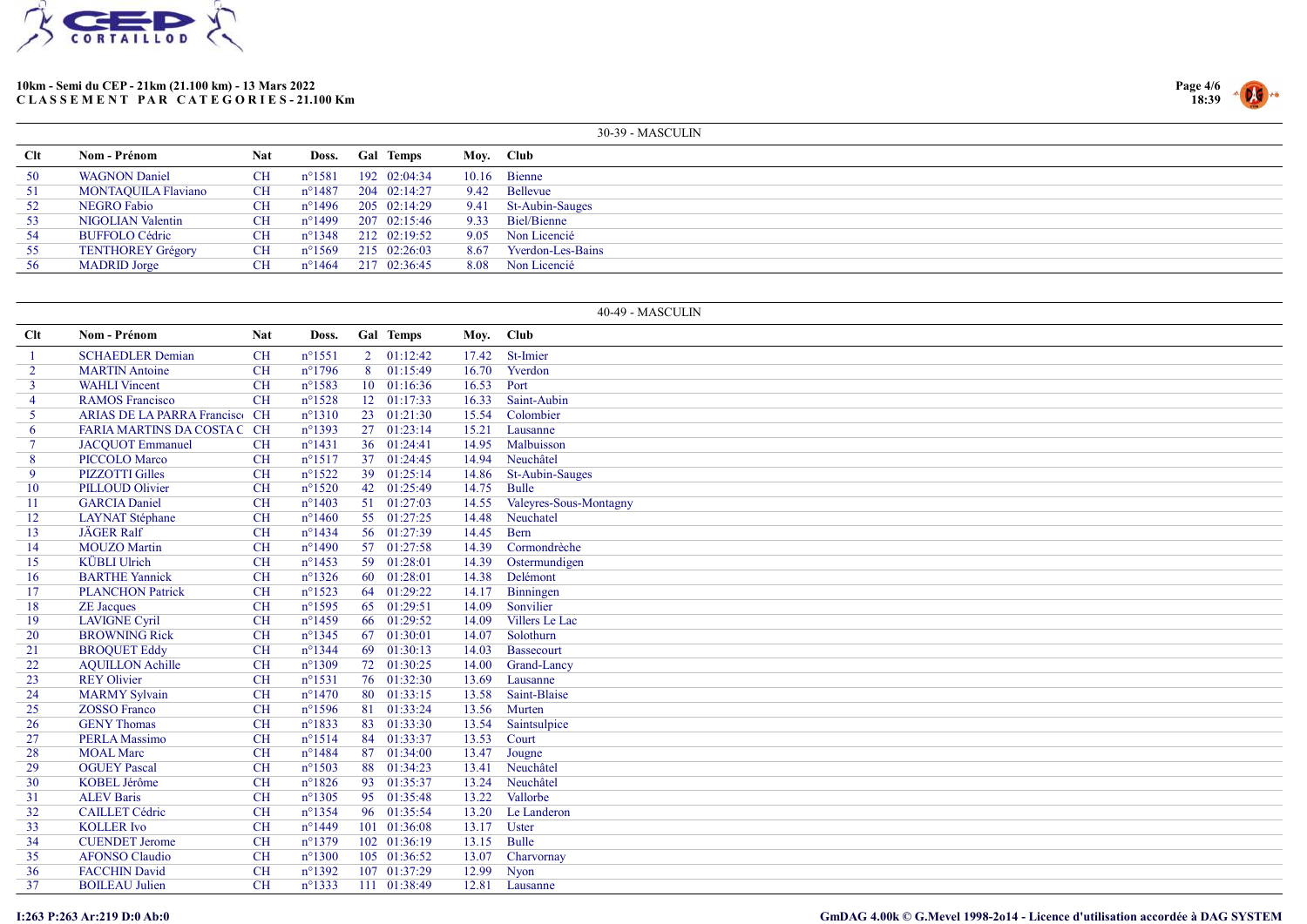



|     |                           |            |                  |                  |           | 40-49 - MASCULIN     |
|-----|---------------------------|------------|------------------|------------------|-----------|----------------------|
| Clt | Nom - Prénom              | <b>Nat</b> | Doss.            | <b>Gal Temps</b> | Moy. Club |                      |
| 38  | <b>NAGUEL Romain</b>      | <b>CH</b>  | $n^{\circ}$ 1494 | 113 01:39:06     |           | 12.78 Neuchâtel      |
| 39  | <b>ROSSI</b> Tristan      | <b>CH</b>  | $n^{\circ}1540$  | 118 01:40:28     | 12.60     | Lussery-Villars      |
| 40  | <b>ROCHAT Kim</b>         | <b>CH</b>  | $n^{\circ}1536$  | 124 01:42:02     | 12.41     | Cheseaux             |
| 41  | NICOLIER Jérôme           | <b>CH</b>  | $n^{\circ}$ 1498 | 126 01:42:32     | 12.35     | <b>Bouveret</b>      |
| 42  | <b>ROCHAT Olivier</b>     | <b>CH</b>  | $n^{\circ}1537$  | 130 01:44:10     | 12.16     | Cortaillod           |
| 43  | <b>ATAMNA Farid</b>       | <b>CH</b>  | $n^{\circ}1312$  | 131 01:44:10     | 12.15     | Areuse               |
| 44  | <b>KISS</b> Daniel        | <b>CH</b>  | $n^{\circ}$ 1446 | 132 01:44:11     | 12.15     | Wettingen            |
| 45  | <b>GENOUD Frédéric</b>    | CH         | $n^{\circ}1791$  | 133 01:44:12     | 12.15     | Neuchâtel            |
| 46  | <b>BREITSCHMID Damien</b> | <b>CH</b>  | $n^{\circ}1339$  | 135 01:44:32     | 12.11     | Neuchâtel            |
| 47  | <b>KIRCHHOF Florian</b>   | <b>CH</b>  | $n^{\circ}1829$  | 139 01:45:52     | 11.96     | Etoy                 |
| 48  | <b>PUGIN Yann</b>         | <b>CH</b>  | $n^{\circ}1526$  | 142 01:47:16     |           | 11.80 Pampigny       |
| 49  | <b>CLERC</b> Jean-Luc     | <b>CH</b>  | $n^{\circ}1374$  | 150 01:49:59     | 11.51     | Moléson-Sur-Gruyères |
| 50  | <b>TROYON Nicolas</b>     | <b>CH</b>  | $n^{\circ}1573$  | 151 01:50:34     | 11.45     | Echallens            |
| 51  | <b>TSCHUPP Yannick</b>    | <b>CH</b>  | $n^{\circ}1574$  | 153 01:50:38     | 11.44     | Neuchâtel            |
| 52  | <b>STEINER Vincent</b>    | <b>CH</b>  | $n^{\circ}1560$  | 154 01:50:54     | 11.42     | Colombier            |
| 53  | NÉZAN Yann                | <b>CH</b>  | $n^{\circ}$ 1497 | 165 01:53:41     | 11.14     | <b>Vouvry</b>        |
| 54  | <b>FRAGA</b> Javier       | <b>CH</b>  | $n^{\circ}1399$  | 167 01:54:23     | 11.07     | Basel                |
| 55  | <b>RYTZ Sébastien</b>     | <b>CH</b>  | $n^{\circ}1545$  | 171 01:55:00     | 11.01     | Corcelles            |
| 56  | <b>SIMON Eric</b>         | <b>CH</b>  | $n^{\circ}1845$  | 172 01:56:16     | 10.89     | Pully                |
| 57  | <b>GUTKNECHT Thomas</b>   | <b>CH</b>  | $n^{\circ}1839$  | 173 01:56:16     | 10.89     | Cortaillod           |
| 58  | <b>JOLIAT</b> Gerard      | <b>CH</b>  | $n^{\circ}1438$  | 175 01:56:44     | 10.85     | Non Licencié         |
| 59  | <b>GOMES Màrio</b>        | <b>CH</b>  | $n^{\circ}1416$  | 178 01:57:07     | 10.81     | Yverdon              |
| 60  | <b>LOTTERIE Benjamin</b>  | <b>CH</b>  | $n^{\circ}$ 1462 | 183 02:00:19     | 10.52     | Neuchâtel            |
| 61  | <b>BENOIT Roland</b>      | <b>CH</b>  | $n^{\circ}1814$  | 186 02:01:24     | 10.43     | Dombresson           |
| 62  | <b>MARIETTA Romain</b>    | <b>CH</b>  | $n^{\circ}$ 1467 | 198 02:08:32     | 9.85      | Cortaillod           |
| 63  | <b>JULIA Ludovic</b>      | <b>CH</b>  | $n^{\circ}1441$  | 213 02:20:51     | 8.99      | Bienne               |

|            |                             |            |                  |     |                  |           | 50-59 - MASCULIN      |
|------------|-----------------------------|------------|------------------|-----|------------------|-----------|-----------------------|
| <b>Clt</b> | <b>Nom - Prénom</b>         | <b>Nat</b> | Doss.            |     | <b>Gal Temps</b> | Moy. Club |                       |
|            | <b>THEURILLAT Christian</b> | CH         | $n^{\circ}1570$  |     | 21 01:21:18      | 15.57     | St-Aubin-Sauges       |
|            | <b>RIBEIRO Albino</b>       | <b>CH</b>  | $n^{\circ}$ 1534 |     | 25 01:22:06      | 15.42     | Thun                  |
|            | RUSSO Antonio               | <b>CH</b>  | $n^{\circ}1544$  |     | 30 01:23:56      | 15.08     | Marin-Epagnier        |
|            | <b>PACCAUD Christophe</b>   | <b>CH</b>  | $n^{\circ}1507$  |     | 34 01:24:32      | 14.98     | Sullens               |
|            | <b>HALBEISEN</b> Philippe   | CH         | $n^{\circ}1418$  | 49  | 01:26:50         | 14.58     | Colombier             |
| 6          | <b>STUDER Jan</b>           | <b>CH</b>  | $n^{\circ}1561$  |     | 50 01:26:59      | 14.56     | Breitenbach           |
|            | <b>DELACRÉTAZ Christian</b> | <b>CH</b>  | $n^{\circ}$ 1383 |     | 85 01:33:43      | 13.51     | Roche                 |
| 8          | MARTINEZ MARTINEZ Martin CH |            | $n^{\circ}$ 1475 |     | 86 01:33:51      | 13.49     | Bienne                |
|            | POISSON Luigi               | CH         | $n^{\circ}1524$  | -89 | 01:34:30         |           | 13.40 Courgevaux      |
| 10         | <b>LOOSER Chris</b>         | <b>CH</b>  | $n^{\circ}$ 1461 |     | 90 01:34:51      |           | 13.35 Spiegel B. Bern |
| 11         | <b>FLÜCKIGER Philippe</b>   | <b>CH</b>  | $n^{\circ}1852$  |     | 94 01:35:43      | 13.23     | Bevaix                |
| 12         | <b>WINDLER Felix</b>        | <b>CH</b>  | $n^{\circ}$ 1590 |     | 99 01:36:05      | 13.18     | Schmitten Schweiz     |
| 13         | DECKARM Hans-Jürgen         | <b>CH</b>  | $n^{\circ}1382$  |     | 100 01:36:07     | 13.17     | Visperterminen        |
| 14         | SILVA Afonso                | <b>CH</b>  | $n^{\circ}$ 1556 |     | 112 01:39:06     | 12.78     | Peseux                |
| 15         | <b>BARBEZAT Roland</b>      | <b>CH</b>  | $n^{\circ}$ 1320 |     | 115 01:39:45     | 12.69     | Colombier             |
| 16         | <b>PFISTER Patrick</b>      | <b>CH</b>  | $n^{\circ}1516$  |     | 119 01:40:43     | 12.57     | Non Licencié          |
| 17         | <b>CHAPATTE Frédéric</b>    | <b>CH</b>  | $n^{\circ}1838$  |     | 127 01:42:42     | 12.33     | Chaux-de-Fonds        |
| 18         | <b>SCHALLER Nicolas</b>     | <b>CH</b>  | $n^{\circ}$ 1552 |     | 138 01:45:09     | 12.04     | Cortaillod            |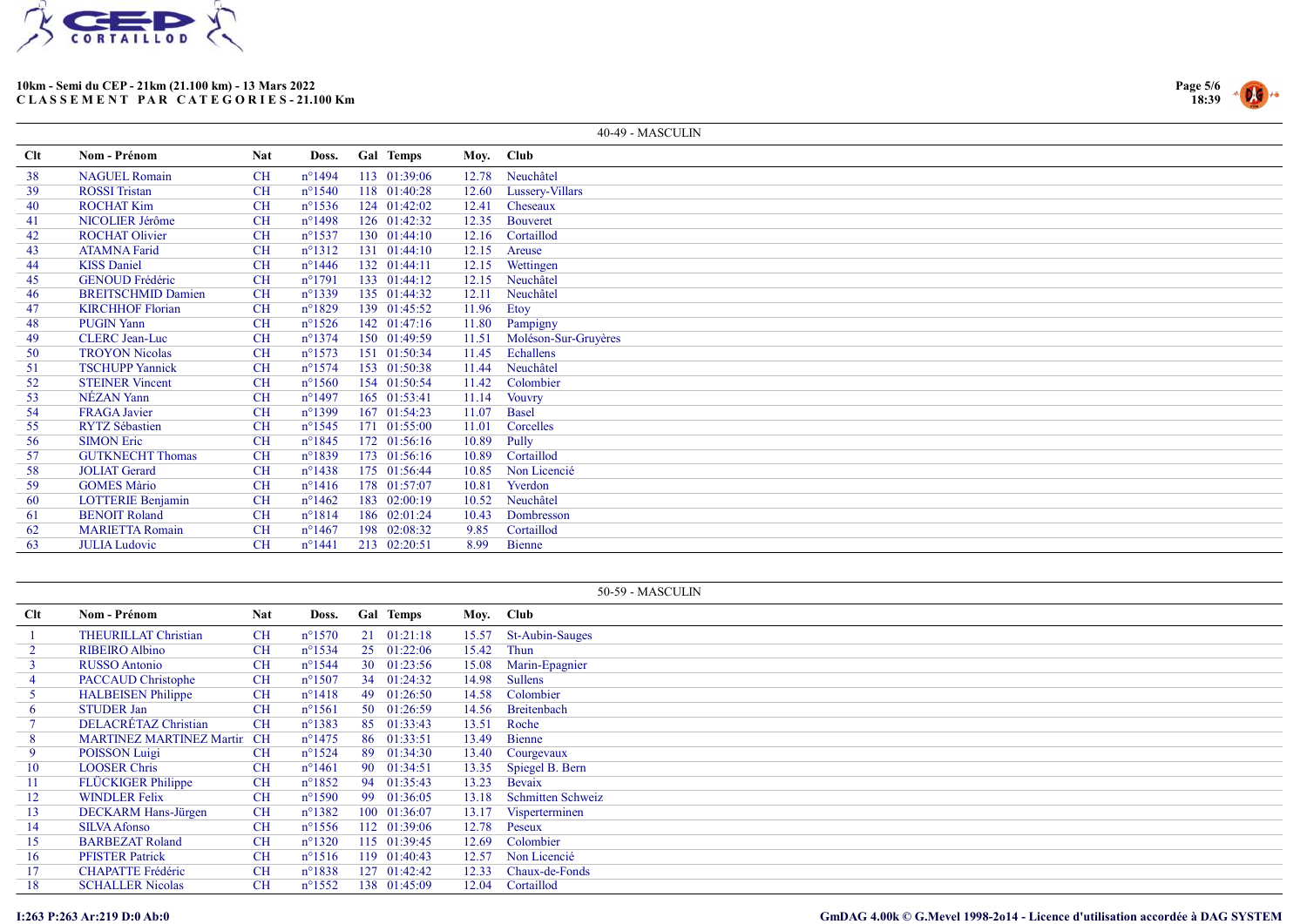



|     |                          |            |                  |                      |       | 50-59 - MASCULIN        |
|-----|--------------------------|------------|------------------|----------------------|-------|-------------------------|
| Clt | Nom - Prénom             | <b>Nat</b> | Doss.            | <b>Gal Temps</b>     |       | Moy. Club               |
| 19  | <b>CHEZEVAUX Martial</b> | <b>CH</b>  | $n^{\circ}1807$  | 147 01:48:32         | 11.67 | Juriens                 |
| 20  | <b>SALZMANN Daniel</b>   | <b>CH</b>  | $n^{\circ}1550$  | 152 01:50:37         |       | 11.45 Malleray          |
| 21  | <b>KOLLY Christian</b>   | <b>CH</b>  | $n^{\circ}$ 1450 | 156 01:51:25         |       | 11.36 Farvagny-Le-Petit |
| 22  | <b>STUDER</b> Jean-Louis | CH         | $n^{\circ}1562$  | 157 01:51:29         |       | 11.36 Malleray          |
| 23  | <b>BERTHOUD Fabrice</b>  | <b>CH</b>  | $n^{\circ}1329$  | 158 01:52:02         |       | 11.30 Granges De Vesin  |
| 24  | <b>BOURGEOIS Denis</b>   | CH         | n°1786           | 160 01:53:02         |       | 11.20 Colombier         |
| 25  | ROLAND André             | <b>CH</b>  | $n^{\circ}1539$  | $162 \quad 01:53:10$ |       | 11.19 Jouxtens-Mézery   |
| 26  | <b>ALLEYN Rudy</b>       | <b>CH</b>  | $n^{\circ}1308$  | 196 02:06:36         |       | 10.00 Praz (Mont-Vully) |
| 27  | <b>JOYE</b> Pierre       | CH         | n°1440           | 200 02:10:08         | 9.73  | Gland                   |
| 28  | <b>GIANDAOLO Nivola</b>  | CH         | $n^{\circ}1792$  | 216 02:27:19         | 8.59  | Luzern                  |

|            |                              |            |                  |                  |       | $60-69$ - MASCULIN |
|------------|------------------------------|------------|------------------|------------------|-------|--------------------|
| <b>Clt</b> | Nom - Prénom                 | <b>Nat</b> | Doss.            | <b>Gal Temps</b> |       | Moy. Club          |
|            | <b>SCHNYDER Roger</b>        | <b>CH</b>  | $n^{\circ}$ 1555 | 53 01:27:24      | 14.49 | Köniz              |
|            | <b>AFONSO</b> Vitor          | CH         | $n^{\circ}1301$  | 116 01:40:08     | 12.64 | Biel/Bienne        |
|            | <b>WILLEMIN Yves</b>         | <b>CH</b>  | $n^{\circ}$ 1588 | 117 01:40:20     |       | 12.62 Maiche       |
|            | <b>FREIBURGHAUS René</b>     | CH         | $n^{\circ}1400$  | 141 01:46:19     | 11.91 | Kandersteg         |
|            | DEVANTHÉRY Gérald            | <b>CH</b>  | $n^{\circ}1385$  | 188 02:02:38     |       | $10.32$ Aigle      |
|            | <b>GILLIERON Jean-Pierre</b> | <b>CH</b>  | $n^{\circ}1414$  | 189 02:03:20     | 10.27 | Cortaillod         |
|            | RUCHAT Jean-Claude           | CН         | $n^{\circ}1542$  | 190 02:03:35     | 10.24 | Le Sentier         |
|            | NUSSBAUM André               | <b>CH</b>  | $n^{\circ}1500$  | 218 02:38:10     | 8.00  | Honda - Re 3 Lacs  |

|     |                          |           |                 |                              |           | 70-99 - MASCULIN      |
|-----|--------------------------|-----------|-----------------|------------------------------|-----------|-----------------------|
| Clt | Nom - Prénom             | Nat       |                 | Doss. Gal Temps              | Moy. Club |                       |
|     | <b>CALAME</b> Louis      | <b>CH</b> |                 | n°1355 125 01:42:14          |           | 12.38 Lausanne        |
|     | <b>HAMEL Philippe</b>    | CН        |                 | $n^{\circ}1420$ 185 02:00:27 |           | 10.51 St-Aubin-Sauges |
|     | <b>AGUSTONI Fabrizio</b> | CH.       | $n^{\circ}1304$ | 194 02:05:22                 |           | 10.10 Tremona         |